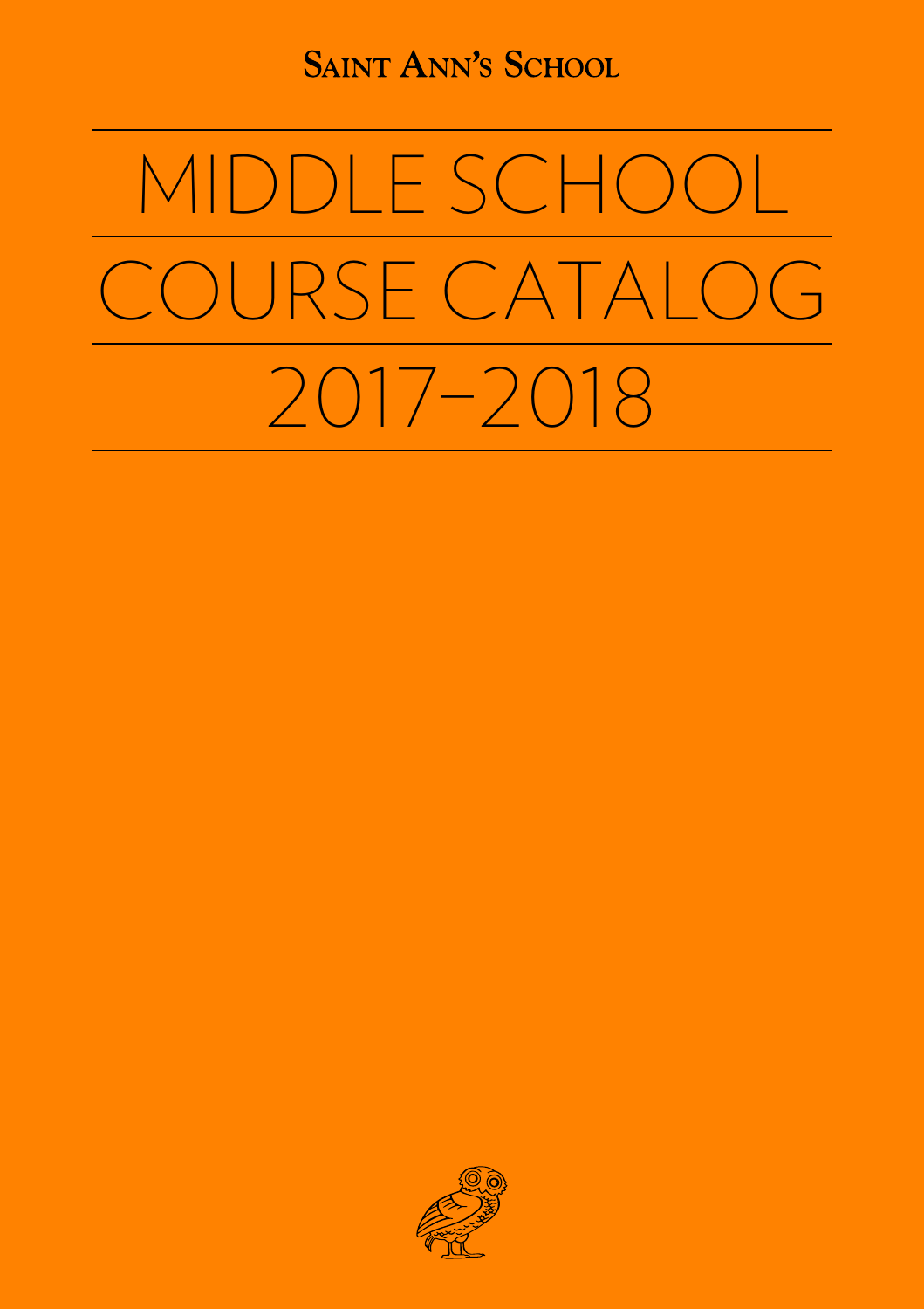Dear Middle School Students,

Although it is only March, it is already time to begin thinking about registering for your classes for the coming year. This course catalog will help you make your plans.

Every student is automatically scheduled into English, History, Math, and Science classes - no need to worry about those! However, you do have several exciting choices to make.

Perusing, discussing, and in some cases agonizing over language and elective choices are excellent examples of the increasing voice you, as Saint Ann's middle school students, have in your own education. Take advantage of this opportunity! Read through the following pages, discuss your options with your family and friends, and spend time thinking about what you really want to learn and experience.

Once you have made your decisions about which classes to take, make your selections on the included Course Selection and Language Selection sheets (you may also register for foreign language courses online) and bring them to school. As we collect your sheets we'll begin making appointments for you. Throughout the next two months, all students will meet with the appropriate division head to discuss and finalize their choices. Current fifth graders meet with Katie Haddock, the Assistant Head of the Upper Middle School, while current sixth and seventh graders meet with me. Don't worry, we have plenty of time to get you registered, and classes will not "fill up" if you don't see one of us until later in the Spring.

Have fun, make your choices, and I'll see you soon!

John R. Smith Head of the Middle School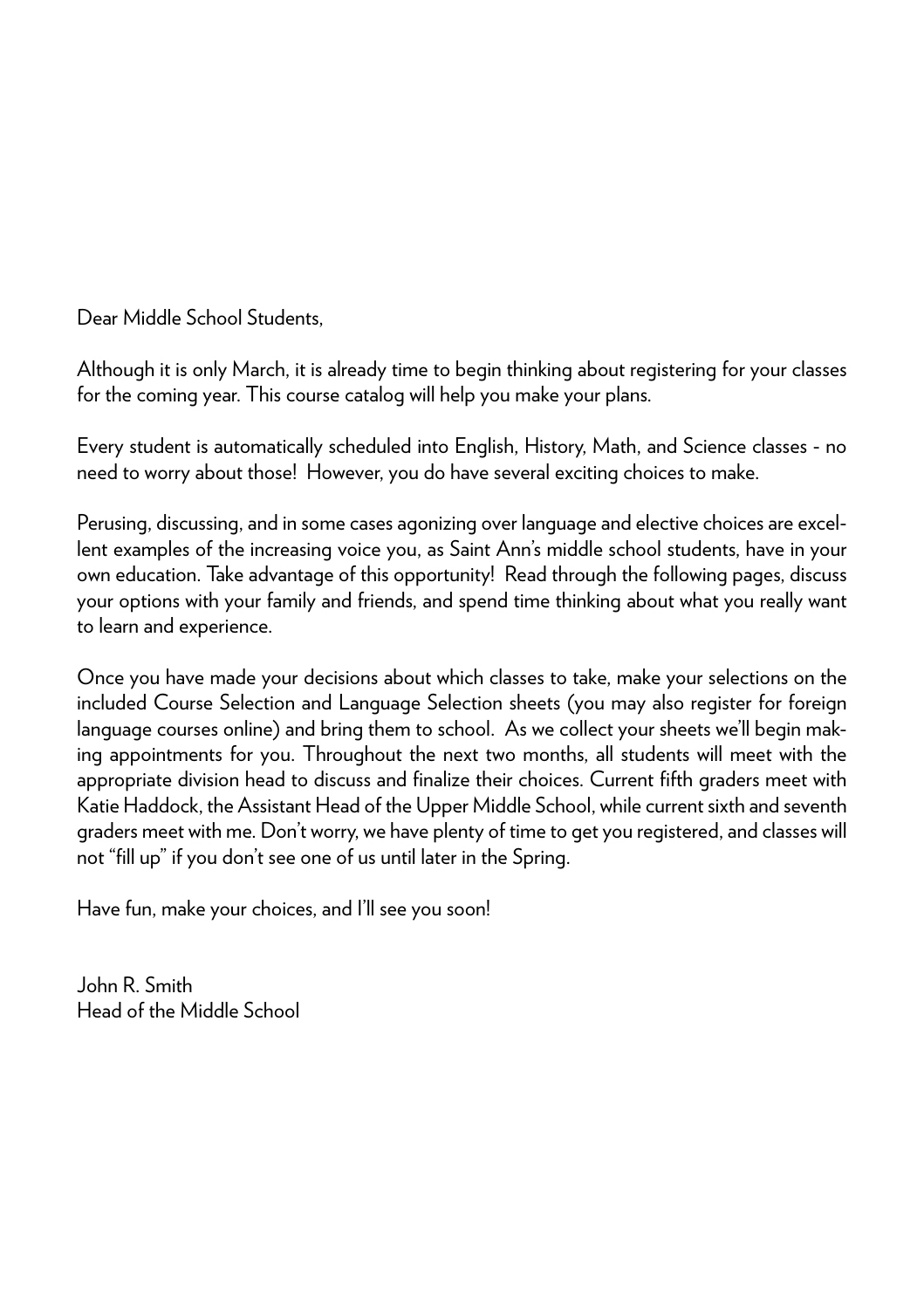*I remember our car Careening through traffic like a derailed train All the while my brother yelling Over the loud jazz music Playing from the speakers As my mom ate an overripe banana As I struggled not to projectile vomit All over the roof of the car Which I did a year before And as my brother started kicking With a furious bratty rhythm As my stomach twisted and churned Like a wave crumbling into itself As Lee Morgan began his trumpet solo.*

–Harry P.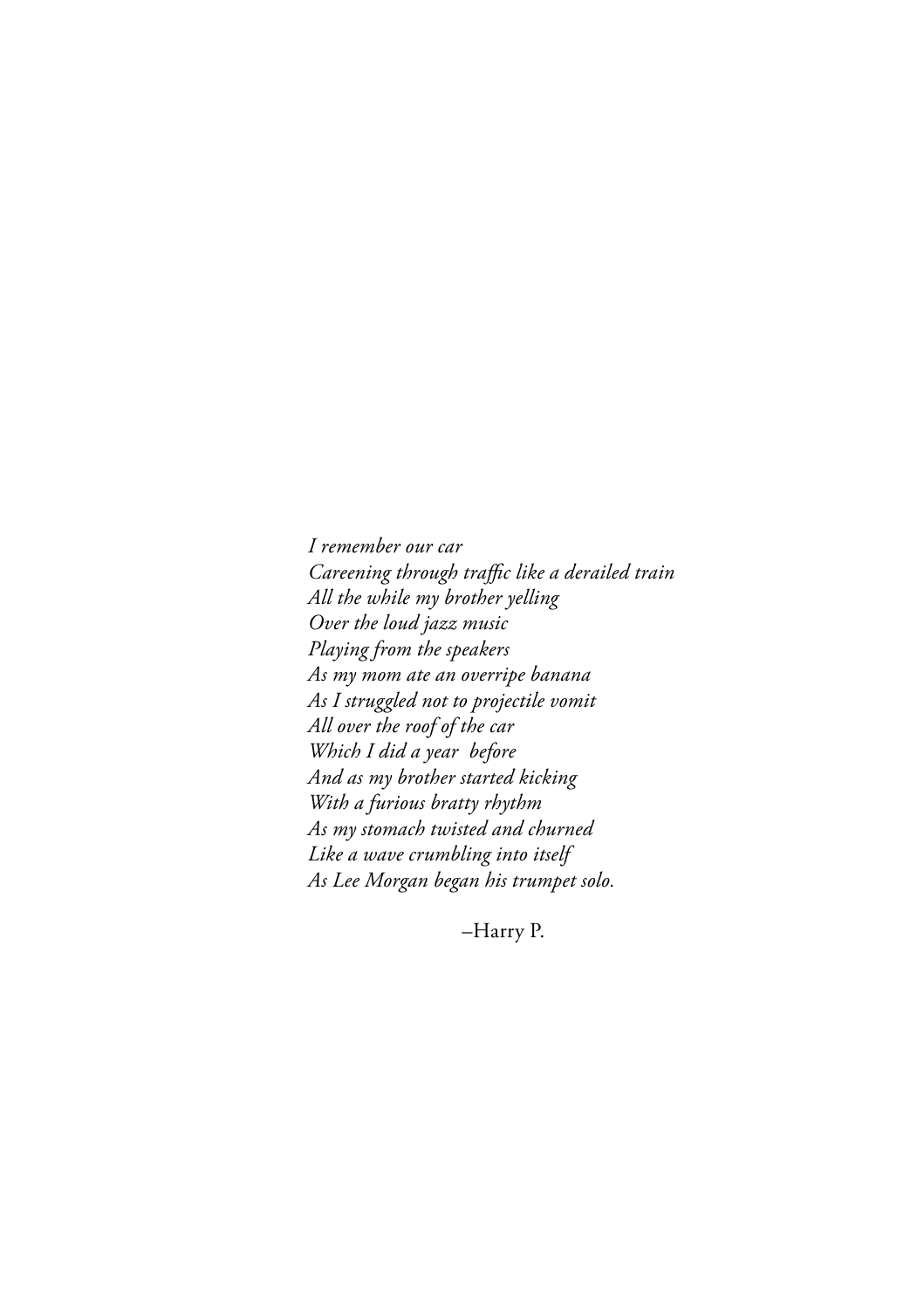## COURSE CATALOG

## TABLE OF CONTENTS

| <b>Sixth Grade</b>  |  |
|---------------------|--|
|                     |  |
|                     |  |
|                     |  |
| Seventh Grade       |  |
|                     |  |
|                     |  |
|                     |  |
| <b>Eighth Grade</b> |  |
|                     |  |
|                     |  |
|                     |  |
|                     |  |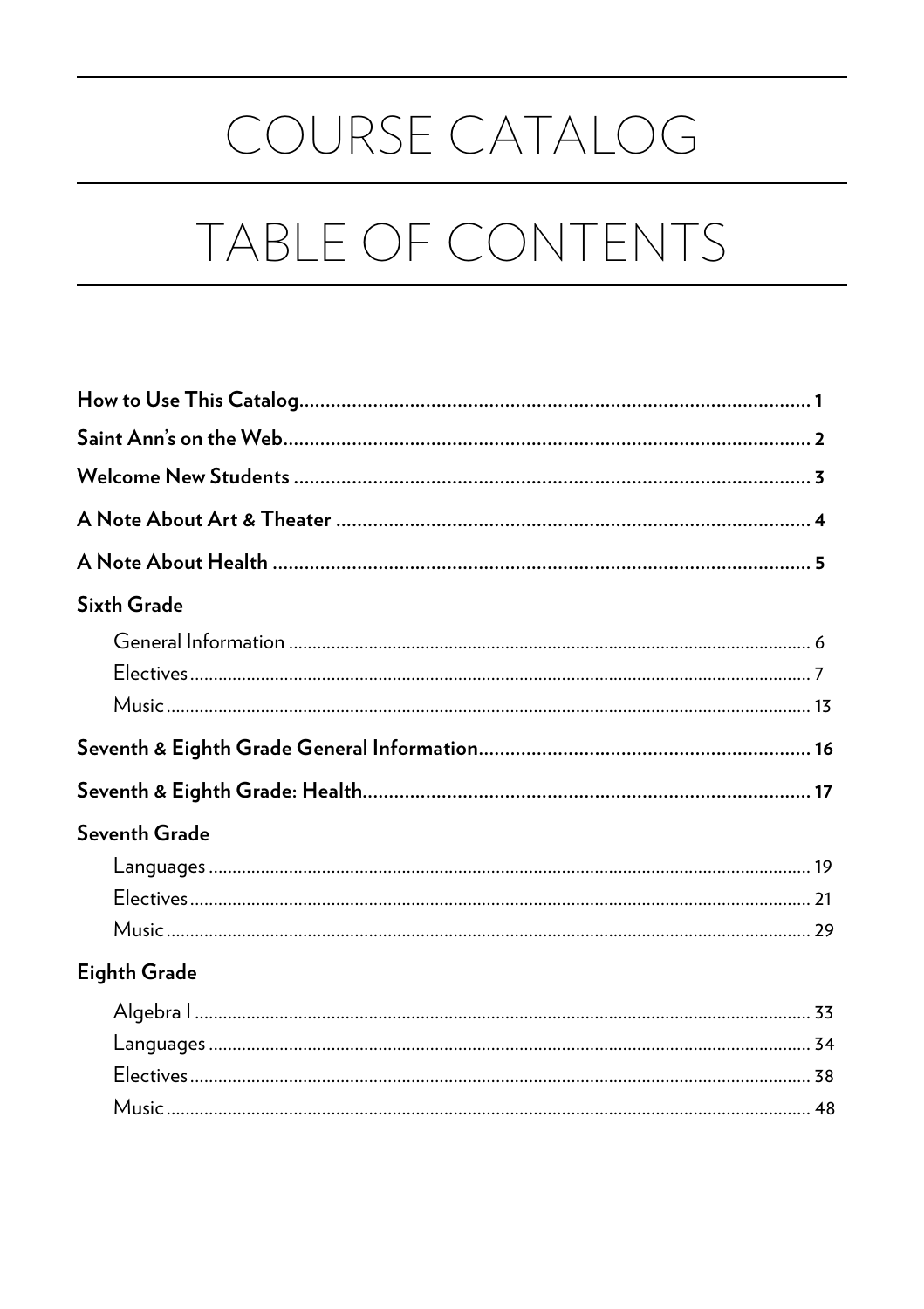## HOW TO USE THIS CATALOG

In March of each year families receive this Middle School Course Catalog. Full of interesting and exciting courses for sixth, seventh, and eighth grade students, the catalog's arrival marks a time of reflection for you and your parents. I invite you to read through the course descriptions and spend some time discussing options.

This catalog is divided into sections for rising sixth, seventh, and eighth grade students. There is also a special section for students new to Saint Ann's (Welcome!). After reading the general advice on this page for upper middle school students, flip ahead to your section and start reading/thinking/planning for next year!

As you read through the descriptions of the offerings and discuss your options with your parents and friends, keep in mind that the number of periods available in each day and week is limited. Ideally, your schedule should challenge but not overwhelm you; striking a balance between what you *must* take, what you would *like* to take, and what you realistically *have time* to take requires some thought and judgment.

Also, it's important to remember that there are lots of you and lots of courses! *We will try to create a schedule that reflects your interests, but it is unlikely to consist entirely of your first choices.* Be sure you make realistic second and third choices.

While I encourage you to sample broadly from the following course offerings, resist the temptation to request too much. Consider your choices carefully, and *be prepared to stick with your selections throughout the coming school year*, no matter whether you ultimately receive your first, second, or in some cases, your third choice. Except for extreme cases, students may not withdraw from courses after October.

Please note that you can also find this course catalog online. From the Saint Ann's home page, click on *Departments*, and then *2017–2018 Middle School Course Catalog*.

That's all for now. Dive in! Indulge your interests, plan wisely, and have fun!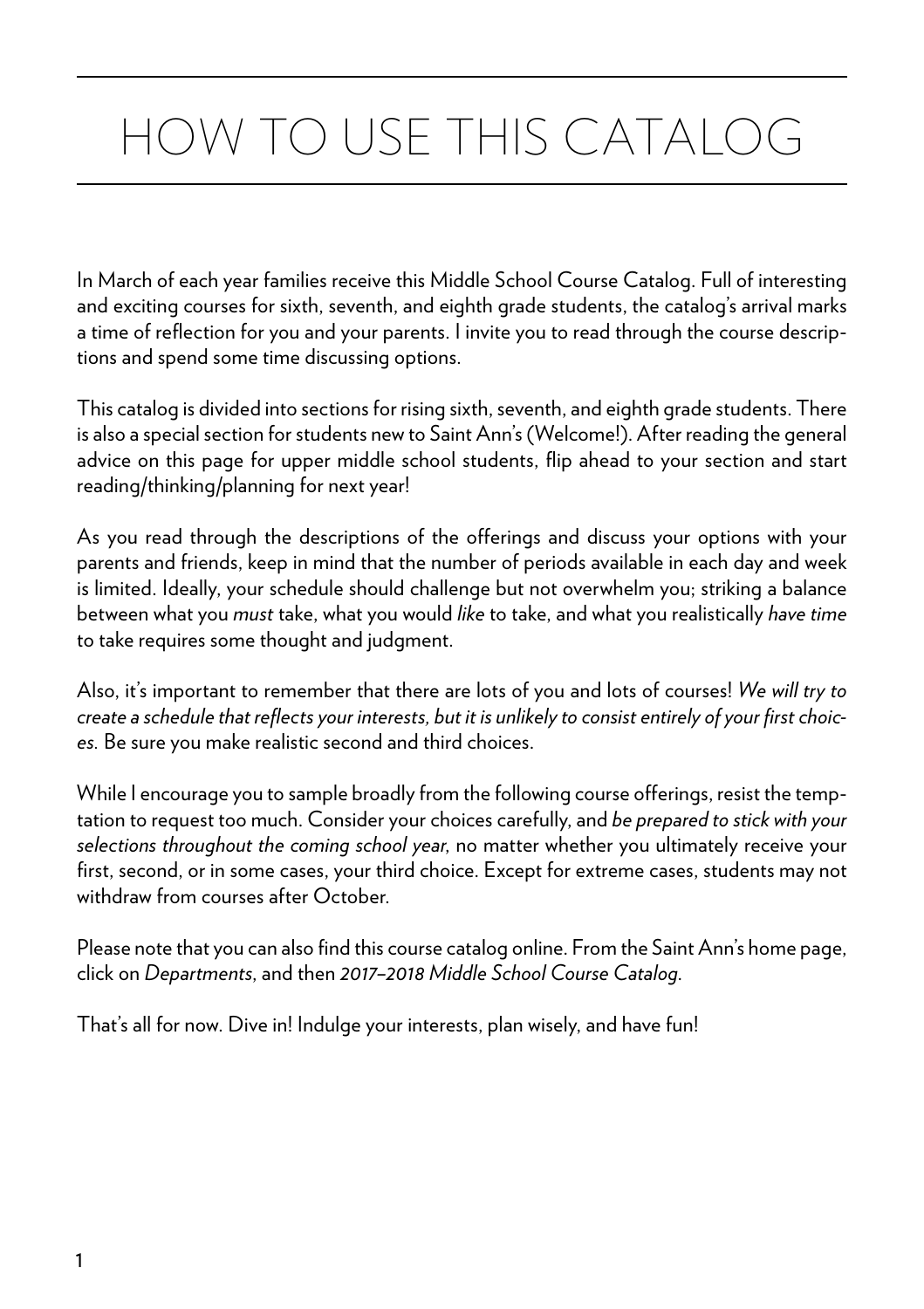## SAINT ANN'S WEBSITE

You can learn a lot about Saint Ann's School on our website: www.saintannsny.org. In particular, you can find all the registration materials you need: this catalog, elective and language elective sheets, and other information. From our home page, click on Divisions and Offices, and then Middle School, and finally on the icon for the 2017-2018 Middle School Course Catalog.

For students entering seventh or eighth grade, there is a special section of the Saint Ann's website devoted just to you (and your parents)! From the Saint Ann's home page, click Divisions & Offices, and then Middle School, and finally Upper Middle School Website. These pages contain a wealth of information about seventh and eighth grade life at Saint Ann's. You will also find links to download registration forms for language and elective courses. Use these forms together with this course catalog to register for your classes for the coming year.

*a pen spews thoughts quietly*

–Charlie R.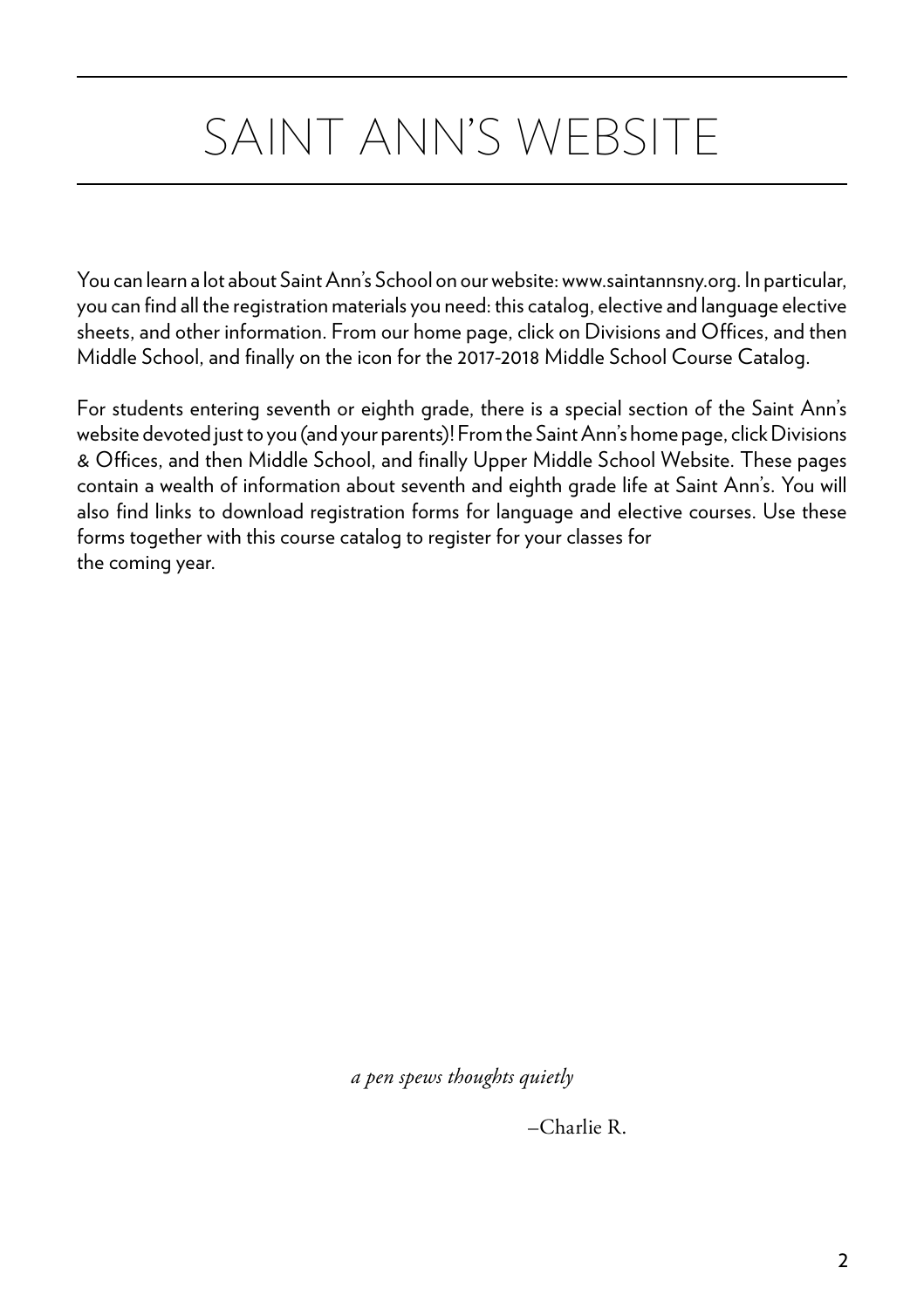## NEW STUDENTS

If you are new to Saint Ann's: welcome! We, Katie Haddock and John Smith, are very glad that you have joined us in the Middle School, and we hope you are excited, too.

Registering for classes at Saint Ann's may be a bit different than in your present school. Take some time to read through the course descriptions for the grade you will be entering and begin to make your choices. If you have any questions, you or your parents are welcome to call or email and we'll do our best to help.

All students are automatically scheduled into one art class. Sixth grade students will also automatically receive a theater class, while rising seventh and eighth graders will need to choose one. All students must select a music course; all rising seventh and eighth grade students must select a foreign language course. Everything else is optional, but I encourage you to sample broadly.

Now, it's time to get started! Find the section of this catalog that applies to you and start reading. Good luck, and have fun making your selections.

See you soon!

## **QUESTIONS?**

**New 6th Graders New 7th & 8th Graders** Contact Katie Haddock Contact John Smith *Assistant Head of the Upper Middle School Head of the Middle School* 718.522.1660 x 272 718.522.1660 x 234

Khaddock@saintannsny.org Jsmith@saintannsny.org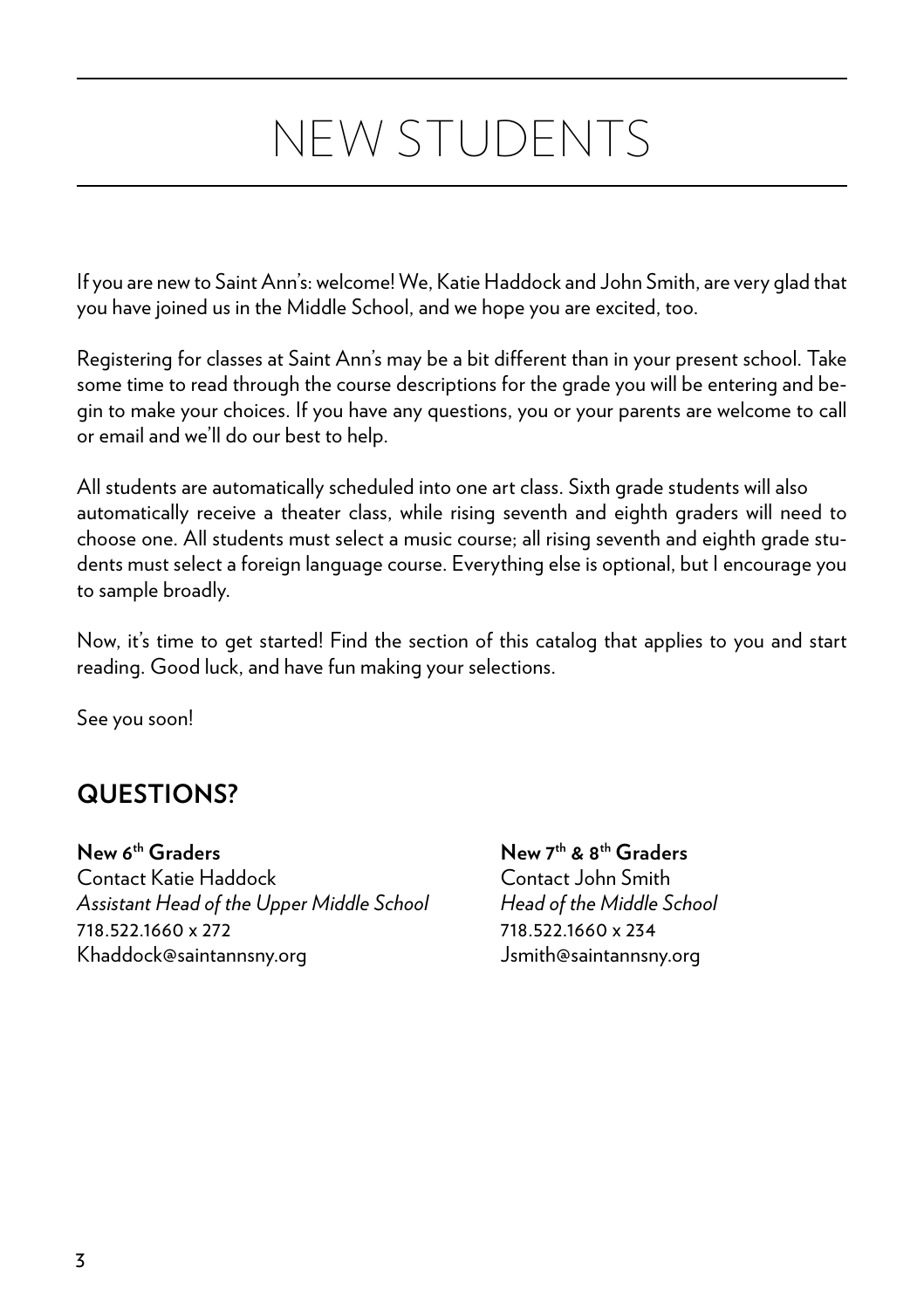## ART & THEATER

## **ART**

Middle school students are automatically scheduled into a mixed media fine arts course meeting twice a week. These classes explore visual expression through a wide range of materials and media and dimensional formats. A variety of technical and conceptual approaches are introduced and practiced throughout the middle school years. The artist within is nurtured, challenged, and strengthened.

## **THEATER**

Theater is an important part of Saint Ann's students' experience, and as such we ask all of our middle schoolers to involve themselves in the theater in one way or another. Whether they are acting, building, costuming, dancing, filming, puppeteering, or writing, Saint Ann's students are exploring the craft of the theater.

Fifth and sixth grade students are automatically scheduled into one theater course, and they have the option to add other theater courses if they wish. Seventh and eighth grade students are able to choose which theater course (or courses) interest them most, but are required to choose at least one.

> *Finding her was easy. Finding him was easy. Finding myself I haven't finished yet.*

> > –Paulina D.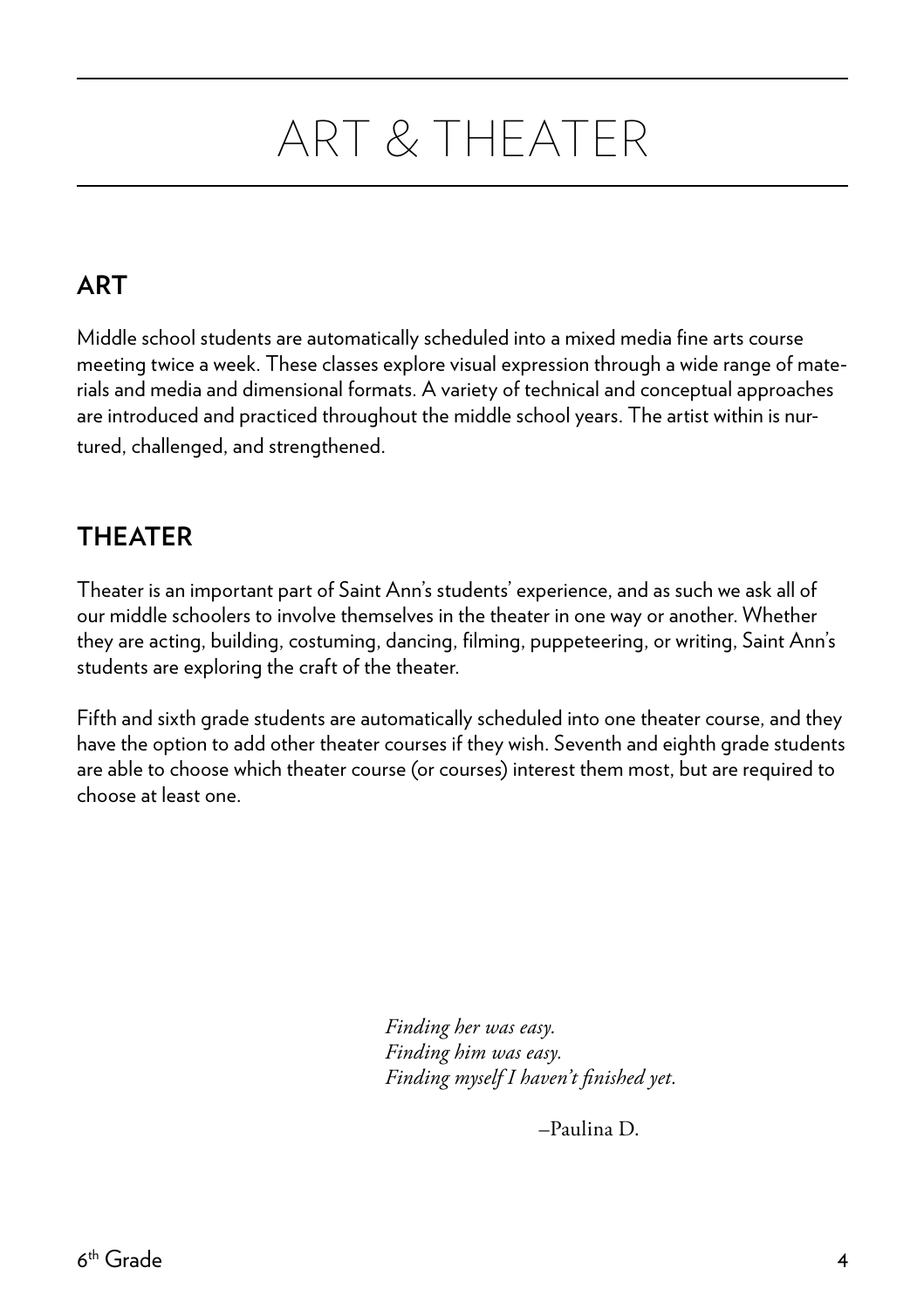## HEALTH

Sixth, seventh, and eighth graders are automatically scheduled into weekly health classes during which students are encouraged to become active agents in their own well-being and to explore health as a larger community issue.

The Health Education curriculum is continually evolving and expanding to reach students in the various stages and areas of their lives while maintaining an age-appropriate focus. In addition to the classroom experience, our Health teachers are available to meet with students outside of class to discuss personal health and social issues one-on-one or in groups. Students may come to the Health Education Center on the 5th floor, which is open daily, to make use of a variety of resources available to them.

## *The Night Sky*

 *Her luminescent freckles dot her face She has one eye, yet it is vast, And it follows you forever. And at the end of her term, She will slowly fade away With no goodbye.*

–Lily L.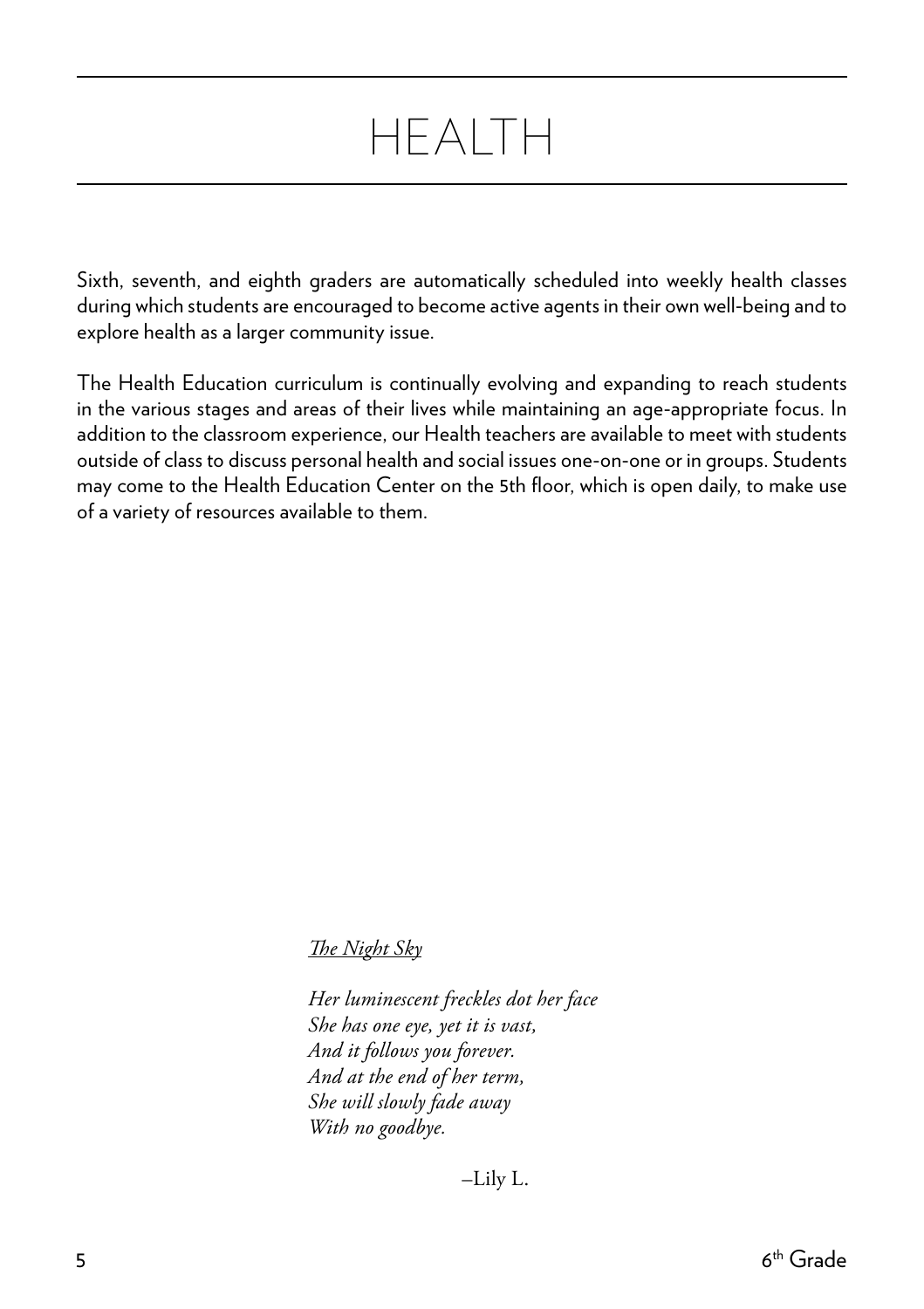## 6TH GRADE: GENERAL INFO

Registration for sixth grade is similar to previous years, but with a few more choices. Current fifth grade students will meet with Katie Haddock, Assistant Head of the Upper Middle School, to review their course selections. Feel free to visit her in the Sixth Grade Office with questions before or after your individual meeting. As always, your parents should feel free to call or email Katie Haddock with their questions and concerns.

## **REQUIREMENTS FOR SIXTH GRADE STUDENTS:**

- Art: Students are automatically scheduled into an art class.
- Health: The theme of *Health* in sixth grade is "growing up," and the course explores the physical, emotional, and social aspects of this experience. Topics are drawn from an appropriate array of subjects, including puberty, relationships, technology, sleep, and food.
- Music: At least one course, or a commitment to musical instruction outside of school as approved by the Assistant Head of the Upper Middle School and the Music Department Chair, is required.
- Rec. Arts: At least two periods per week.
	- Theater: At least one course.

#### **Except for extreme cases as determined by the Assistant Head of the Upper Middle School, students may not withdraw from classes after October.**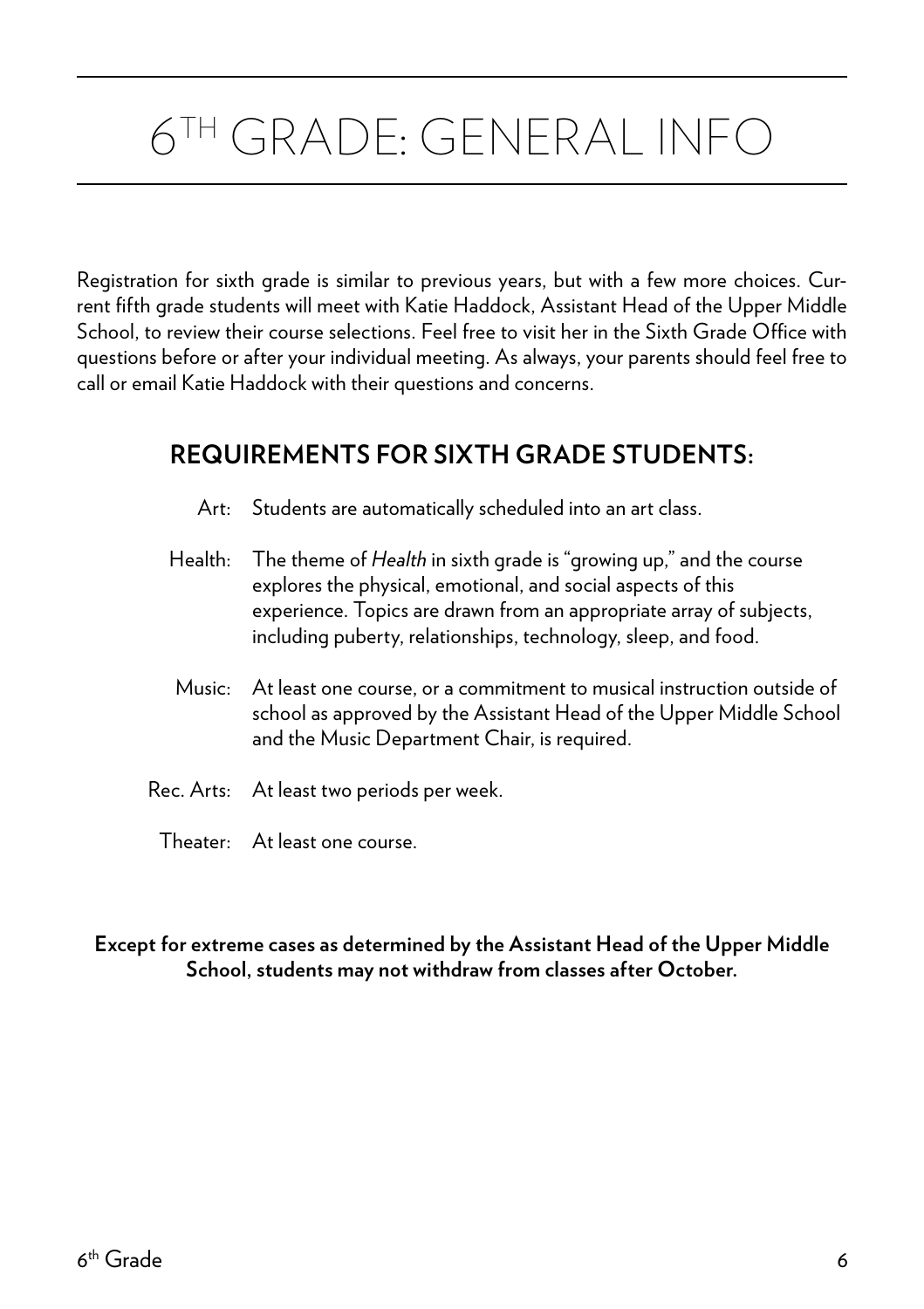## 6TH GRADE: ELECTIVES

## **ART**

*All sixth grade students are automatically scheduled into a mixed media fine arts course meeting twice a week. This class explores visual expression through a wide range of materials, media, and dimensional formats. A variety of technical and conceptual approaches is introduced and practiced throughout the middle school years. The artist within is nurtured, challenged, and strengthened.*

## **COMPUTER**

*We are surrounded by science fiction—portable computers, artificial intelligence, 3D printing, electronic games, nanotechnology, big data, etc.—and our courses show students how to be more than just consumers or users: they learn to be independent creators on computers, able to control and help shape the tools of today and tomorrow. Using software that runs similarly on Mac, Windows, Unix/Linux, and tablet computers, our courses teach a range of topics including programming, graphics, circuitry, web, spreadsheet analysis, logic, and other skills that are useful for doing everything from analysis to artwork. Classes meet twice a week (unless otherwise noted) using desktop and tablet computers.* 

## COMPUTER I (2x per week)

This course offers an introduction to computers through creative projects including drawing, animation, web page creation, programming, word processing, music, databases, spreadsheets, and touch-typing. Students often build interactive haunted houses, adventure games, and personal web sites. In addition, students are introduced to the basics of Google Docs, Calendar, and Sites.

*Prerequisite: None*

## COMPUTER II (2x per week)

Building on *Computer I*, students creatively express ideas and solve problems relevant to their work at Saint Ann's. We will create web pages, images, animations, graphics, spreadsheets, databases, and better keyboard skills. Students will be encouraged to organize their ideas and learn independently.

*Prerequisite: Computer 1 or instructor's permission.*

## COMPUTER III (2x per week)

A continuation of *Computer II* with more advanced material. Students in the past have built colorful video games, language translators (English to Spanish, for example), interactive maps, and digital movies.

*Prerequisite: Computer II, any programming class, or instructor's permission.*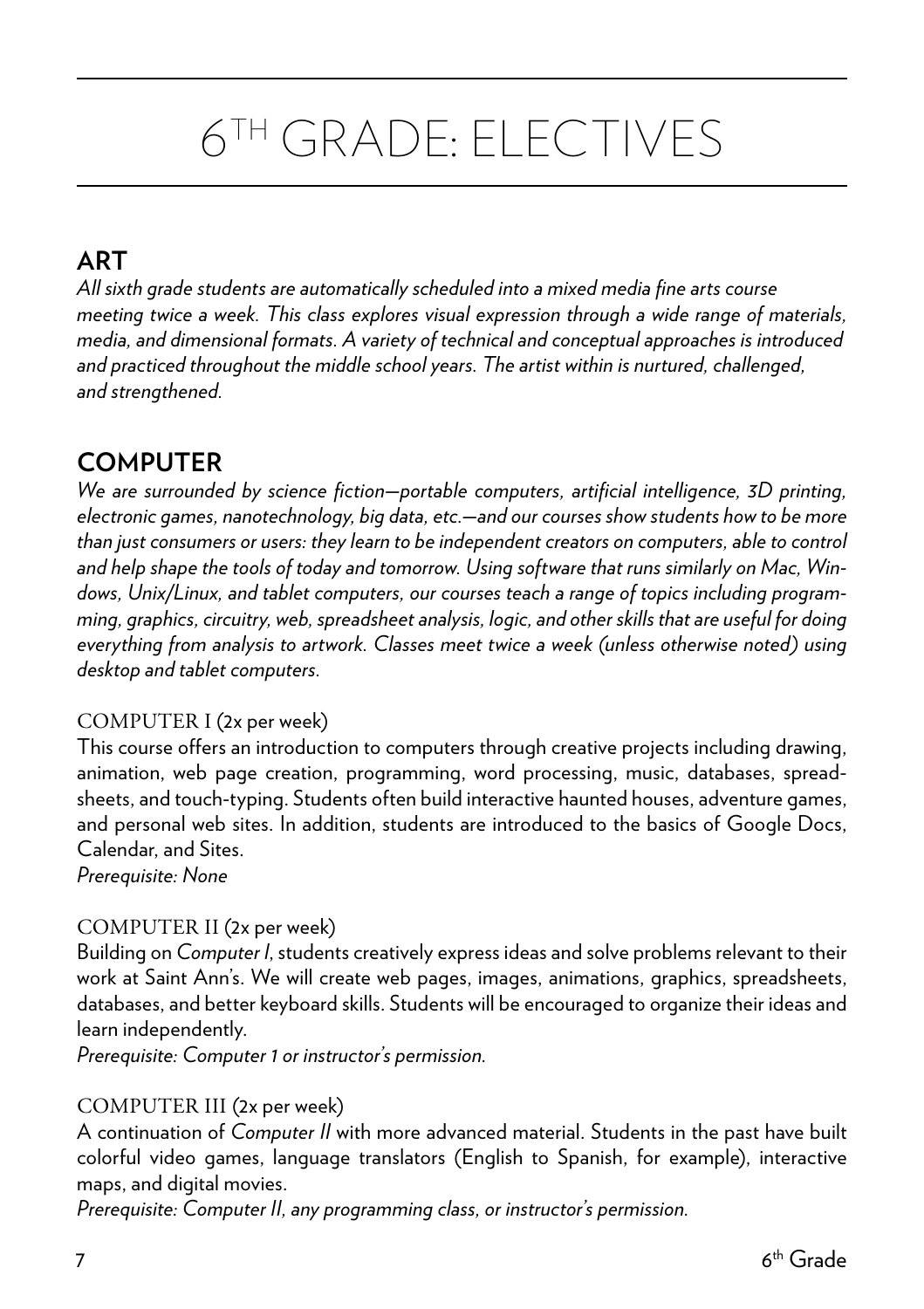## PROGRAMMING I (2x per week)

Introduction to logic and computer languages: requires concentration and experimenting. You won't spend much time drawing pictures, but instead will write "code" programs using words and graphical programming building blocks. Typical projects including making objects fly about the screen, perhaps with parachutes and keyboard controls.

*Prerequisite: Computing I or instructor's permission.*

## PROGRAMMING II (2x per week)

This course is a continuation of *Programming I* with more advanced material, including the Java language. *Prerequisite: Programming I or instructor's permission.*

## PROGRAMMING I INTENSIVE (4x per week)

Explore the science and art of computer programming. Learn important problem-solving strategies including designing, flowcharts, breaking problems into pieces (modules), and starting small before improving. This intensive class meets four periods per week and is for students who want to master fundamental programming concepts which include loops, variables, procedures, input, output, conditionals, and data structures. Assignments allow students to control graphics, sounds, and data while also encouraging them to think creatively, reason systematically, and work collaboratively.

*Prerequisite: Computing I or instructor's permission.*

## PHYSICAL COMPUTING I (2x per week)

Learn how to control a computer without mouse, keyboard, or monitor: (What? Is this possible? … Yes!) We use microcontrollers—single-chip computers that fit in your hand—and write interactive programs that tell them to convert movement into digital information. Hook together resistors, capacitors, diodes, transistors, and sensors so that you can, for example, wave your fingers to turn lights or motors on.

*Prerequisite: Computing 1 or instructor's permission.*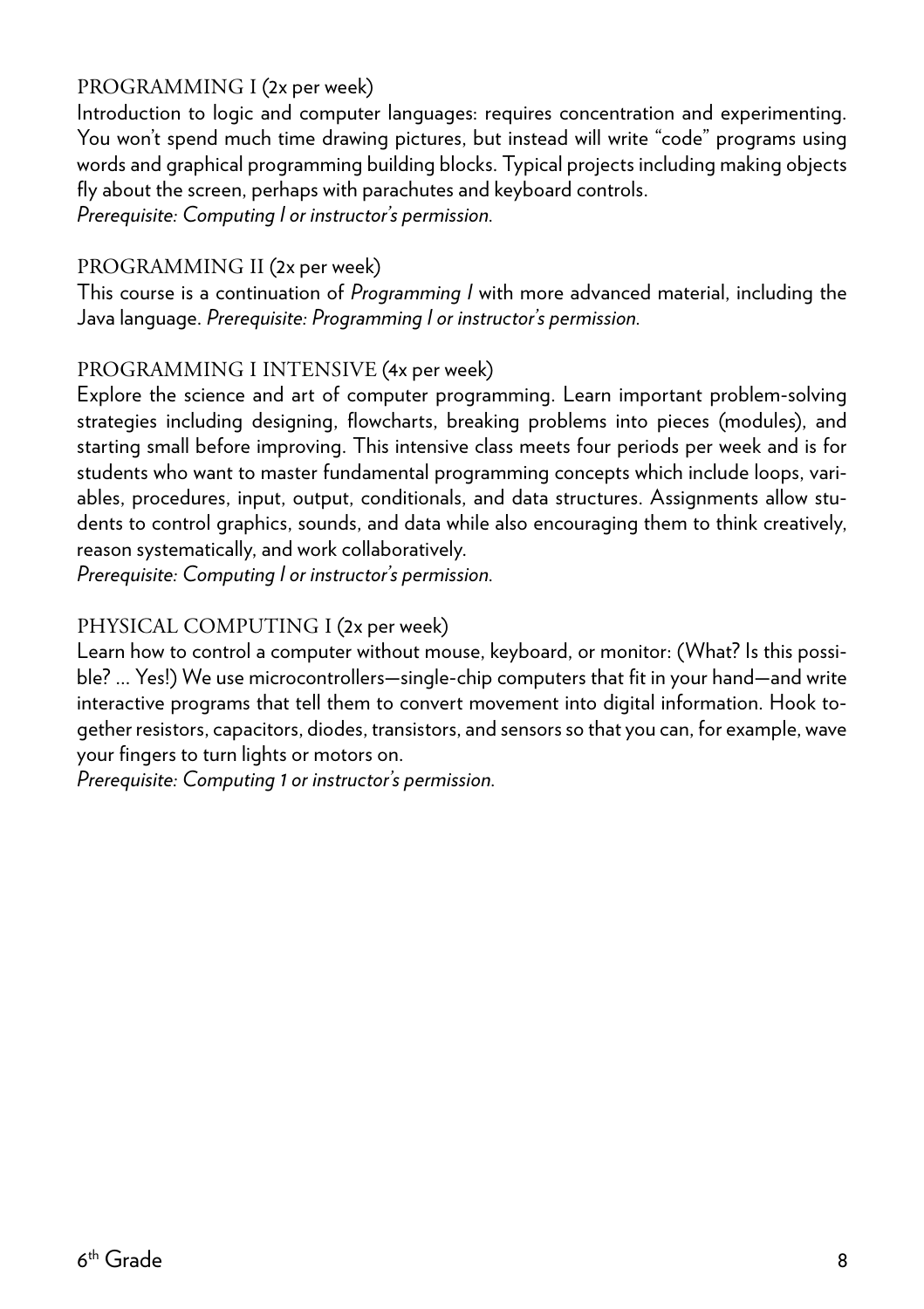## **MATHEMATICS**

## MATHEMATICAL ART (2x per week)

Come make beautiful things with math! See countless examples of gorgeous art, simple art, clever art, and mind-blowing amazing art, all made from mathematical ideas. Drawings, sculptures, computer-aided designs, video, pieces of music, and performances are all fair game —everything from M.C. Escher and symmetric patterns to origami, string art, dancing, and much, much more! At every step we also work on our own mathematical art and incredible creations in a collaborative workshop environment. *Please note: we often meet during one lunch period.*

## MATHEMATICAL PUZZLES AND GAMES (2x per week)

Do you enjoy geometric puzzles? Are you intrigued and amused by the art of M. C. Escher? Would you like to learn more about the origins and development of puzzles, and try out lots of fun mathematical games? Do you want to understand the mathematics behind card games such as Cribbage, Spades, Euchre, Canasta, Contract Rummy, and Blackjack, or board games such as Backgammon or Blokus? Whether you are interested in Tangrams (the world's first puzzle craze), more modern recreations such as Hex and polyominos, or understanding popular games of chance from a mathematical perspective, this is the course for you. This class offers the opportunity to work on a wide variety of mathematical puzzles and games, to develop your own strategies, and to create original puzzles and games. *Please note: we often meet during one lunch period.*

## PROBLEM SOLVING (2x per week)

*Problem Solving* is an interactive and fun class for sixth, seventh, and eighth graders who love solving math problems, and is especially suitable for students interested in participating in mathematical contests such as MathCounts and the AMC 8. Students will explore and develop efficient problem solving strategies involving arithmetic, logic, geometry, algebra, and trial and error. Problem Solving is not intended to help students "get ahead" in the math curriculum, but rather to supplement an established or burgeoning love of mathematics. *Please note: we often meet during one lunch period.*

## **RECREATIONAL ARTS**

*Ideally every Upper Middle School student should have at least two Recreational Arts classes*  each week: one traditional gym, and either a second one or another offering by the department. *Students may select additional courses as part of their recreational arts requirement.* 

## KARATE I (1x per week)

This course offers a serious, non-intimidating approach to traditional martial arts. Students begin with basic punches, kicks, and blocks, and then progress to forms and other basics on their way to sparring. The primary emphasis is on karate as a sport and martial art, although confrontation training and self-defense applications are also covered. A *gi* (karate uniform) is both required and provided.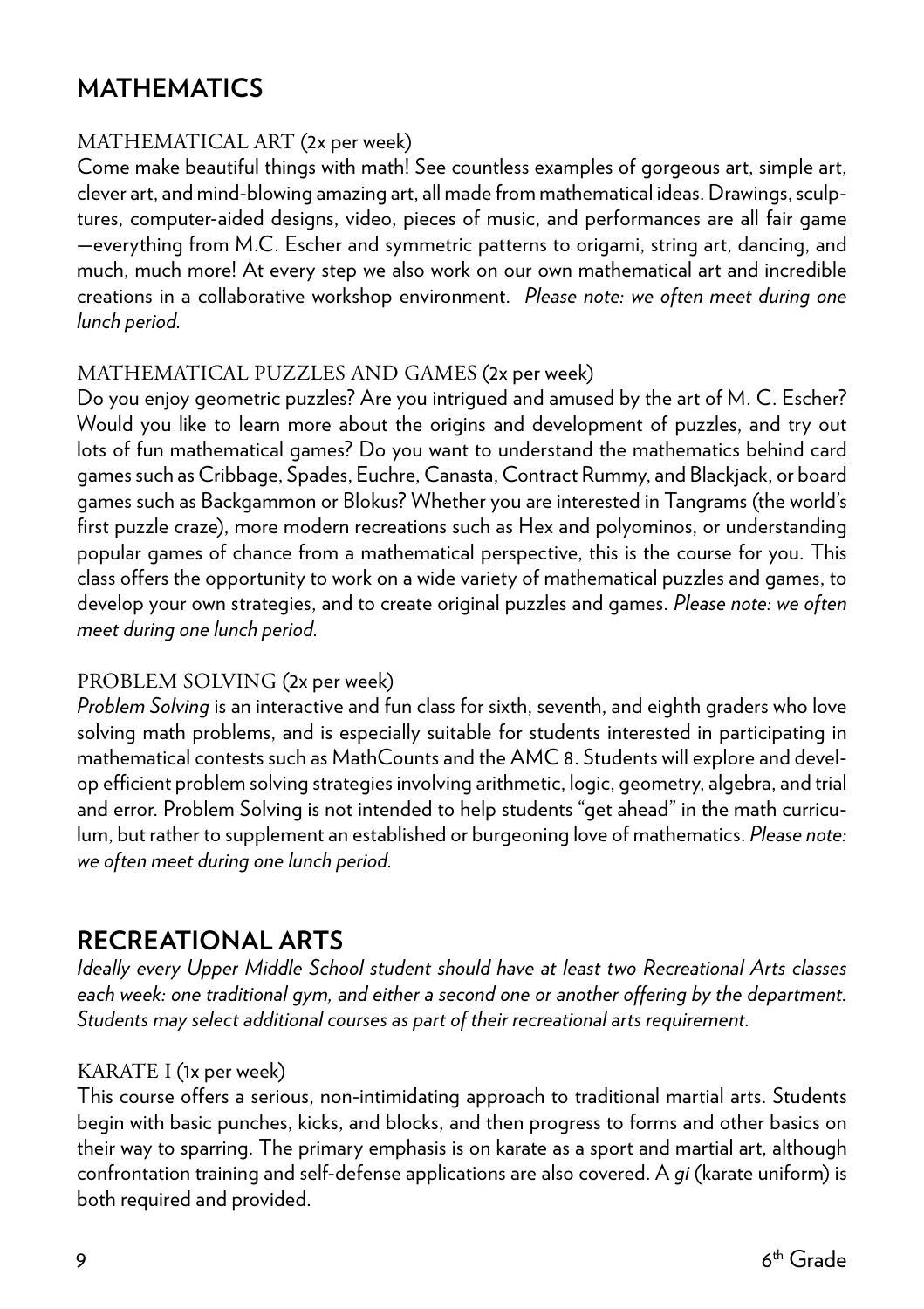## GYMNASTICS (1x per week)

In this gymnastics class for 5th and 6th graders there is a stronger emphasis on performing gymnastics skills with better technique, alignment, and form. The class meets in the 10th floor apparatus room.

## MIDDLE SCHOOL EXERCISE (1x per week)

This course provides an introduction to various forms of exercise and conditioning which may include cardiovascular and weight training, fitness walks, yoga, climbing, group games, and sport skills.

## **SCIENCE**

## MACHINES (2x per week)

Machines use or produce mechanical energy to perform a specific task. What that task is or how it is accomplished allows for an infinite variety of forms and functions. Explore energy transformations by building machines of your own invention. Work in teams to solve a variety of challenges by harnessing potential energy in a variety of forms (gravitational, electrostatic, chemical, etc.) and converting it to kinetic energy, sound, or light. Will your machine be practical, whimsical, elegant, beautiful, brilliant, bubbly, or just plain bizarre? While students learn the physical theories necessary to understand the challenges posed and the solutions that are invented, the focus of this course will be to build, design, explore, and experiment.

## SCIENCE SLEUTHS (2x per week)

*Wherever he steps, whatever he touches, whatever he leaves, even unconsciously, will serve as a silent witness against him. Not only his fingerprints or his footprints, but his hair, the fibers from his clothes, the glass he breaks, the tool mark he leaves, the paint he scratches, the blood he sheds or collects. All of these and more, bear mute witness against him. – Professor Edmond Locard (The Sherlock Holmes of France: 1877-1966)*

This lab-heavy, mystery-driven course dives into exploring the techniques and topics of forensic science. We characterize the "evidence" left behind at created crime scenes, which includes fingerprints, hair fibers, fabrics, blood, fire accelerants, explosives, food, cosmetics, soil, poisons, and much more. Organic macromolecules (fats, proteins, sugars, DNA) extracted from biological specimens (blood, urine, saliva, rotting bananas, bacterial cadavers) are subjected to analysis. We learn the lab techniques of chromatography, microscopy, microbiology, Polymerase Chain Reaction (PCR) analysis and electrophoresis. Contemporary and historical crimes, dating back to 1900, illustrate the advances of forensic science and keep us enthralled with their intrigue, insights, and ethics. Students have ample opportunity to create their own mysteries, supplemented with vivid details, motives, a crime scene, and evidence, all set up for classmates to solve. Squeamish scientists need not apply.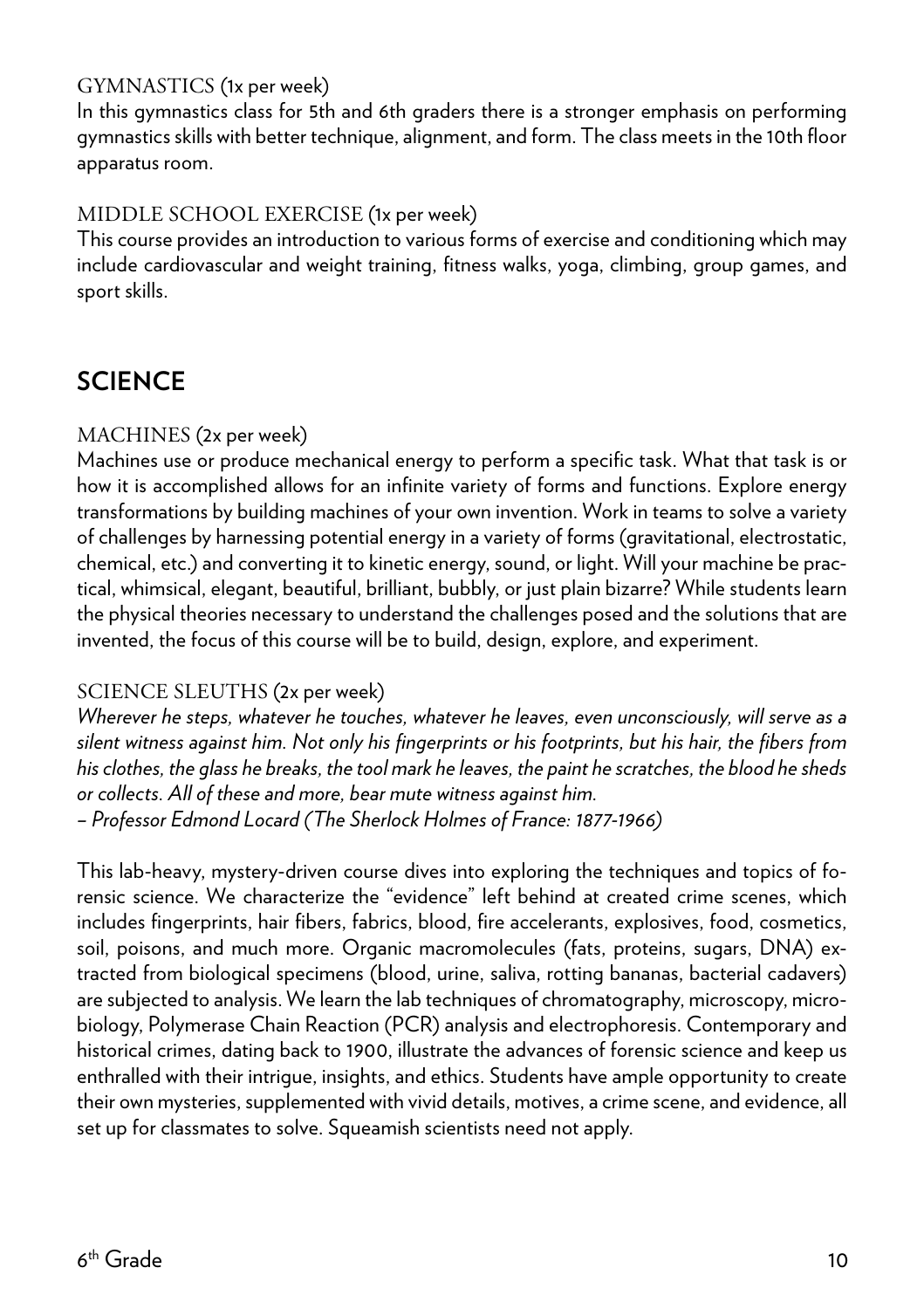## **THEATER**

*Sixth grade students are automatically scheduled into a weekly "Theater Games" course that involves character study, improvisation, and basic technique. Class plays are performed. Students are encouraged to choose additional courses according to their interests.*

## AFRICAN DANCE (1 double period per week)

This course offers an exciting introduction to the joys and complexities of traditional West African music, rhythms, culture and dances. Come one, come all!

## BREAKING THE CODE (1x per week)

This workshop is a general purpose media and technology analysis class. We deal primarily with studying and discussing new forms of media and technological advancements from film, advertisements, narrative structure, television, computers, robotics, communication, and the ever-evolving internet. The purpose of Breaking the Code is to spark discussion about how media and new technology alter what it means to be alive, affect our emotions, change the way we live, interact subliminally with our psychological state, and shape the future of humanity. At the end of the year, each student crafts a final project of his or her choosing, exploring one aspect of new media or technology that we have covered in our class.

## COSTUME PRODUCTION (1x per week)

Students study costume by learning to sew by machine and by hand. In addition to learning different sewing techniques, students learn about costume history, pattern-making, and draping. They are encouraged to draw costumes and personal design ideas. Students construct costumes for each middle school theater production, as well as work on several personal projects.

## DANCE FUSION (1x per week)

Designed for fifth and sixth grade boys and girls at both beginning and intermediate levels of dance, this course requires no previous experience - but you have to like to move! Combining action-packed movement games, dance techniques, and experiments in how to make dances, this course may feature sections on swing dancing, hip-hop, and/or jazz. Everyone from athletes to actors to artists will enjoy this course!

## PUPPETRY (1x per week)

This class is for students who want to learn how to build many different styles of puppets: rod puppets, marionettes, hand puppets, and life-size body puppets for the annual *Puppet Parade*. Students who want to put a puppet show together are welcome to do so.

## SIXTH SENSE THEATER (1x per week)

This course includes basic acting techniques, character work, and improvisation. Scripts of various kinds are explored, and "workshop" play performances develop from this course.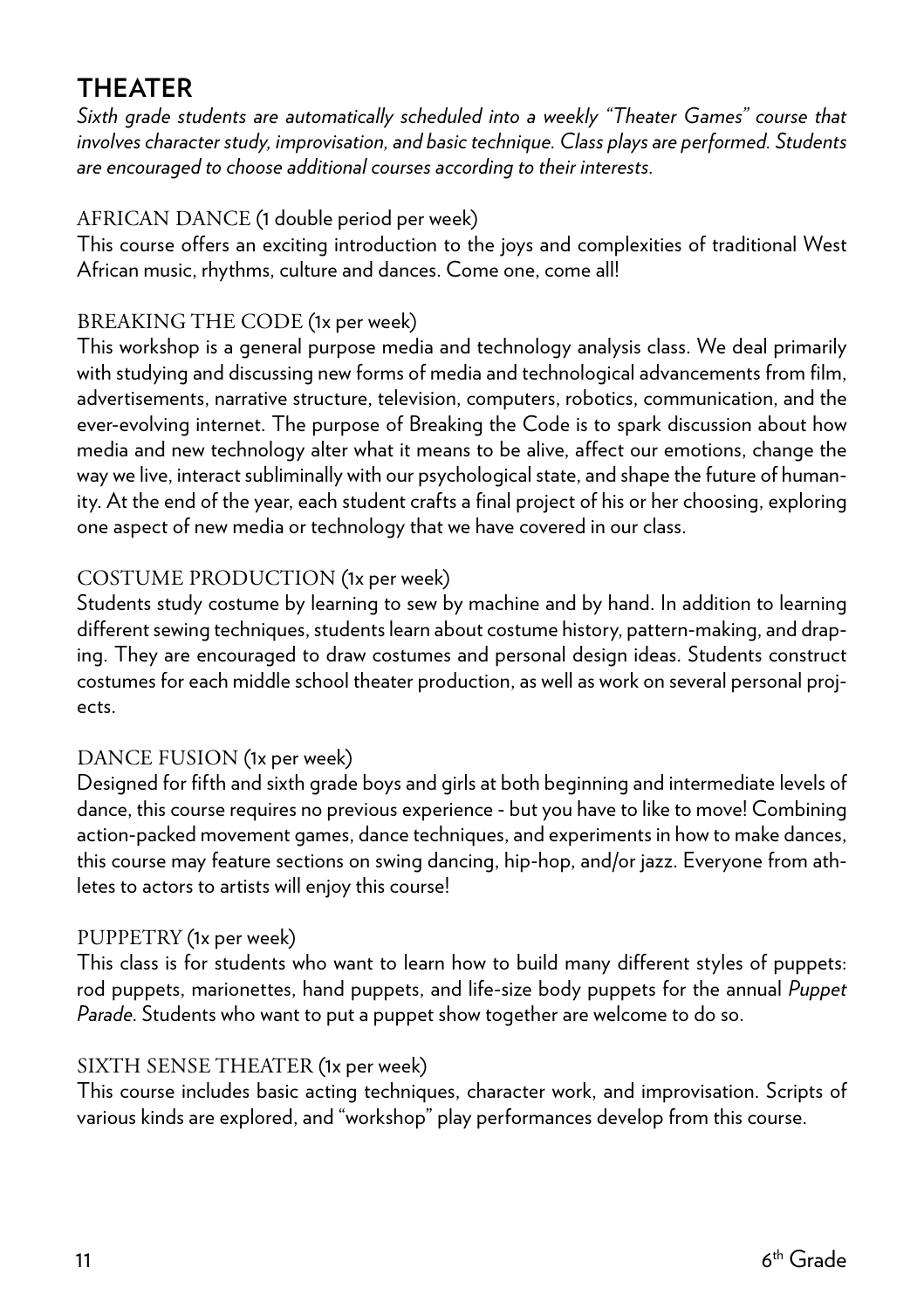## TECHNICAL THEATER (1 double period per week)

An introduction to stage carpentry and other theatrical craftsmanship, Technical Theater is both a practical and a theoretical course. Carpentry, electrics, audio, and effects lectures act as groundwork for hands-on experience with power tools, lighting equipment, and sound gear. Students work side-by-side with their teachers, developing basic stage construction skills, building flats and platforms, creating props, and painting, all the while adhering to stage etiquette in this productive environment. We encourage and welcome students who wish to extend themselves further to apply for a position on a production running crew.

Please note that being a member of a running crew requires time outside of class, along with the need to miss other classes during production. Also, please be aware that due to size limitations and safety considerations, enrollment priority will be given to seventh and eighth graders.

## **SPECIALTY COURSES**

#### POETRY (1x per week)

A workshop—a place where things are made with tools. We experiment; we play with words, ideas and the devices people use to make poems. We make poems.

> *The ink Blots out Words. As the past, Comes to an End, We remember Incredible Things*

> > *–* Lola J.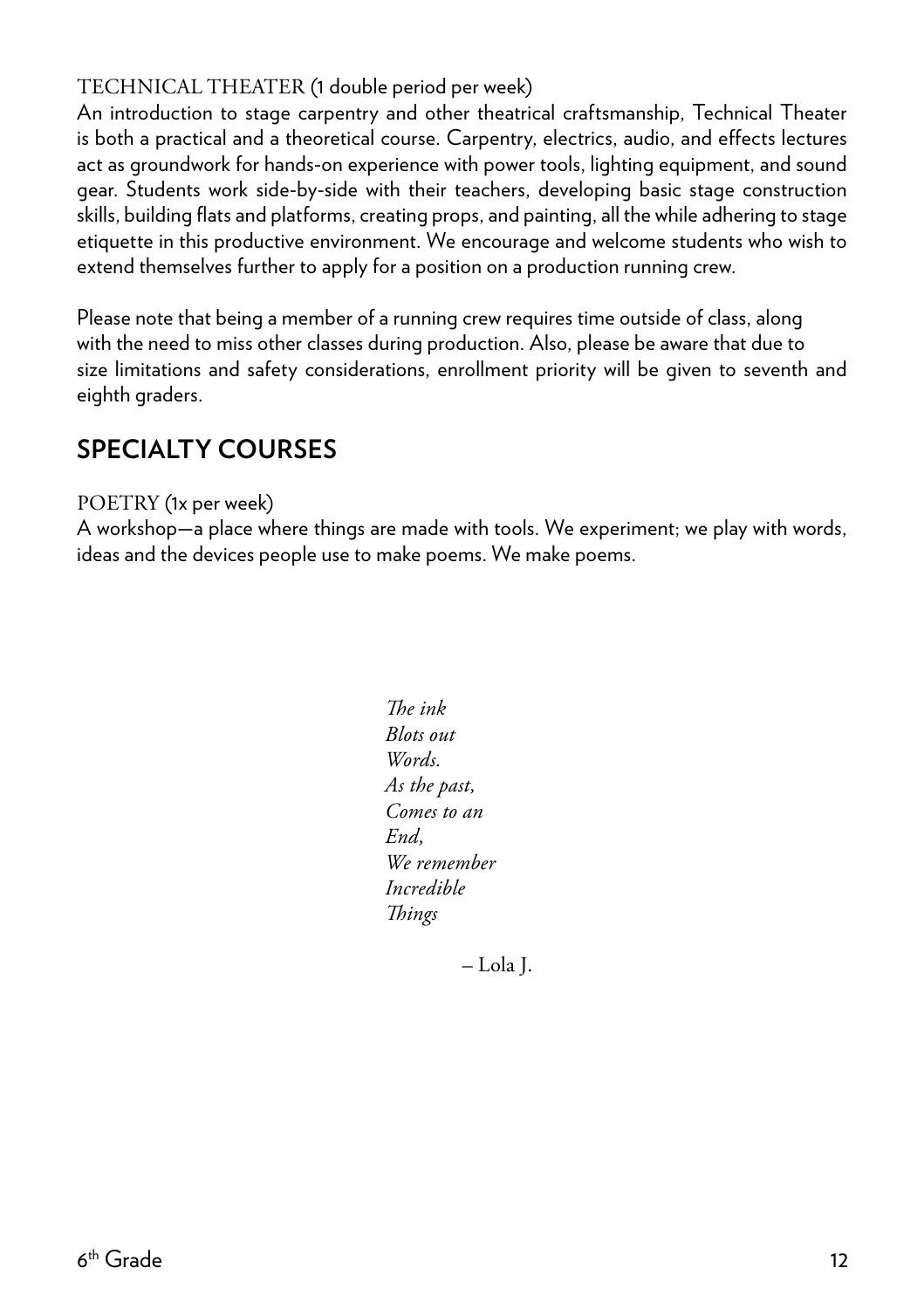## 6TH GRADE: MUSIC

*"Music is a higher revelation than all wisdom or philosophy." –*Beethoven

## **OVERVIEW**

Many sixth grade students continue studying the instrument they began playing in fifth grade. Two years of study enables a fuller learning experience that prepares each young musician for future participation in chamber music groups, classical ensembles, or jazz ensembles. Sixth grade students may also begin percussion, and/or sign up for *Music Lab* and *Middle School Singers*. String instrumentalists are welcome to participate in *Camerata*. Participation in a music class is required unless permission from the Assistant Head of the Upper Middle School and the Music Chair is granted to pursue an ongoing commitment to musical instruction outside of school.

## **PARTICULARS**

Students are placed in small classes.

While Saint Ann's provides instruments for all fifth graders, sixth grade students may rent instruments from the school for a yearly fee of \$175. No child is prevented from renting an instrument due to financial need. Parents may call Mindy Schefen, Saint Ann's Director of Finance and Administration, to discuss financial arrangements.

Using the elective sheet, students should indicate if their desire is to continue studying their current instrument, and/or select music electives, making a first, second, and third choice. The department will make every effort to see that each student receives his or her ongoing instrument, taking section sizes and scheduling considerations into account.

During the third year of instrumental study students who participate in mixed-instrumental ensembles are strongly encouraged to supplement class time with private lessons (the department can provide a list of private teachers to students and parents). These lessons are a crucial part of participation in our instrumental ensemble and chamber music programs. Students' ongoing progress is evaluated through checklist and anecdotal reports, and each spring we assess instrumental students to ensure appropriate placement for the following year.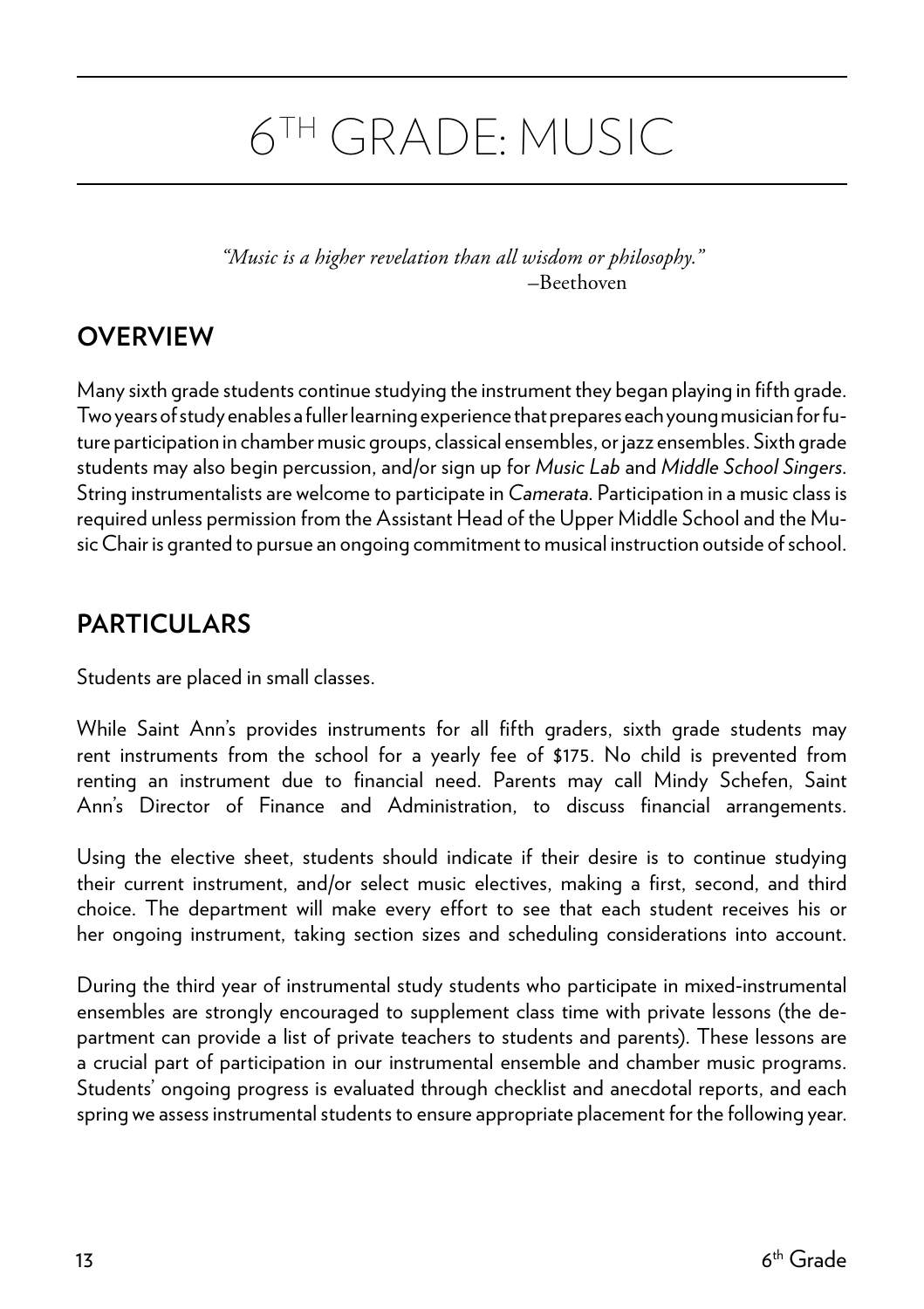## **INSTRUMENTAL STUDY**

*Students in the instrumental study program must either provide their own instruments or rent them from the school. All music classes meet twice a week.*

## BEGINNING I: PERCUSSION

Students may choose percussion for beginning group lessons. *Students are expected to practice at least fifteen minutes a day.*

## CONTINUING II: CLARINET, FLUTE, FRENCH HORN, OBOE, PERCUSSION, TRUMPET

These courses are a continuation of first year instrumental classes. In the second year of study, *students are expected to practice at least twenty minutes a day*. Students who anticipate wearing braces should discuss with their teacher how they may affect their technique when the time comes.

## **PERFORMING ENSEMBLES**

*The Music Department offers the following large ensembles to sixth graders based on student needs and interests. Speak with your current instrumental teacher if you want to know more about any group. Once enrolled in any instrumental ensemble, the Music Department strongly encourages students to engage in private lessons; the expectation is for all students to be proficient in reading and sight singing as determined by the department. Please note that performing ensembles are subject to change from year to year, depending on the musical level and number of participating students.*

## **Choral**

## MIDDLE SCHOOL SINGERS (2x week)

Any sixth, seventh, or eighth grader may join this choral group. This performing ensemble focuses on strengthening the singing voice and developing the ability to partsing independently. We perform music in different languages, styles, and levels of difficulty. *Please note that one of the class meetings may take place during a lunch period.*

## **Instrumental**

## CAMERATA (2x week)

This class is open to any student who currently studies a string instrument privately, or who has participated in the Saint Ann's strings instruction program. This group plays a broad range of musical styles to develop ensemble and listening skills. Students must provide their own instruments or rent them from the school. Please note that because this class is of mixed instrumentation, and the focus is on developing musicianship and ensemble skills, rather than technique particular to each instrument, students are strongly encouraged to supplement class instruction with private lessons.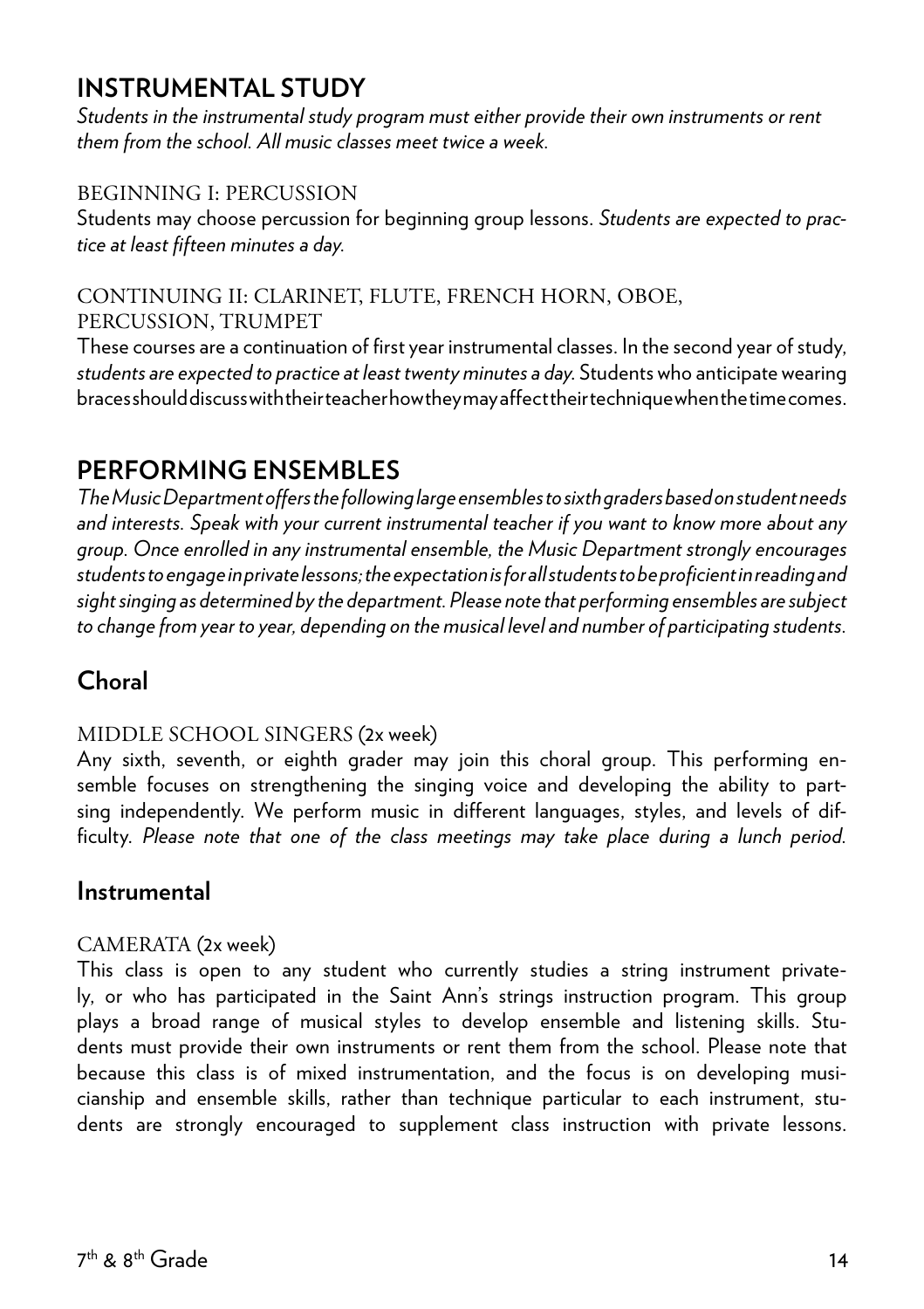## **MUSIC TECHNOLOGY**

#### MUSIC LAB I (2x week)

An exploration of basic composition, production, and keyboard musicianship through the use of electronic musical instruments, computers, and a variety of compositional, production, and instructional software. Students develop increased fluency in note-reading, ear-training, listening, keyboarding, and music vocabulary.

#### *A New Group*

 *Walking in It feels uncomfortable Making light conversation with the coach -- a clarinet Then staring at the new flute And at the cello whom you do not yet know. Looking at the music Noticing it is by a woman Celebrating quietly. The flute cues Then putting fingers to the piano I play.* 

–Una R.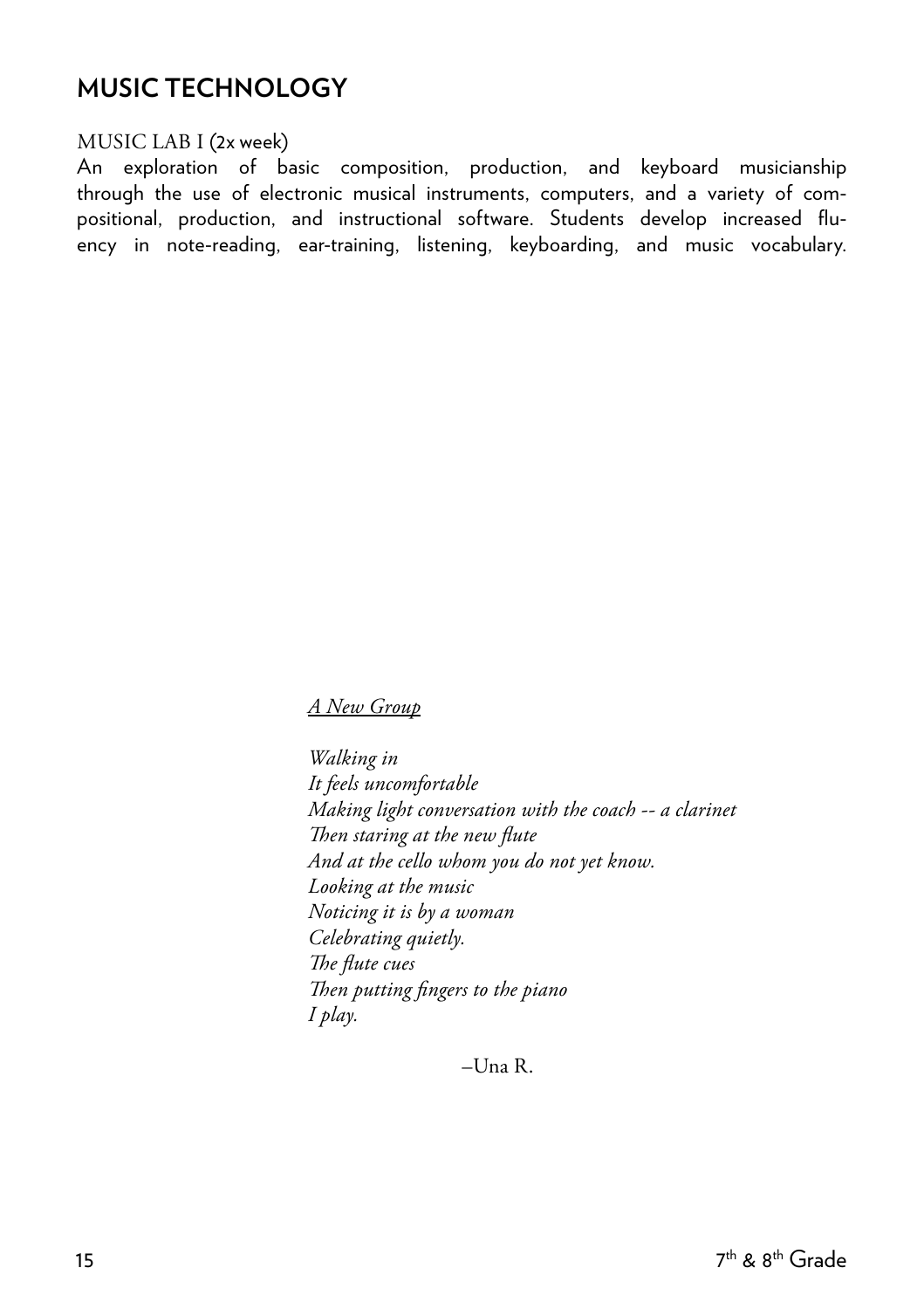## 7TH & 8TH GRADE: GENERAL INFO

Registration for your final two years of Middle School is similar to previous years - there are just many more choices! Current sixth and seventh grade students meet with the Head of the Middle School to review their selections. You are welcome to drop by the Middle School office with questions before or after your individual meeting. As always, your parents should feel free to call or email our office with their questions and concerns.

## **REQUIREMENTS FOR SEVENTH & EIGHTH GRADE STUDENTS**

- **Art:** Students are automatically scheduled into an art class.
- **Health:** Seventh and eighth grade students are scheduled into a *Health* class meeting once each week. Please see the next page for more information.
- **Language:** Students must take at least one foreign language course.
	- **Math: Eighth** grade students take *Algebra I*, a High School level course, for credit. See page 36 for more information.
	- **Music:** Students must take at least one music course, or demonstrate an ongoing commitment to musical instruction outside of school as approved by the Head of the Middle School and the Music Department Chair
- **Rec. Arts:** Our goal is to provide all Middle School students with at least two periods of instructional physical activity each week.
	- **Theater:** Students must choose at least one course. Unlike in past years, 7th and 8th graders are not automatically placed in a theater class. Instead, students have a wide variety from which to select. Wide enough, in fact, that it is possible for a student to satisfy our theater requirement without necessarily finding an "acting" class on their schedule.

#### **Except for extreme cases as determined by the Head of the Middle School, students may not withdraw from classes after October.**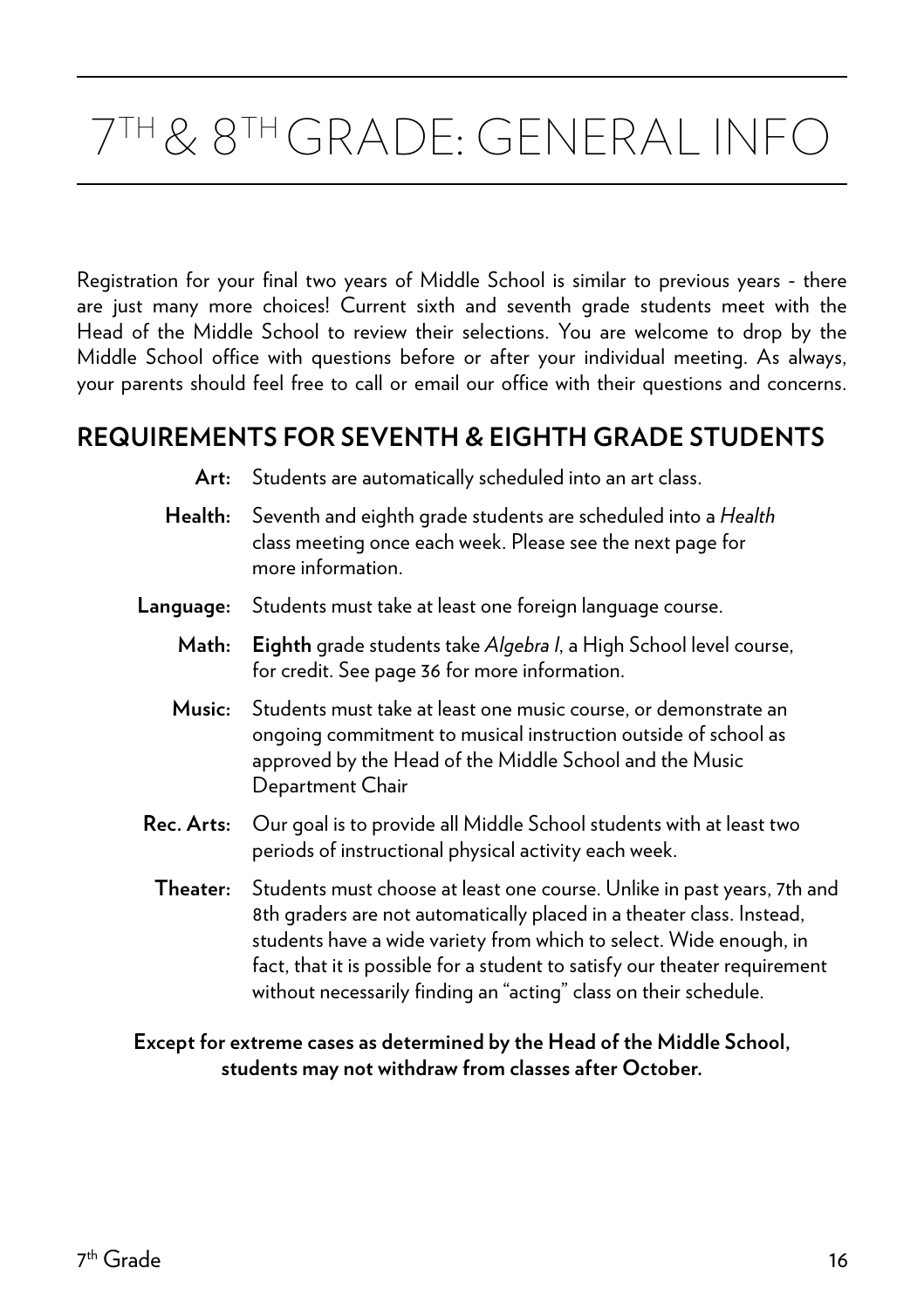## 7TH & 8TH GRADE: HEALTH

## **SEVENTH GRADE**

7th grade *Health* addresses many of the "influences" 7th graders must navigate. Topics such as social pressure, substance use, and eating issues are addressed in this context. The seventh grade curriculum also covers stress, depression, and anxiety, and looks at sexual orientation and gender identities. Every student is scheduled into a weekly *Health* class.

## **EIGHTH GRADE**

Eighth grade students are presented with a comprehensive approach to studying sexuality, nutrition, tobacco, alcohol and drug use, identity, communication, technology, and decision-making. The goal is to provide students with concrete and accurate information so that they can make the best personal choices for themselves both now and as they transition into high school next year. Every student is scheduled into a weekly *Health* class.

> *the rest of the crowd smiles at the baby birds breaking out of their shells and just then the rhythm changes now it is calm and sprawling and the crowd now dances with a fluidity that is almost unhuman and their faces relax and they sway their long bodies around, and the song of our past blasts in our ears*

> > –Tess A-M.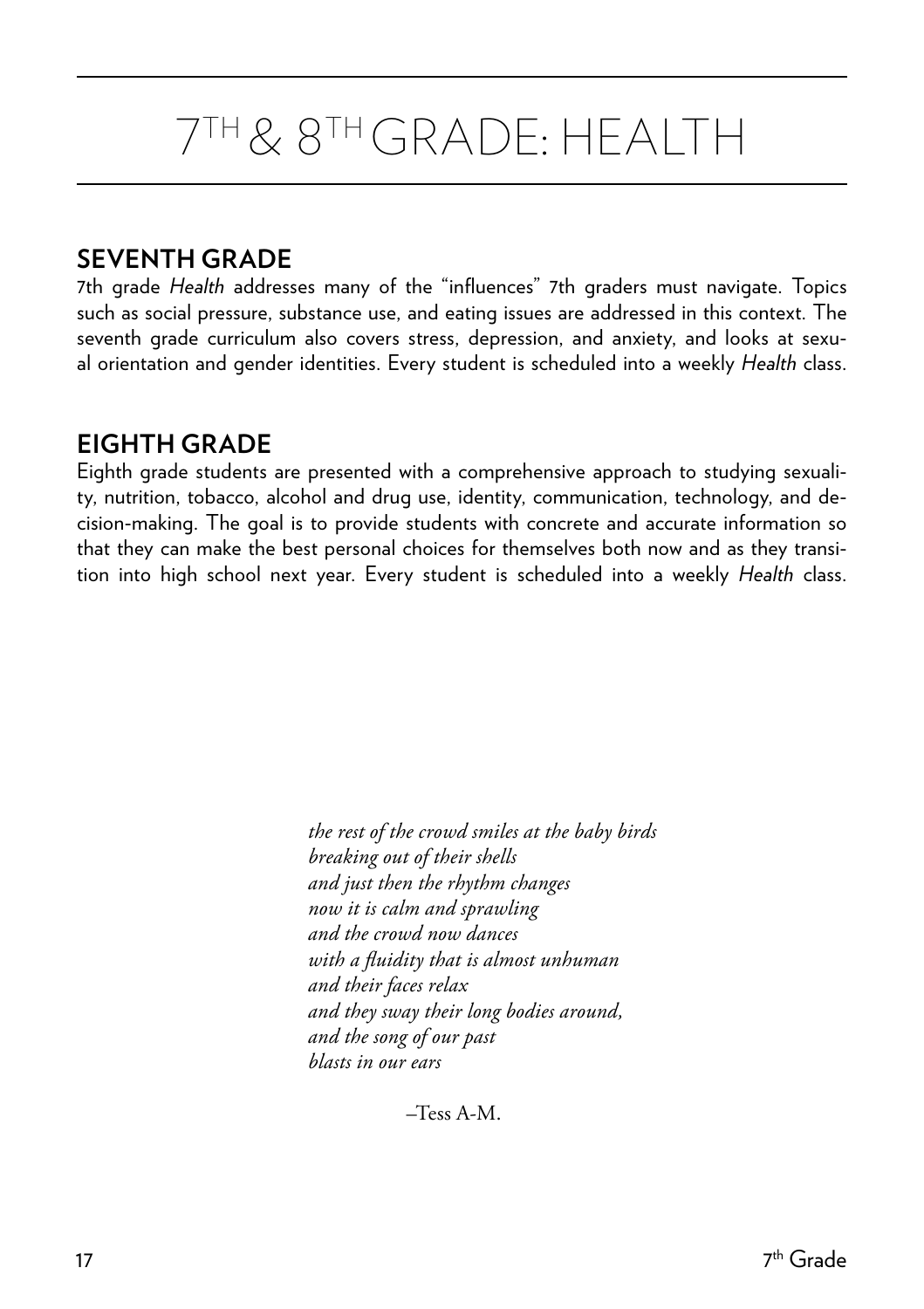## 7TH & 8TH GRADE: LANGUAGES

## **A BRIEF HISTORY**

The study of language is first introduced at Saint Ann's in the Lower School as Language Arts. In fourth grade the Language Structures program takes formal charge of language studies in a threeyear sequence, beginning with the structures and history of English and culminating in the sixth grade in a comprehensive investigation of grammar, including the grammar of English and Latin.

## **WHAT TO EXPECT**

The formal study of a foreign language begins in seventh grade. Students may choose from a variety of classical and modern languages, all of which continue through High School. The following choices are available to seventh graders: *Ancient Greek, Chinese, French, Latin,* and *Spanish*. To take *Ancient Greek*, students need the permission of both the Classics Department Chair and the Head of the Middle School. Students may elect to study one or two foreign languages at a time. Those seventh grade students who opt to study a second language should do so carefully: this is a decision that involves a commitment to a sixth, full-time academic class. It is important that students be prepared for the extra work this entails. Eighth grade students wanting to add a second language should discuss this choice with the Head of the Middle School.

Please note that except in rare cases, seventh graders may not take more than two languages. If you are planning for eighth grade, you will most likely continue with your current language choice(s).

Students may not select both *French* and *Spanish* simultaneously, as the many similarities between the two languages can lead to confusion. We want students to solidly establish the fundamentals of one language before beginning the other. In rare cases in which a student has studied either language *formally* and successfully for at least two years, he or she may consult with the Romance Languages Department chair. Exceptionally committed and organized eighth grade students may elect to study *Japanese*, but not if it will be their third language, and only with the permission of the Classics Department Chair and Head of the Middle School.

The Middle School foreign language program is best utilized by those students who pursue their chosen language(s) for *two full years*. As a result, I encourage you to think carefully about your choices, and to be prepared to *stick with your selection(s) through eighth grade*.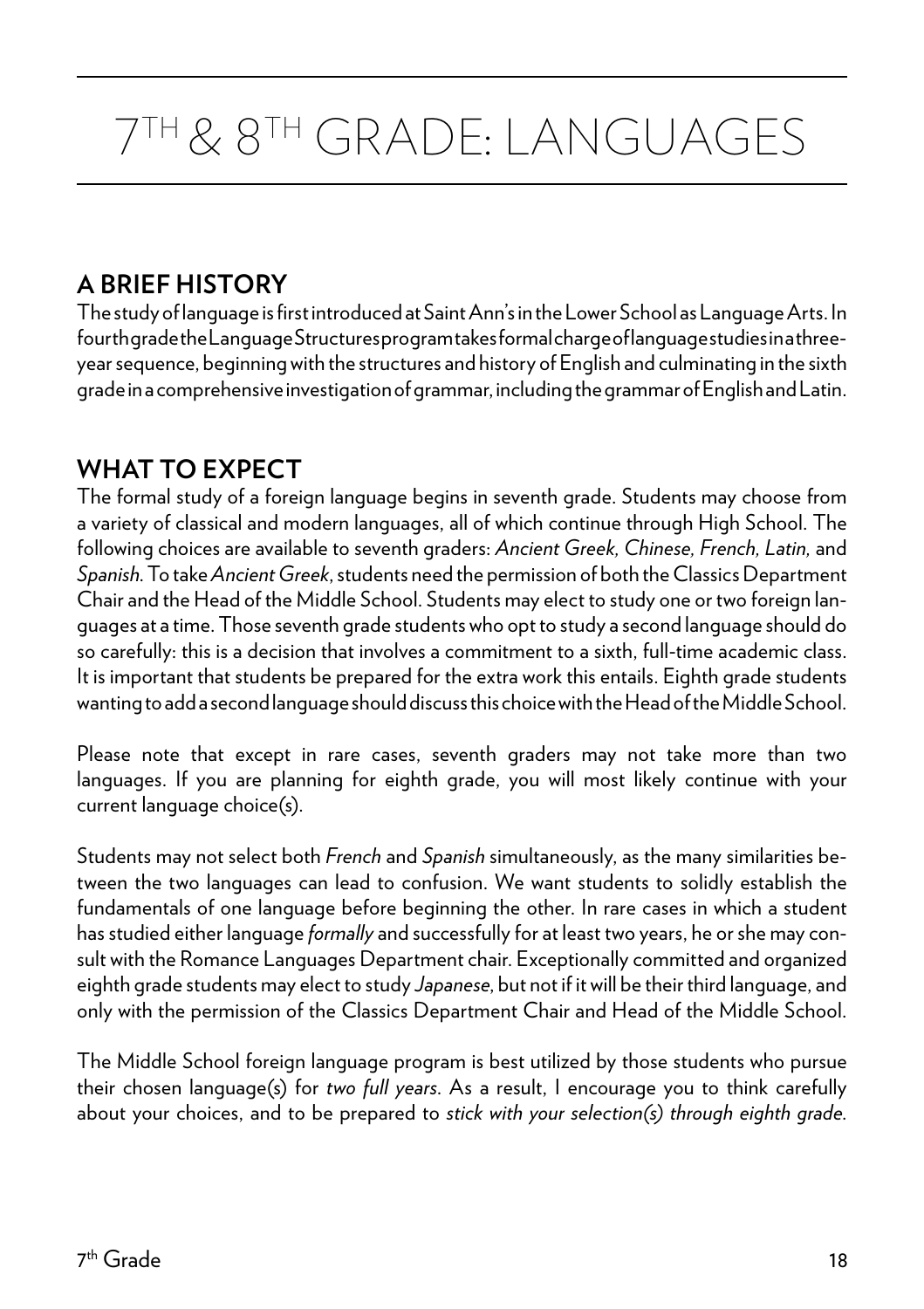## **EXTRA HELP**

French and Spanish language students may make use of our Language Room when their teachers feel this extra support is necessary. This instruction is offered free of charge by department faculty (or the Middle School learning specialist, when appropriate), is scheduled during the school day, and lasts only as long as a teacher feels it is necessary.

#### **All language classes meet four times per week.**

#### ANCIENT GREEK I

The aim of this course is to introduce students to the basic forms and syntax of classical Greek. Memorization of forms and vocabulary are stressed in order to facilitate the reading of classical Greek texts as quickly as possible, such as selections of readings from the New Testament, from Xenophon's Anabasis, and from Plato. *Please note that Ancient Greek requires the permission of both the Head of the Middle School and the Classics Department Chair*

#### CHINESE I

The aim of this course is to introduce students to Mandarin Chinese, while increasing awareness and understanding of Chinese-speaking cultures through songs, poems, and calligraphy. We emphasize Pinyin, a spelling system that helps students learn how to pronounce words. We also focus on the four tones, while regularly introducing essential sentence structures, useful expressions, and vocabulary. The practice of the four tones, based on students' mastery of Pinyin, ensures their pronunciation of words and sentences with an accurate accent. Students learn close to 350 Chinese characters during the year. Topics include Chinese names, friends, schools, nationalities, families, occupations and workplaces, numbers and dates, birthdays, countries and languages, and modes of transport. There is a CD included with the textbook so students can listen to lessons at home..

#### FRENCH BEGINNER I

This course introduces students to the fundamentals of French. Immersed in the language from the first day, students learn basic conversational vocabulary (greetings, introductions, weather and time) as well as an assortment of useful vocabulary for talking about family, friends, school, food, clothes, travel and cultural outings. Students study the essentials of French grammar: nouns, articles, pronouns, verb tenses and sentence structure. All four language skills (listening, speaking, reading and writing) are emphasized through a variety of class activities. In addition to daily conversation and daily oral and written practice exercises, students write and present dialogues and sketches, sing songs, read poems and short tales, and watch a short French film or two. By year's end, students are able to carry on an elementary conversation in French and read and write simple sentences.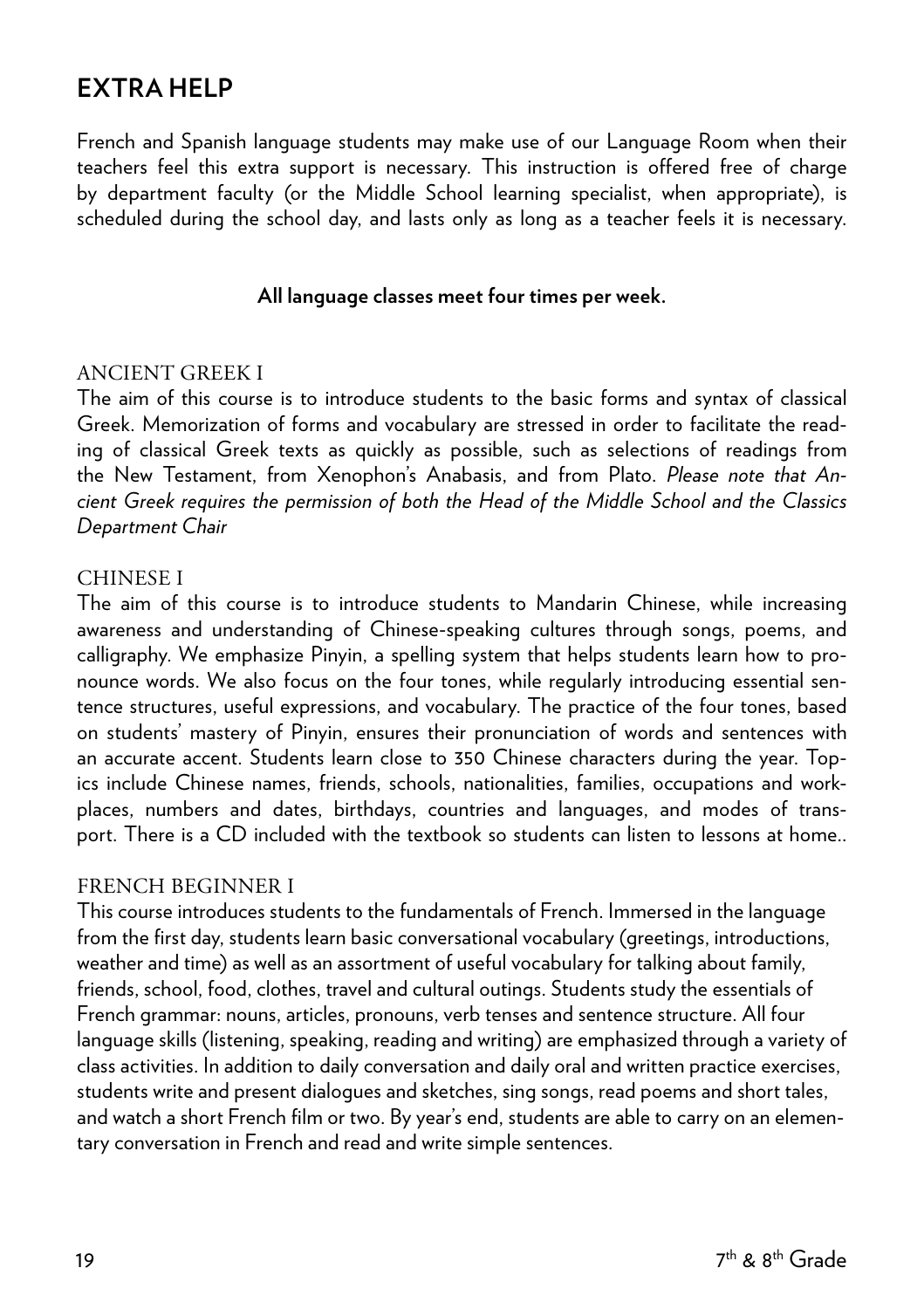## LATIN BEGINNER I

Latin originated in the Italian peninsula some three thousand years ago and developed to become at one point the most important language in Europe and the Mediterranean basin. Its profound influence is still felt today not only in its daughter languages but also in English. In this class students learn the basics of Latin -- they discover its parts of speech and grow familiar with the ways Latin represents simple thoughts. Students learn to read Latin sentences and begin to acquire the skills to read real Latin confidently. In doing so students begin to appreciate a world utterly foreign but nevertheless connected deeply to the cultures of Europe, North Africa, and the Middle East. Moreover, *Latin Beginner I* students set themselves up to read diverse Latin authors in the original language throughout their high school years at Saint Ann's.

#### SPANISH BEGINNER I

This course introduces students to the fundamentals of Spanish. Immersed in the language from the first day, students learn basic conversational vocabulary (greetings, introductions, weather and time) as well as an assortment of useful vocabulary for talking about family, friends, school, food, clothes, travel and cultural outings. Students study the essentials of Spanish grammar: nouns, articles, pronouns, verb tenses and sentence structure. All four language skills (listening, speaking, reading and writing) are emphasized through a variety of class activities. In addition to daily conversation and daily oral and written practice exercises, students write and present dialogues and sketches, sing songs, read poems and short tales, and watch a short Spanish film or two. By year's end, students are able to carry on an elementary conversation in Spanish and read and write simple sentences.

> *I feel a bubbly hot anger rising in my chest and I want to burst out, call them out, make sure everyone knows their wrongdoings, justice to all, but another voice in my head tells me to keep it all in, contain your emotions. Don't be that crazy lady who loses it over someone taking the last cookie.*

> > –Gabriella B.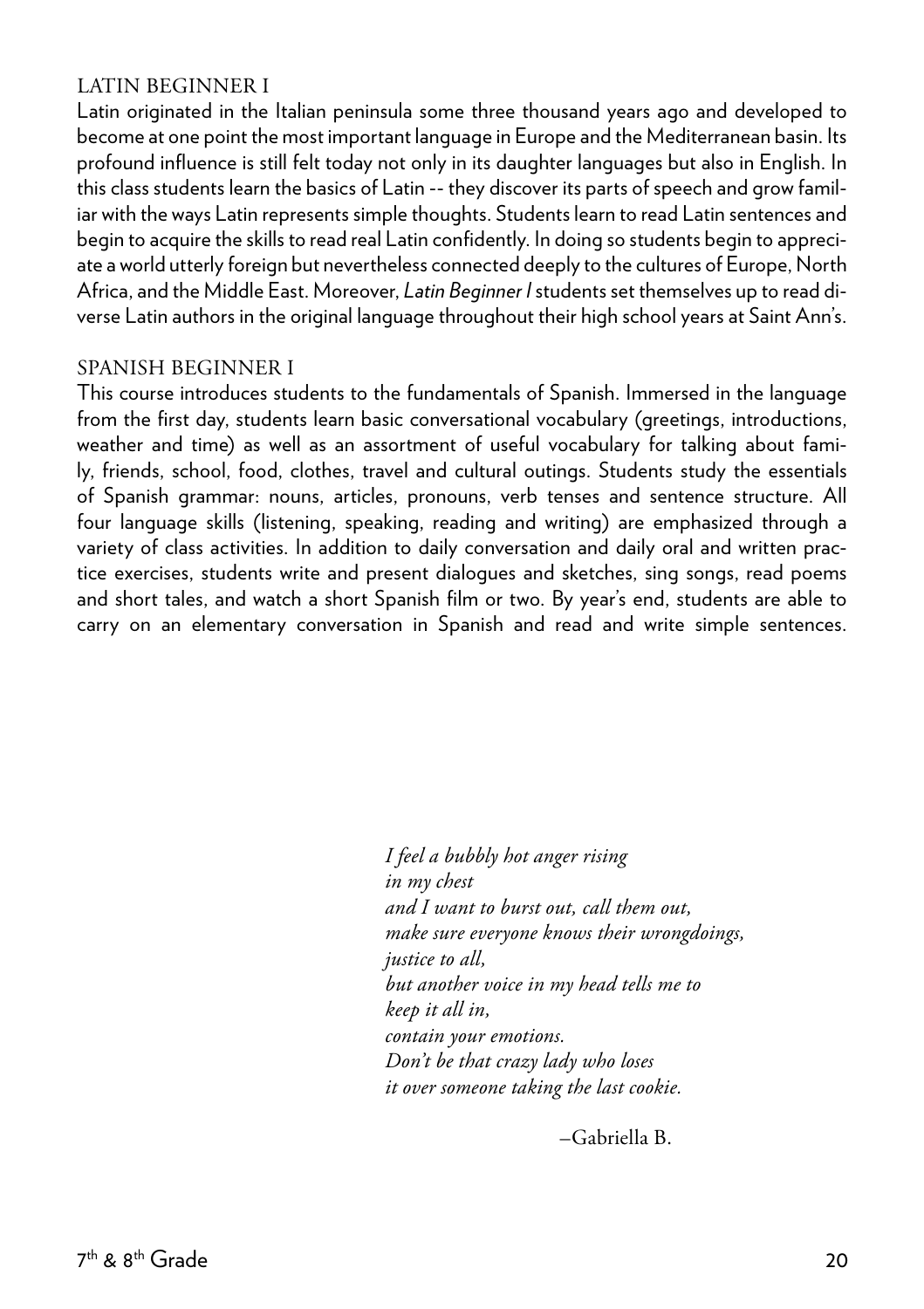## 7TH GRADE: ELECTIVES

## **ART**

*Students are automatically scheduled into a mixed media fine arts course that meets twice a week. This course explores visual expression through a wide range of materials, media, and dimensional formats. A variety of technical and conceptual approaches are introduced and practiced throughout the middle school years. The artist within is nurtured, challenged, and strengthened.*

## DRAWING TECHNIQUES (1x per week)

This course is designed for Middle School students who have a special interest in developing their drawing skills. We learn to create three-dimensional objects in a two-dimensional space through the use of highly technical approaches like perspective and value. We "draw from the inside out" by breaking complicated objects down into more manageable shapes, and apply our understanding of these techniques to advanced exercises ranging from architectural drawing to observational figure drawing and portraiture, and everything in between. Throughout the year we become familiar with a variety of drawing methods and media, and students have an opportunity to develop and share their own individual drawing styles in a fun and collaborative environment. Anything is possible with just a pencil and a piece of paper!

## **COMPUTER**

*We are surrounded by science fiction — portable computers, artificial intelligence, 3D printing, electronic games, nanotechnology, big data, etc... — and our courses show students how to be more than just consumers or users: they learn to be independent creators on computers, able to control and help shape the tools of today and tomorrow. Using software that runs similarly on Mac, Windows, Unix/Linux, and tablet computers, our courses teach a range of topics including programming, graphics, circuitry, web, spreadsheet analysis, logic, and other skills that are useful for doing everything from analysis to artwork. Classes meet twice weekly (unless otherwise noted) using desktop and tablet computers.*

## COMPUTER II (2x per week)

Introduction to computers through creative projects including drawing, animation, web page creation, programming, word processing, music, databases, spreadsheets, and touch-typing. In addition, students are introduced to the basics of Google Docs, Calendar, and Sites. Students often build haunted houses, adventure games, and personal web sites. Students creatively express ideas and solve problems relevant to their work at Saint Ann's. *Prerequisite: None.*

## COMPUTER III (2x per week)

A continuation of Computer II with more advanced material. Students in the past have built colorful video games, language translators (English to Spanish, for example), interactive maps, and digital movies. *Prerequisite: Computer II, any programming class, or instructor's permission.*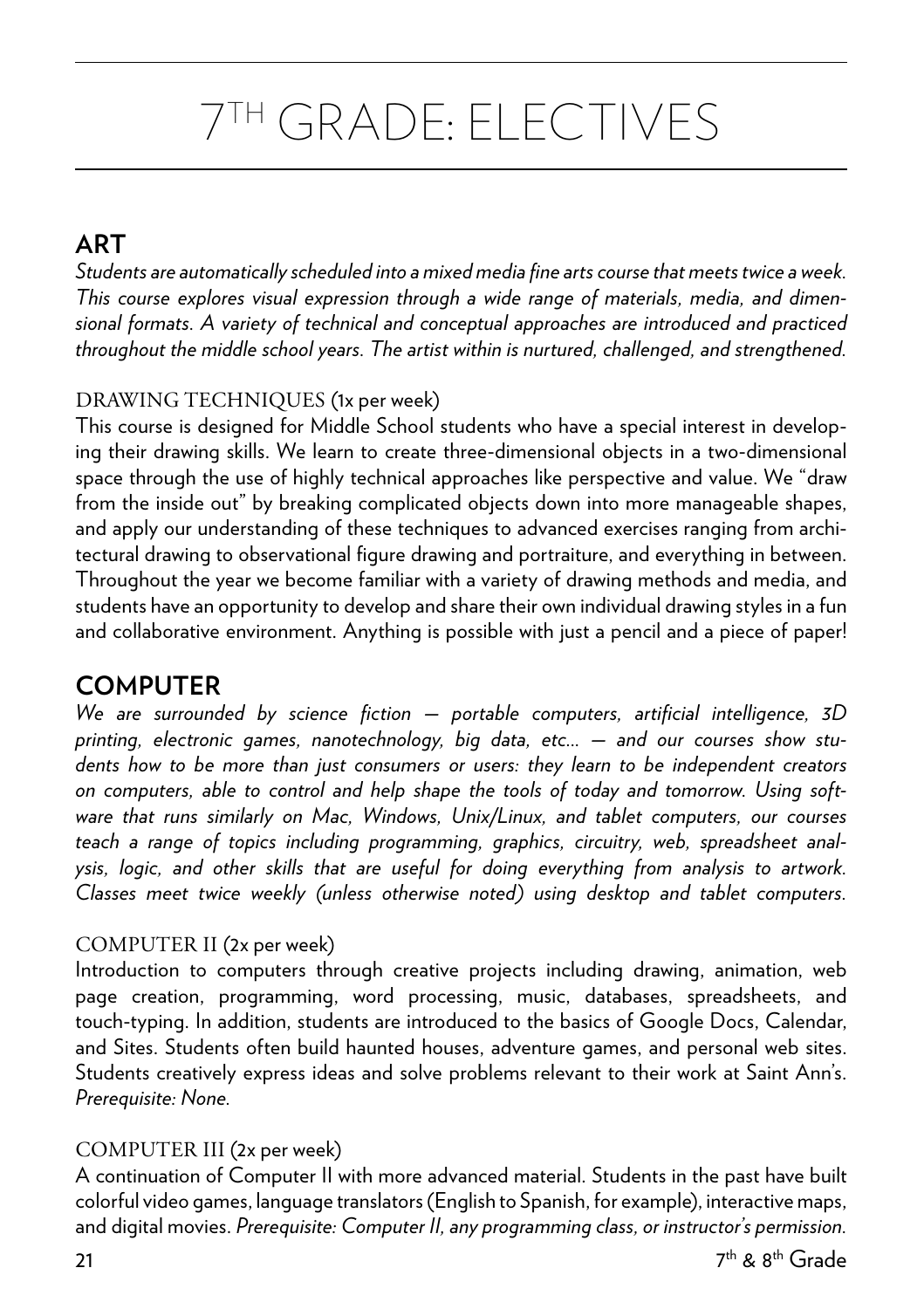#### COMPUTER ANIMATION (2x per week)

Let's make a sequence of images have the illusion of life — tell a compelling story, grab attention and emotion, perhaps defy the laws of physics, or create abstract motion. Furthermore, let's study principles of animation, so our stories are easy to follow and the characters don't seem "off." We will learn the basics — planning, walk-cycles, timing, lighting, 3D modeling, and stop motion — using the computer, storyboards, drawings, cutouts, and puppets. Students also view and discuss the work of other animators. *Prerequisite: Computer I or Programming I, or instructor's permission.*

#### 3D PRINTING (2x per week)

3D printers are personal fabrication tools that let us become producers, inventors, and artists in our evolving modern world of technology. Students design, invent, test, and modify their designs, like good engineers, and turn their ideas into real objects using various 3D modeling techniques and tools. *Prerequisite: none.*

## PROGRAMMING I (2x per week)

Introduction to logic and computer languages: requires concentration and experimenting. You won't spend much time drawing pictures, but instead will write "code" programs using words and graphical programming blocks. Typical projects including making objects fly about the screen, perhaps with parachutes and keyboard control. *Prerequisite: Computing I or instructor's permission.*

## PROGRAMMING II (2x per week)

A continuation of Programming I with more advanced material, including the Java language. *Prerequisite: Programming I or instructor's permission.*

## PROGRAMMING I INTENSIVE (4x per week)

Explore the science and art of computer programming. Learn important problem-solving strategies including designing, flowcharts, breaking problems into pieces (modules), and starting small before improving. This intensive class meets four periods per week and is for students who want to master fundamental programming concepts which include loops, variables, procedures, input, output, conditionals, and data structures. Assignments allow students to control graphics, sounds, and data while also encouraging them to think creatively, reason systematically, and work collaboratively. *Prerequisite: Computing I or instructor's permission.*

## PROGRAMMING II INTENSIVE (4x per week)

This course is a continuation of Programming I with more advanced material, including the Java language, meeting four times per week to cover more ground. *Prerequisite: Programming I or instructor's permission.*

## GAME PROGRAMMING (2x per week)

Designing computer games is tricky: you have to arrange the controls (user interface), and also think about programming (coding), story, culture, modeling, and implementation. We will have to learn the logic and beauty of code to build usable computer games that might even be fun and good-looking. We will talk about human/computer interaction, emotional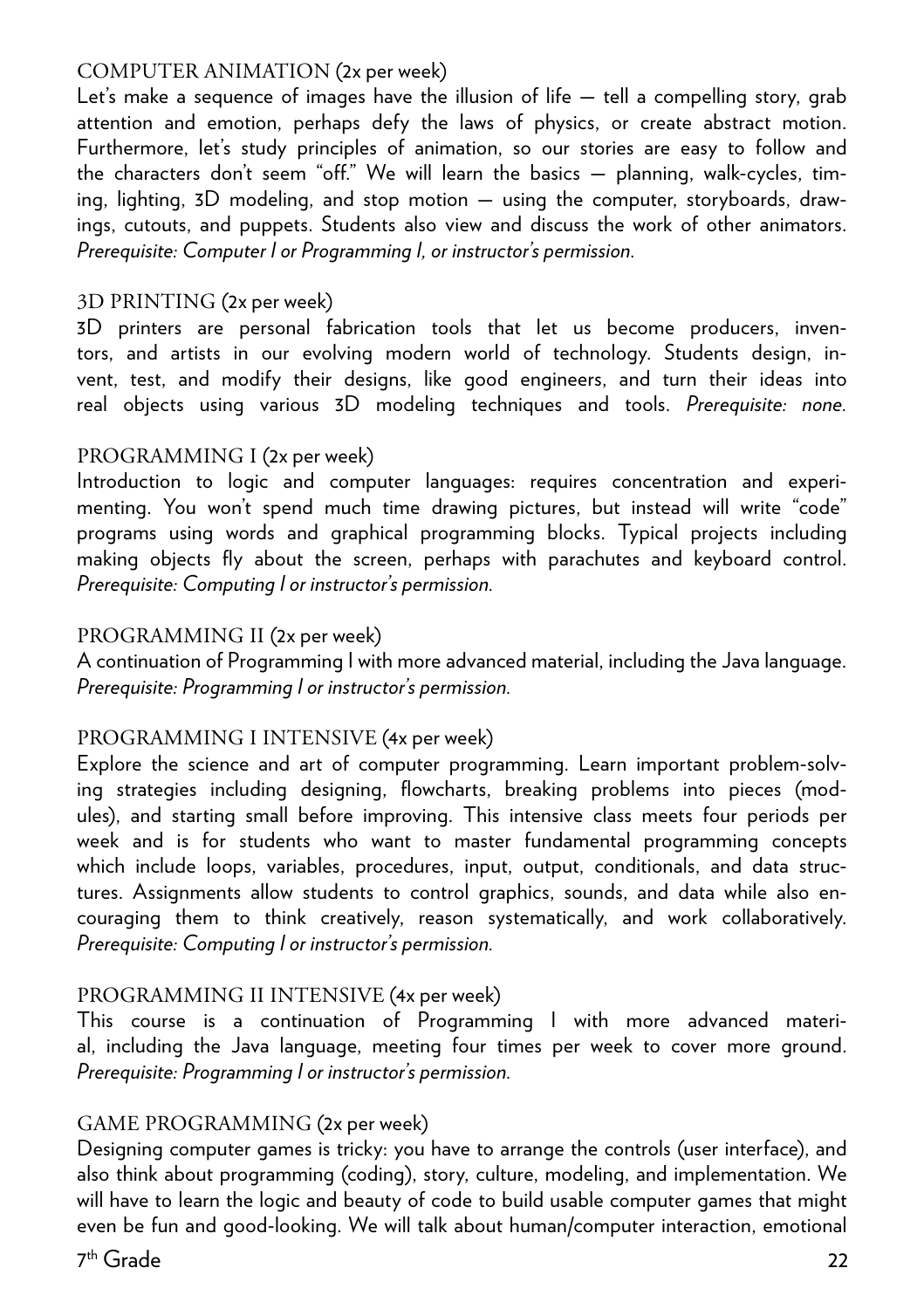themes, graphic design, sound effects, game aesthetics, role-playing, puzzles, interactive fiction, and 3D modeling. Past courses have used Blender, Unity3D, Livecode, and even Scratch sometimes. *Prerequisite: Programming I or Physical Computing.*

## IPHONE PROGRAMMING (2x per week)

Learn how to program with Swift, Interface Builder, and XCode on the iPhone/iPad's unix-based operating system. Understand the way iPhone applications work and how to build them. Actively and creatively explore this field of little computers using the iPhone as the main research platform. **No iPhone required.**  *Prerequisite: one year of programming (ideally two) or permission from the department.*

## PHYSICAL COMPUTING I (2x per week)

Learn how to control a computer without mouse, keyboard, or monitor: (What? Is this possible? … Yes!) We will use microcontrollers — single-chip computers that fit in your hand — and write interactive programs that tell them to convert movement into digital information. Hook together resistors, capacitors, diodes, transistors, and sensors so that you can, for example, wave your fingers to turn lights or motors on. *Prerequisite: Computing 1 or Programming I, or instructor's permission.*

## PHYSICAL COMPUTING II (2x per week)

Students connect microcontrollers (hand-held computer circuit boards) and transducers to make devices respond to a wide range of human physical actions. We build projects from schematic diagrams, make programs based on class examples, and make devices talk to one another. Topics may include: networking protocols and topologies; mobile objects and wireless networks; digital logic and numbering systems. Students create a digital portfolio to document their work and research. *Prerequisite: Physical Computing I or instructor's permission.*

> *I lose my grip and fall down You walk over, calm fading from your face I laugh*

 *Trying to save you Even though I was the one who fell.*

–Raimi B.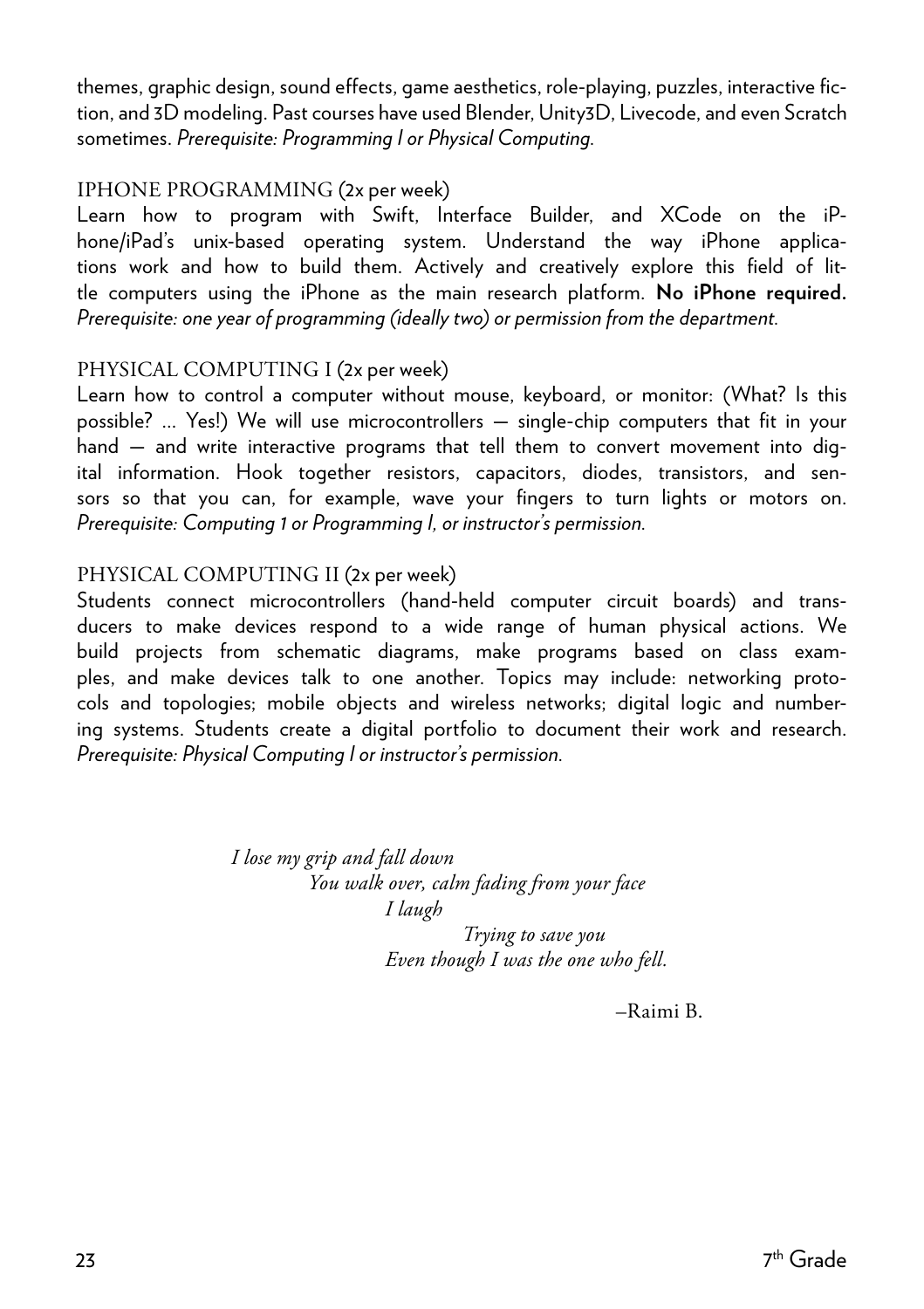## **MATHEMATICS**

#### MATHEMATICAL ART (2x per week)

Come make beautiful things with math! See countless examples of gorgeous art, simple art, clever art, and mind-blowing amazing art, all made from mathematical ideas. Drawings, sculptures, computer-aided designs, video, pieces of music, and performances are all fair game - everything from M.C. Escher and symmetric patterns to origami, string art, dancing, and much, much more! At every step we also work on our own mathematical art and incredible creations in a collaborative workshop environment. *NB: We often meet during one lunch period.*

#### MATHEMATICAL PUZZLES AND GAMES (2x per week)

Do you enjoy working on geometric puzzles? Are you intrigued and amused by the art of M. C. Escher? Would you like to learn more about the origins and development of puzzles, and try out lots of fun mathematical games? Do you want to understand the mathematics behind card games such as Cribbage, Spades, Euchre, Canasta, Contract Rummy, and Blackjack, or board games such as Backgammon or Blokus? Whether you are interested in Tangrams (the world's first puzzle craze,) more modern recreations such as Hex and polyominos, or understanding popular games of chance from a mathematical perspective, this is the course for you. This class offers the opportunity to work on a wide variety of mathematical puzzles and games, to develop your own strategies, and to create original puzzles and games. *NB: We often meet during one lunch period.*

## MATHEMATICS RESEARCH (2x per week)

In this class students are to be exposed to numerous open-ended problems in number theory, logic, geometry, algebra, and many other topics. In the course of the year they choose a problem from one of these avenues of study to pursue independently. By engaging in individual research on their own problems, students have the chance to pursue their own ideas, follow their curiosity, and experience firsthand both the joys and the frustrations of creative mathematical work. Towards the end of the course, students write a paper describing the question they have explored and the results they have found. They also prepare a poster board presentation of their work to be presented at the Saint Ann's Math Fair in the spring.

Students interested in this course must be exceptionally self-motivated, and must relish taking on difficult questions on their own. Permission of the Mathematics Department is required to take this course. Studnets are asked to complete a questionnaire in the Spring to help the Department assess potential interests and area of study.

## PROBLEM SOLVING (2x per week)

*Problem Solving is an interactive and fun class for sixth, seventh, and eighth graders who love solving math pro*blems, and is especially suitable for students interested in participating in mathematical contests such as MathCounts and the AMC 8. Students will explore and develop efficient problem solving strategies involving arithmetic, logic, geometry, algebra, and trial and error. Problem Solving is not intended to help students "get ahead" in the math curriculum, but rather to supplement an established or burgeoning love of mathematics*. NB: We often meet during one lunch period.*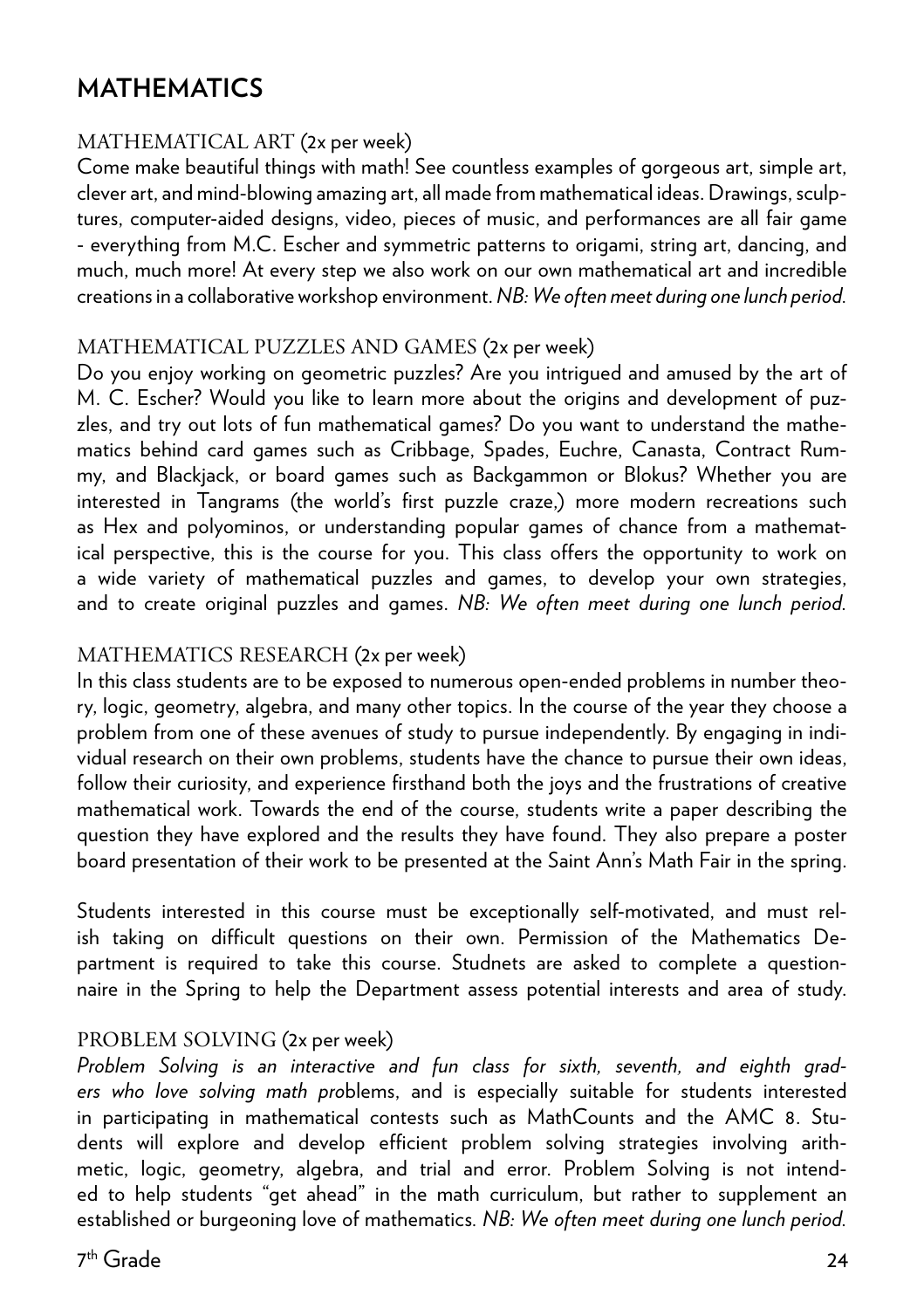## **RECREATIONAL ARTS**

*Ideally every Upper Middle School student will have at least two Recreational Arts classes each week: one traditional gym, and either a second one or another offering by the department. Students may select additional courses as part of their recreational arts requirement.* 

## FENCING I (1x per week)

An introduction to the sport of fencing, including basic technique and conditioning. Also included are execution of simple attacks and defensive actions, with special emphasis on developing proper form.

#### KARATE I (1x per week)

This course offers a serious, non-intimidating approach to traditional martial arts. Students begin with basic punches, kicks, and blocks, and then progress to forms and other basics on their way to sparring. The primary emphasis is on karate as a sport and martial art, although confrontation training and self-defense applications are also covered. A gi (karate uniform) is both required and provided.

#### KARATE II (1x per week)

This course is for students who have completed one year of karate at Saint Ann's. It focuses on material for the yellow-belt rank and above. A gi (karate uniform) is both required and provided.

## MIDDLE SCHOOL EXERCISE (1x per week)

This course provides an introduction to various forms of exercise and conditioning which may include strength and cardiovascular training, fitness walks, climbing, yoga, group games, and sport skills.

## **SCIENCE**

## FOOD AND YOU (2x per week)

In this course we investigate the chemical properties of food, the effect of diet on health, the sensory evaluation of food, metabolic disorders, food contamination, food engineering, and the food industry. The curriculum is highly student driven. We tackle topics such as: Is organic food really healthier than non-organic food? What are the pros and cons of GMOs? Is there any validity to the 5 second rule of dropped food? Why do we like sweets? Why don't some kids like eating vegetables? What is gluten and why are so many people going gluten-free? A hands-on, lab based approached to the subject helps students become informed foodies as they learn about the scientific world of food!

## MACHINES (2x per week)

Machines use or produce mechanical energy to perform a specific task. What that task is or how it is accomplished allows for an infinite variety of forms and functions. Explore energy transformations by building machines of your own invention. Work in teams to solve a variety of challenges by harnessing potential energy in a variety of forms (gravitational, electrostatic, chemical, etc.) and converting it to kinetic energy, sound, or light. Will your machine be practical, whimsical, elegant, beautiful, brilliant, bubbly, or just plain bizarre? While students will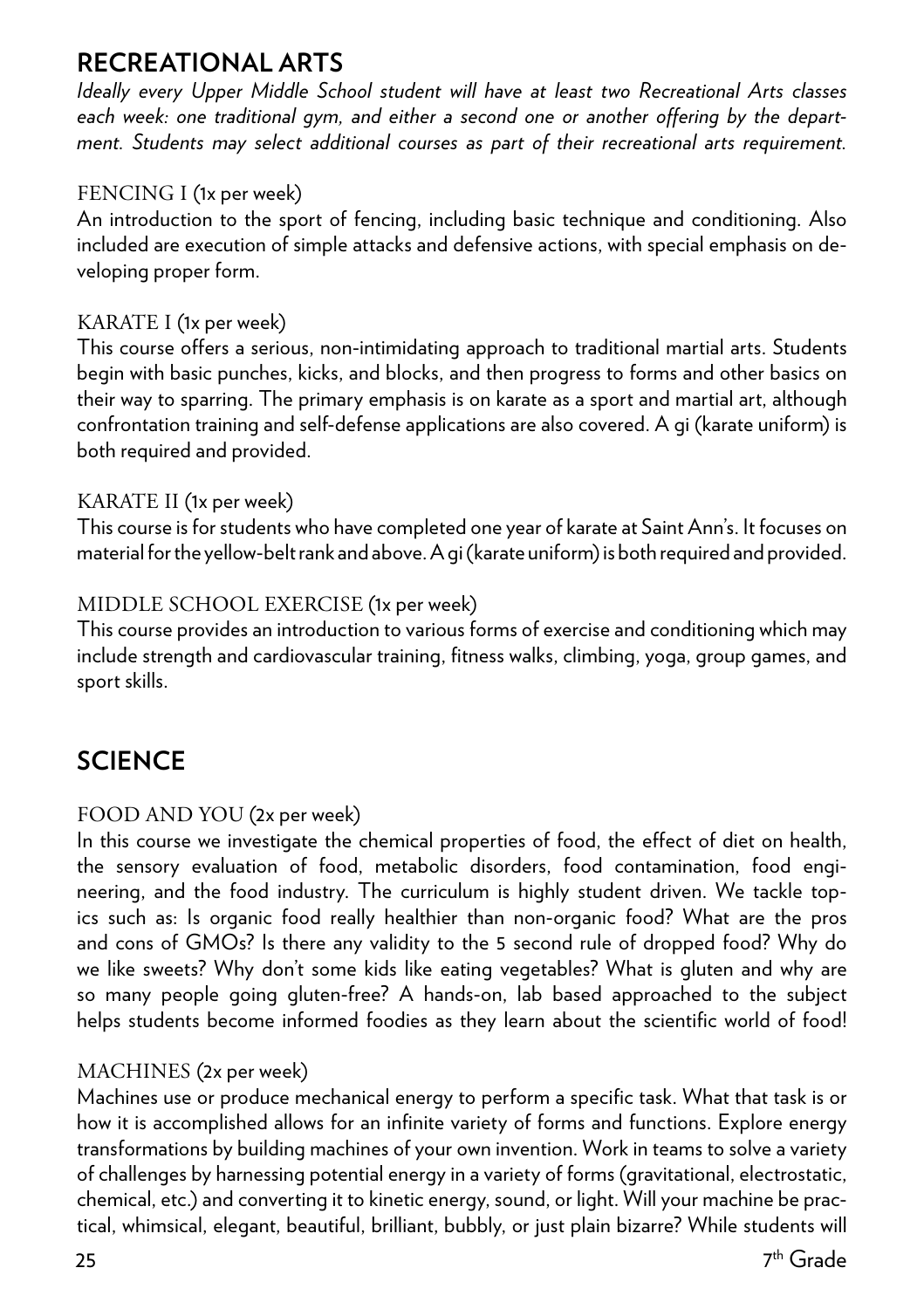learn the physical theories necessary to understand the challenges posed and the solutions that are invented, the focus of this course will be to build, design, explore, and experiment.

## SUSTAINABLE EARTH (2x per week)

How can cows create electricity? How can we use technology to clean up ocean garbage patches? In this course we explore the ways ecosystems themselves can inspire solutions for environmental challenges. Topics range from oyster bed water filtration to the technologies developed through biomimicry. For example, how dragonfly wings serve as a blueprint for wind turbines. We design and experiment with alternative energy models as a response to the challenges of the Earth's changing climate. We also study how nature responds to changing environmental conditions, and try our hand at growing plants that filter air and water pollutants. This hands-on course also includes field trips to sites around the city.

## **THEATER**

*Seventh grade students must choose at least one theater class.*

## ACTING THROUGH THE AGES (1 double period per week)

From the beginning of time people were actors and storytellers. There was also quite a bit of combat happening, too. In this course we work our way through a timeline of theatrical styles, playing characters, rehearsing and performing scenes and monologues, and learning some stage combat skills. We work toward physicalizing the energy and emotions contained in each genre. We meet up with the clowns of some ancient Roman comedies, the most complicated villains, dreamers and fighters of the Shakespearean era, and the nineteenth century's most melodramatic families. If we make it to modern times, we'll investigate screenplays, soap operas and recent Broadway revivals.

## AFRICAN DANCE (1 double period per week)

This course offers an exciting introduction to the joys and complexities of traditional West African music, rhythms, culture and dances. Come one, come all!

## THE ART OF COMEDY (1 double period per week)

Comedy improvisation and slapstick have as their roots the popular street theater of sixteenth century Italy known as Commedia dell'Arte. In this exciting introduction to comic acting and theater history, students create characters through mask work, develop funny walks, learn to juggle, and try their hand at comedy writing and directing. While students explore this spirited and physical style of theater, they continue to work with the improvisation exercises and theater games of contemporary theater. This course is open to those interested in ensemble work, silliness, and risk-taking. Workshop performances develop from this course.

## COSTUME PRODUCTION (1x per week)

Students study costume by learning to sew by machine and by hand. In addition to learning different sewing techniques, students learn about costume history, patternmaking, and draping. They are encouraged to draw costumes and personal design ideas. Students construct costumes for each middle school theater production, as well as work on several personal projects.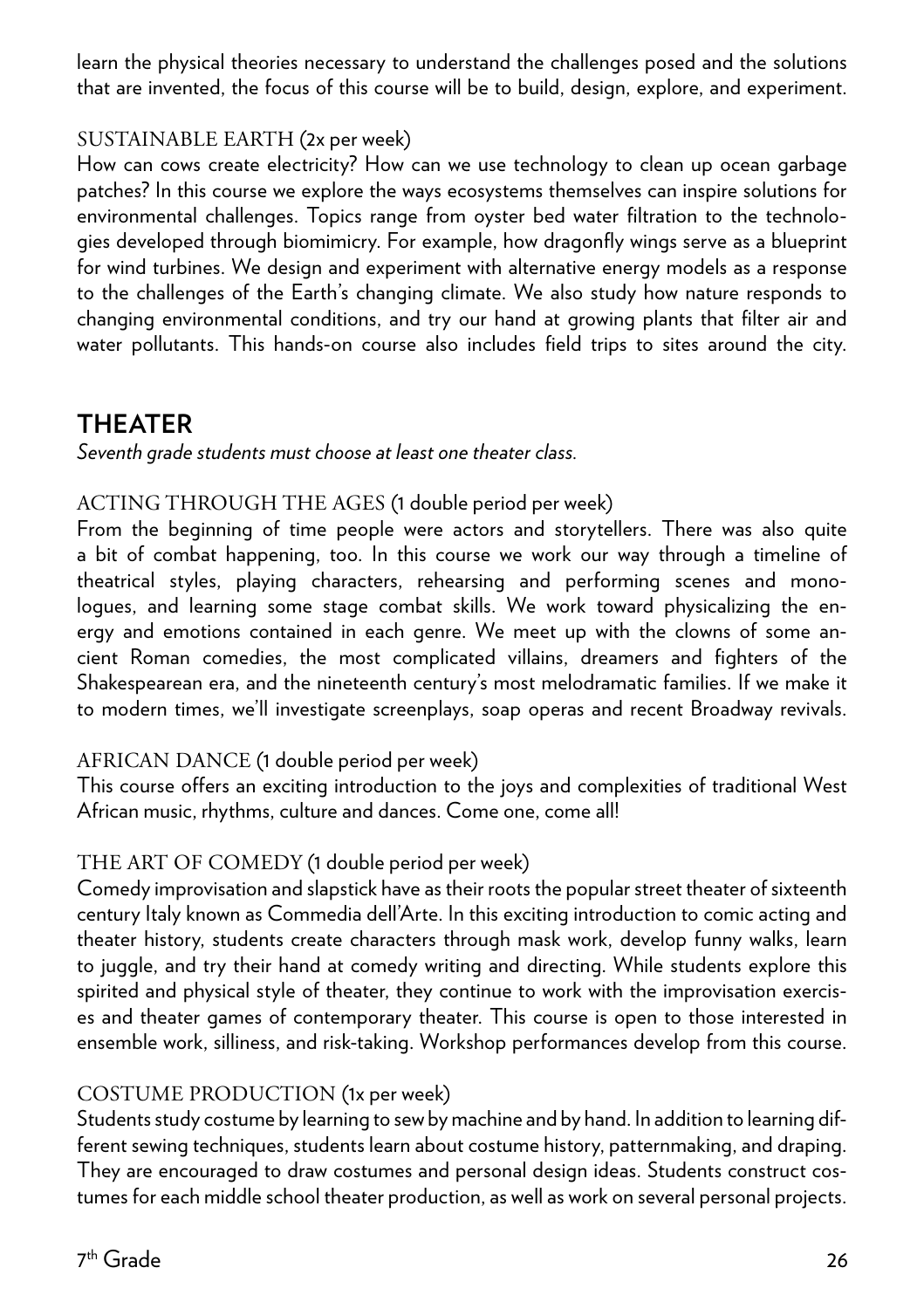## DOUBLE THEATER (1 double period per week)

This more advanced theater class is offered to students who show intense interest in acting; it is for those who just can't get enough performance time from a single class period! The course includes improvisation, character work, monologue work, and scene study with texts. An array of scripts and texts are explored, and ensemble work is encouraged as we work on the development of technical skills and exploring new creative approaches. Workshop performances of scenes or a short play will emerge from this course. A trip or two will be scheduled if an appropriate show is in production.

## HIGH VELOCITY DANCE (1x per week)

This is an exciting course, jam-packed with skills, fitness, and combinations. The various dance styles covered may include: swing, jitterbug, modern, jazz, salsa, ballet, tap, hip-hop, and musical theater dance. There are opportunities for students to create their own choreography, perform, and collaborate on a dance video unlike any they have ever seen! No previous dance experience is required. Athletes, gymnasts, actors, and artists will all enjoy this class!

## PLAYWRITING (1 double period per week)

This is a workshop course in which students read their work to each other, and then discuss and improvise on the material presented. By the end of the course, each student has written a one-act play that is presented as a staged or semi-staged reading at the Middle School Playwriting Festival. *Please note that this one semester course ends in January.*

## PUPPETRY (1x per week)

This class is for students who want to learn how to build many different styles of puppets: rod puppets, marionettes, hand puppets, and life-size body puppets for the annual *Puppet Parade*. Students who want to put a puppet show together are welcome to do so.

## PUPPETRY PRODUCTION (1 double period per week)

This class is for more advanced puppetry students who want to continue exploring and building different styles of puppets while taking their puppet-building skills to a higher level. Students who want to create a puppet show together are welcome to do so. *Prerequisite: two years of puppetry.*

## PUPPETRY AND PERFORMANCE (1 double period per week)

This class is a about making puppet plays. It covers every element of the process: the writing and adaptation of scripts, as well as the design and making of puppets and scenery and performance. The emphasis is on the process more than on creating polished, finished works. It is a collaborative laboratory. Every puppet made will be used in a puppet play. Shadow puppets and hand puppets can be made to use in different roles. Source material may include fairy tales, published puppet plays, short stories and our students' creative experiments.

## TECHNICAL THEATER (1 double period per week)

An introduction to stage carpentry and other theatrical craftsmanship, Technical Theater is both a practical and a theoretical course. Carpentry, electrics, audio, and effects lectures act as groundwork for hands-on experience with power tools, lighting equipment, and sound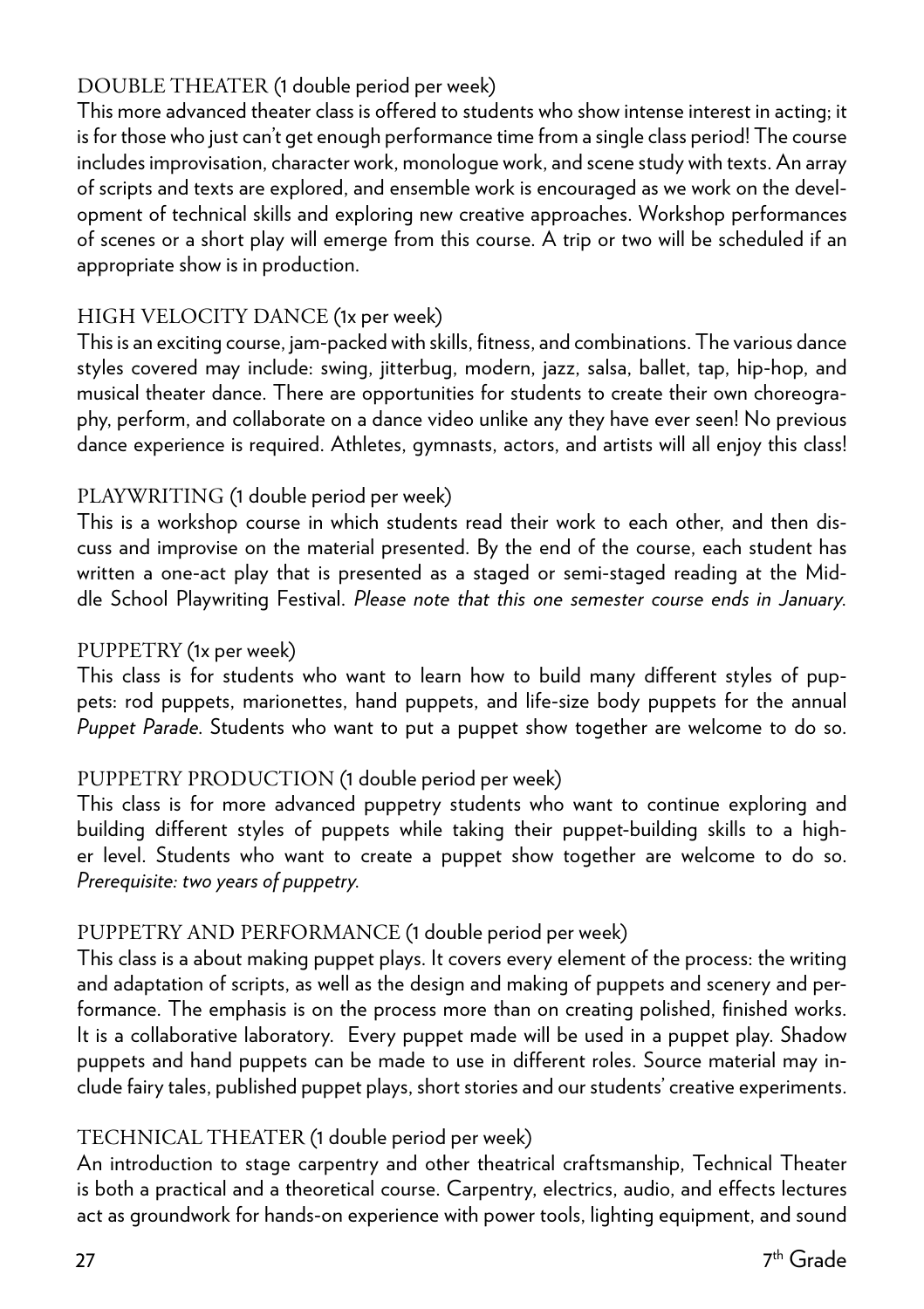gear. Students work side-by-side with their teachers, developing basic stage construction skills, building flats and platforms, creating props, and painting, all the while adhering to stage etiquette in this productive environment. We encourage and welcome students who wish to extend themselves further to apply for a position on a production running crew.

Please note that being a member of a running crew requires time outside of class, along with the need to miss other classes during production. Also, please be aware that due to class-size limitations and safety considerations, enrollment priority will be given to seventh and eighth graders.

## THEATER WORKSHOP (1x per week)

Step into somebody else's shoes. This course includes basic acting techniques, improvisation, theater games, scene and monologue work, and character exploration. Scripts of various kinds are investigated, and "workshop" performances develop from this course. Come explore your silly and serious sides. If you only have one period to devote to theater or you have room for a little extra theater in your schedule, this fun and action-packed course is for you!

## **SPECIALTY COURSES**

## ORATORY AND RHETORIC (1x per week)

Students learn to deliver two-minute speeches, mostly unscripted, on a wide range of themes. Various debate subjects, as well as age-old rhetorical methods taken from classical schools of rhetoric, and still used by our more literate politicians, are explored by the group. Students invent, set, and artfully articulate their own ideas. In the spring, students are invited to test their speaking skills and legislative proposals at the *Packer Model Congress.* This course is open to anyone with mental stamina and a desire to speak in a formal setting.

#### POETRY (1x per week)

A workshop—a place where things are made with tools. We experiment; we play with words, ideas, and the devices people use to make poems. We make poems.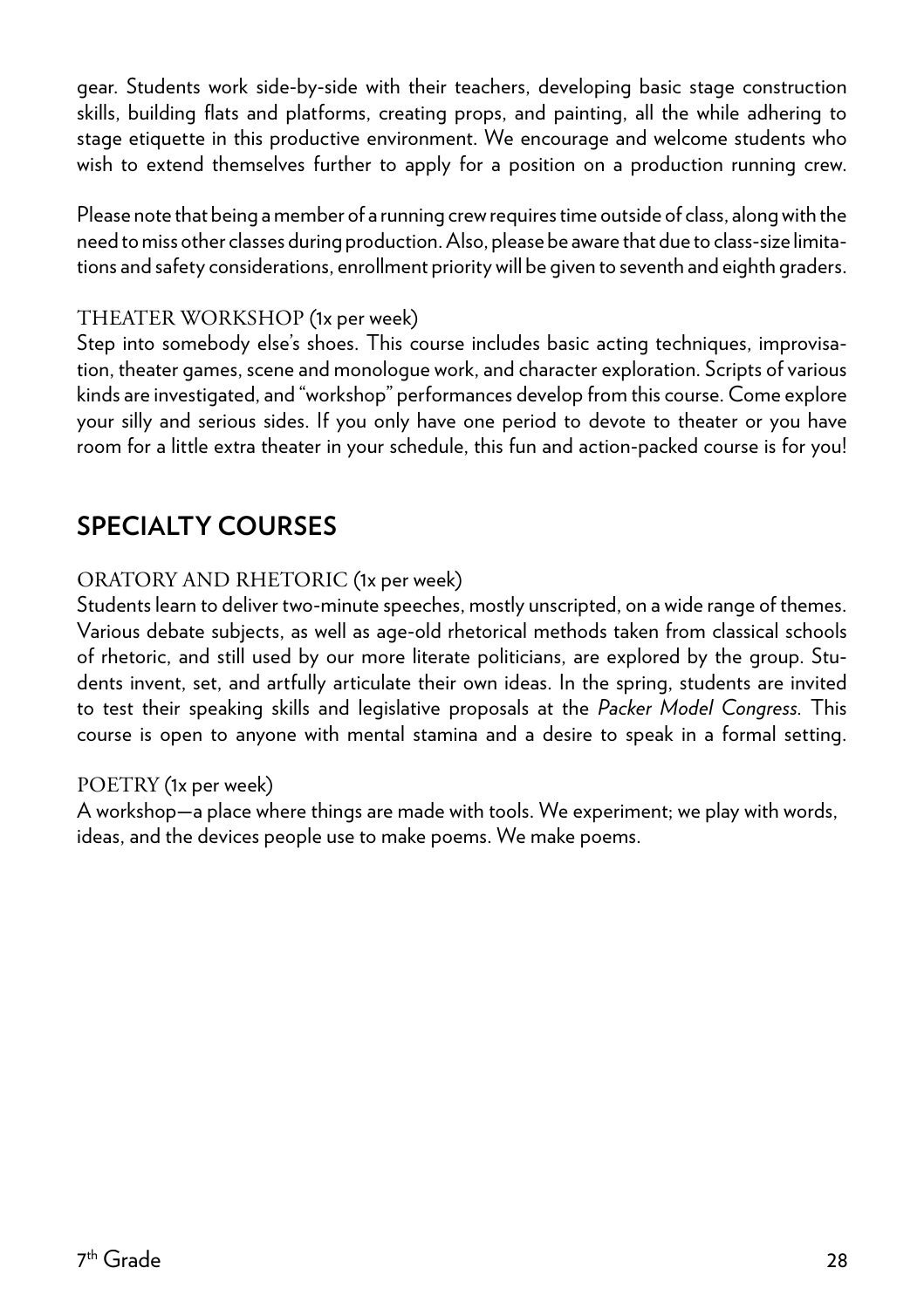## 7TH GRADE: MUSIC

*"Music is a higher revelation than all wisdom or philosophy."*  –Beethoven

## **OVERVIEW**

Seventh grade students may continue with the instrument they chose in fifth or sixth grade, and/or they may begin bassoon, guitar, saxophone, or trombone. Students may also choose a non-instrumental course. Participation in a music class is required unless permission from the Head of the Middle School and the Music Chair is granted to pursue a musical commitment outside of school.

## **PARTICULARS**

Students are placed in small classes.

Students may rent instruments from the school for a yearly fee of \$175. No child is prevented from renting an instrument due to financial need. Parents may call Mindy Schefen, Saint Ann's Director of Finance and Administration, to discuss financial arrangements.

Each student should carefully choose a first, second, **and** third choice of music class.. The department will make every effort to see that each student receives his or her first choice, given the number of sections available in each instrument category.

During the third year of instrumental study students are *strongly encouraged* to supplement class time with private lessons (the department can provide a list of private teachers to students and parents). These lessons are a crucial part of participation in our instrumental ensemble and chamber music programs. Students' ongoing progress in their classes is evaluated through checklist and anecdotal reports, and each spring we assess instrumental students to ensure appropriate placement for the following year.

The Music Department appropriately places students wishing to begin ensemble study. While the specific number and composition of ensembles will inevitably change from year to year, for the upcoming year students may choose *Brass Techniques, Camerata, Jazz Techniques*, or *Woodwind/Percussion Techniques*. Auditions are required for any students *beginning* in any ensemble.

All music classes meet twice a week. Each student should carefully choose a first, second, **and**  third choice of music class. The Music Department makes every effort to see that each student receive his or her first choice, given the number of sections available in each instrument category.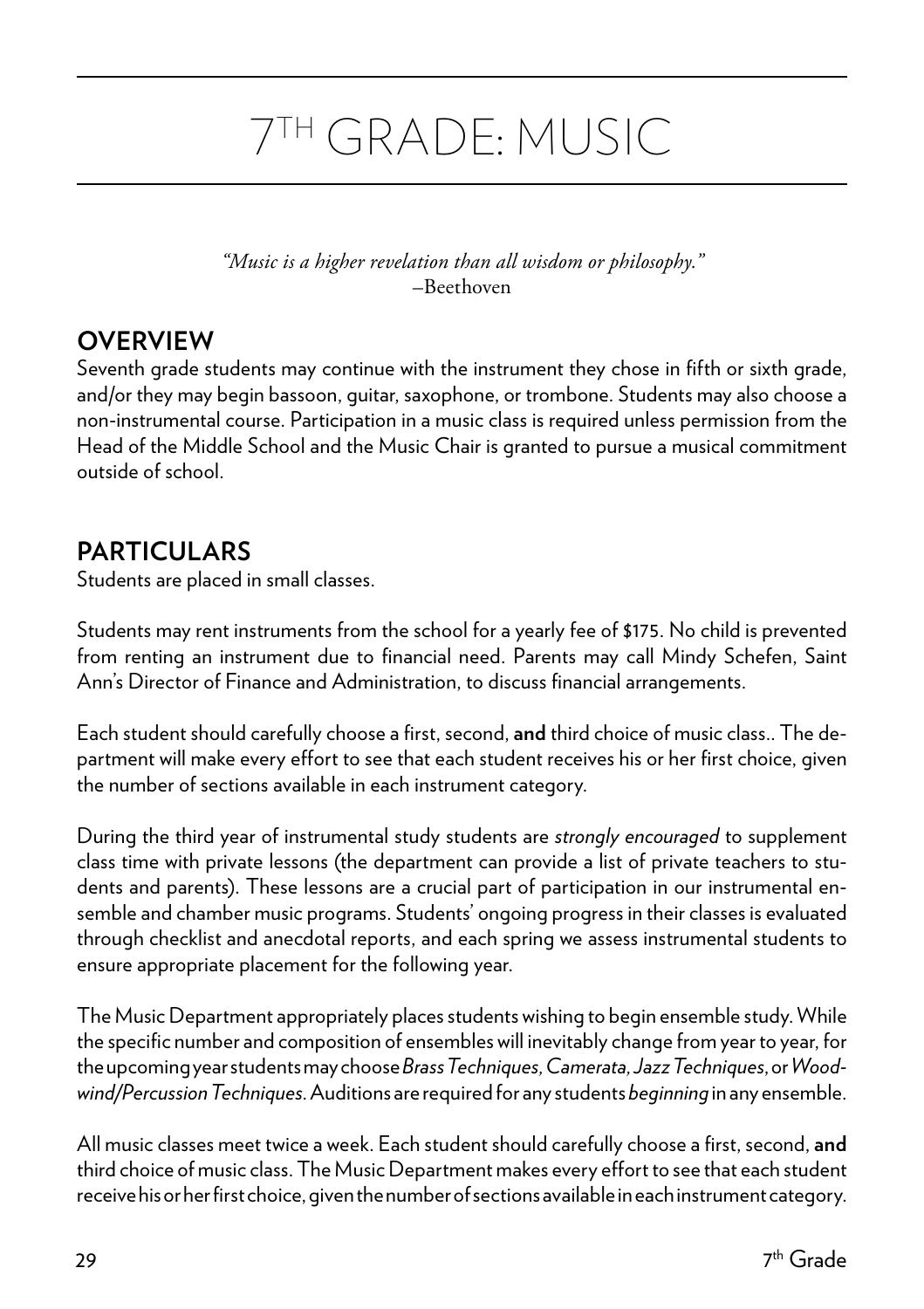## **MUSIC TECHNOLOGY**

## MUSIC LAB I (2x week)

An exploration of basic composition, production, and keyboard musicianship through the use of electronic musical instruments, computers, and a variety of compositional, production, and instructional software. Students develop increased fluency in note-reading, ear-training, listening, keyboarding, and music vocabulary.

## MUSIC LAB II (2x week)

A course for students who have already taken *Music Lab I, Music Lab II* continues the development of skills and techniques learned in the first year of study. However, importantly, this class focuses on the developing of keyboard skills above other musical endeavors in the music lab. The overall focus of this class becomes the development of musical skills that are required to move forward as a music technologist. Pianists should consult the instructor about moving into the *Advanced Music Lab* class.

## **MUSIC HISTORY & LITERATURE**

## WORLD MUSIC (2x week)

In *World Music* we travel back in time, before the internet connected us globally, allowing for fascinatingly diverse musical cultures to bloom. We explore music from various African cultures, the music of the Indian subcontinent, Chinese and Japanese classical music, music of native Americans, from South and Central America, and from island cultures including Australia and the South Pacific. We embrace the vast resources of the internet to bring these distant musical cultures closer.

## **INSTRUMENTAL STUDY (BEGINNING I, CONTINUING II,III)**

*Students in the instrumental study program must either provide their own instruments or rent them from the school.*

BEGINNING I: BASSOON, GUITAR, SAXOPHONE, TROMBONE (2x week) Students may choose one of these four instruments for beginning group lessons. Students who anticipate wearing braces should discuss with their teacher how they will affect their technique.

Trumpet students please note: in general it is easy to make the transition to trombone! But all are welcome!

## CONTINUING II: ADVANCED GUITAR, PERCUSSION II (2x week)

These courses are a continuation of the first year classes on these instruments. In their second year of study, *all students are expected to practice their instrument at least twenty minutes a day.*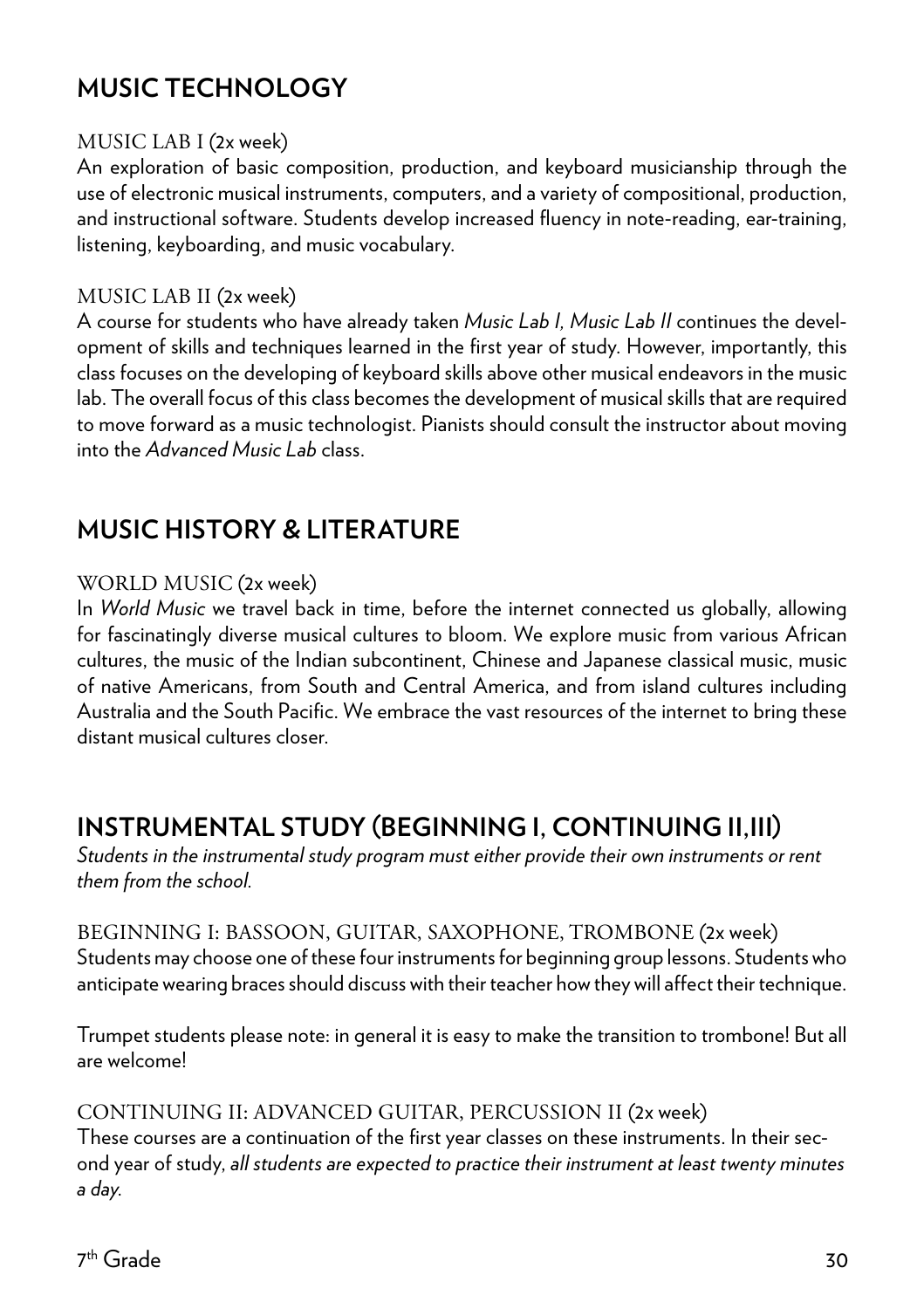## **PERFORMING ENSEMBLES**

*The Music Department offers the following ensembles based on both student need and interest. If you are interested in joining an ensemble, we recommend you select two from the following choices. Speak with your current instrument teacher if you want to know more about any group. Please note that because ensemble classes are of mixed instrumentation, and because the focus is on developing musicianship and ensemble skills rather than the technique particular to each instrument, students enrolled in instrumental ensemble classes are* **strongly encouraged** *to supplement class instruction with private lessons. The expectation is for all students to be proficient in reading and sight singing.*

*All performing ensembles are subject to change from year to year depending on the number and musical level of all participating students. Auditions are required for any student interested in joining a large ensemble for the first time.*

## **Choral**

## MIDDLE SCHOOL SINGERS (2x week)

Any sixth, seventh, or eighth grader may join this choral group. This performing ensemble focuses on strengthening the singing voice and developing the ability to part-sing independently. We perform music in different languages, styles, and levels of difficulty. *Please note that one of the class meetings may take place during a lunch period.*

## **Instrumental**

## BRASS TECHNIQUES (2x week)

Horn and trumpet students beginning their third or fourth year of brass study are combined into one ensemble. Playing in two, three, and four-part harmony, students explore ensemble playing while at the same time building solid fundamentals of technique and musicianship. *Private lessons are strongly encouraged for students in this class.*

## CAMERATA (2x week)

This class is open to any student who currently studies a string instrument privately or who has participated in the Saint Ann's strings instruction program. We play a broad range of musical styles to develop ensemble and listening skills. Students provide their own instruments or rent them from the school.

Please note that because this class is of mixed instrumentation, and the focus is on developing musicianship and ensemble skills, rather than technique particular to each instrument, students are *strongly encouraged* to supplement class instruction with private lessons.

## WOODWIND/PERCUSSION TECHNIQUES (2x week)

In this introduction to ensemble playing, third-year students of flute, oboe, clarinet, and percussion meet once a week with the teacher of their specific instrument to work on tone, technique, rhythm, and intonation. The other period is a tutti rehearsal where all of these instruments play together in three, four, and maybe even five part harmonies! Join us to explore ensemble playing, while at the same time building a solid technique. *Private lessons are strongly encouraged for this class.*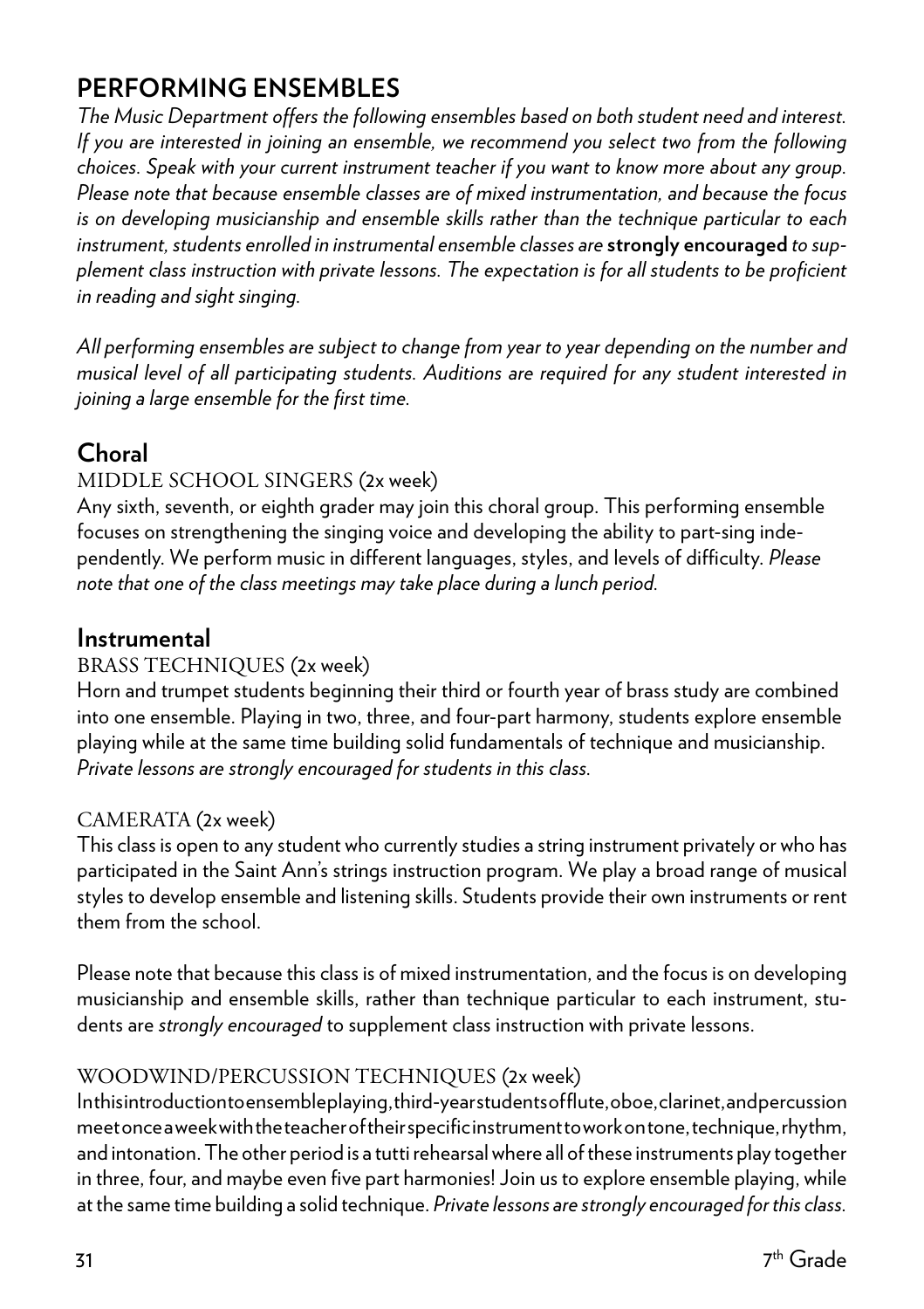## JAZZ TECHNIQUES (2x week)

This class is for all instrumentalists, and focuses on jazz improvisation and ensemble playing. Instruction in basic scales and chords provides a vocabulary for improvisation. Students are introduced to the jazz repertoire. All instrumentalists and vocalists should be able demonstrate a grasp of major and minor scales and chords as well as good reading skills. Except for piano, electric bass, and drums, students must provide their own instruments or rent them from the school. *Audition required, and once enrolled private lessons are strongly encouraged for students in this class.*

## **Please Remember:**

Because ensemble classes are of mixed instrumentation and the focus is on developing musicianship and ensemble skills, rather than technique particular to each instrument, students enrolled in instrumental ensemble classes are *strongly encouraged* to supplement class instruction with private lessons. The expectation is for all students to be proficient in reading and sight singing.

> *a mind is like a room and finally I invited you in, held your hand and let you. It's finally clean clean enough for you to see. There is still a mess shoved in a corner or closet. I apologize and you say it's ok. We all have a mess somewhere at least I'm here.*

> > –Jessina N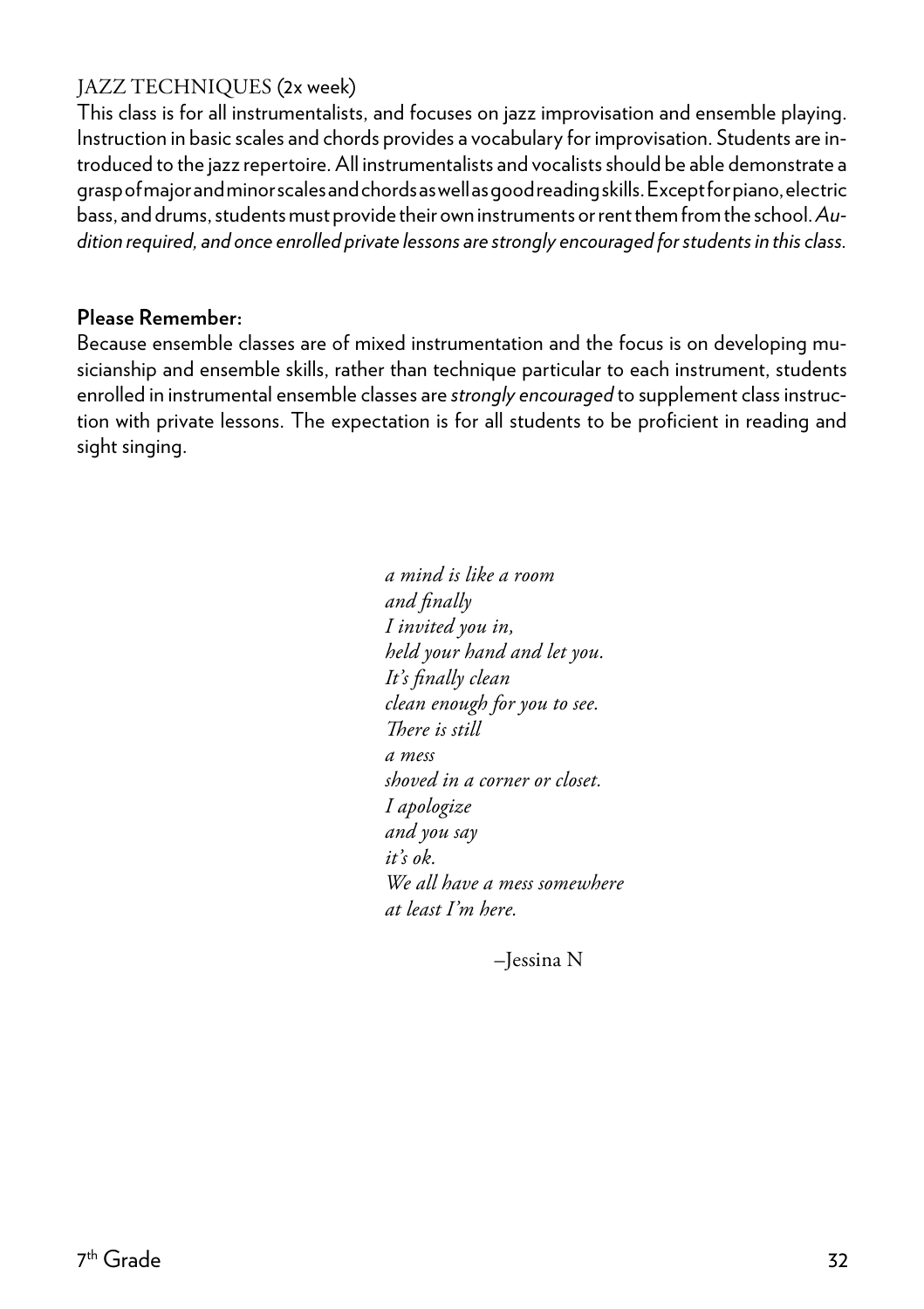## 8TH GRADE: ALGEBRA I

All eighth grade students take *Algebra I,* a high school level math course. Completion of this course results in credit appearing on a student's high school transcript. Should a student fail to demonstrate mastery of the material through a combination of class participation, homework, quizzes, and tests, he or she is obligated to either retake Algebra I elsewhere or repeat the course in ninth grade. Credit is determined by the teacher near the end of the school year, and students and parents will be notified of the possibility of no credit in advance of this determination, giving them ample time to address the issue.

In *Algebra I*, students learn to generalize the laws of arithmetic and perform the four operations on variable expressions. They develop their ability to model and solve word problems by assigning variables to unknown quantities and determining the precise relationship between constant and variable terms. Students apply the laws of equality in order to solve a wide variety of equations and proportions. Through the process of graphing the solution sets of linear equations on the Cartesian plane, students gain familiarity with the concepts of slope and intercept. They find simultaneous solutions to systems of equations and apply factoring in order to find the roots of quadratic equations. All of these activities promote both arithmetic and algebraic fluency.

> *The bricks were cracked an unsteady sea shifting pieces. The key clicked stuttered than started a crunch of dried bones kicking up dust the houses getting clothed a second skin of city streets filling in the fissure between dead skin and old concrete.*

> > –Ayla S.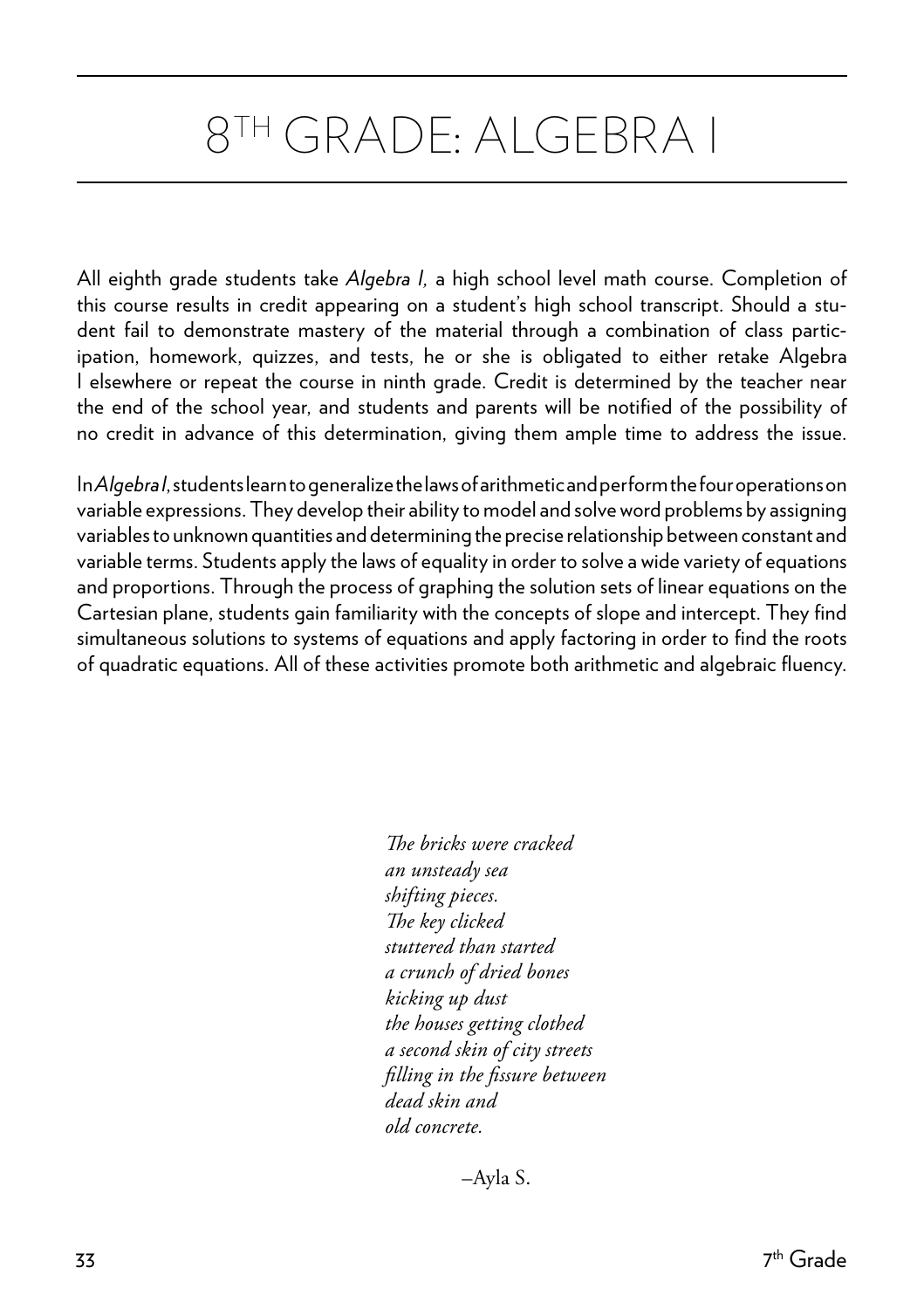## 8TH GRADE: LANGUAGES

## **WHAT TO EXPECT**

As an eighth grade student, you will most likely continue with your current language choice(s). However, it is possible to add or drop a language in your final year of middle school.

Eighth grade students who wish to add a second or third language must discuss this choice with the Head of the Middle School. Remember, students may not take both *French* and *Spanish*, as the many similarities between the two languages can often lead to confusion. We want students to solidly establish the fundamentals of one language (through two years of study) before beginning the other. In rare cases in which a student has studied either language *formally* and successfully for at least two years, he or she may consult with the Romance Languages Department chair about taking both languages concurrently.

Our Japanese foreign language program closely resembles a college level curriculum, beginning with the introductory course. *Japanese I* is a highly rigorous and demanding course; adding it to your schedule requires permission from both the Chair of the Classics Department and the Head of the Middle School. Except in rare cases, you may only add *Japanese I* if it will be your *first or second language*. In other words, students do not study three languages if Japanese is one of them.

**Parents Please Note:** If you agree to let your child withdraw from his or her language course in eighth grade, please send written permission along with his or her Language Selection sheet. You may also email me at *Jsmith@saintannsny.org.*

> *Mother kept her secret stash under the ironing board*

> > –Amelia C.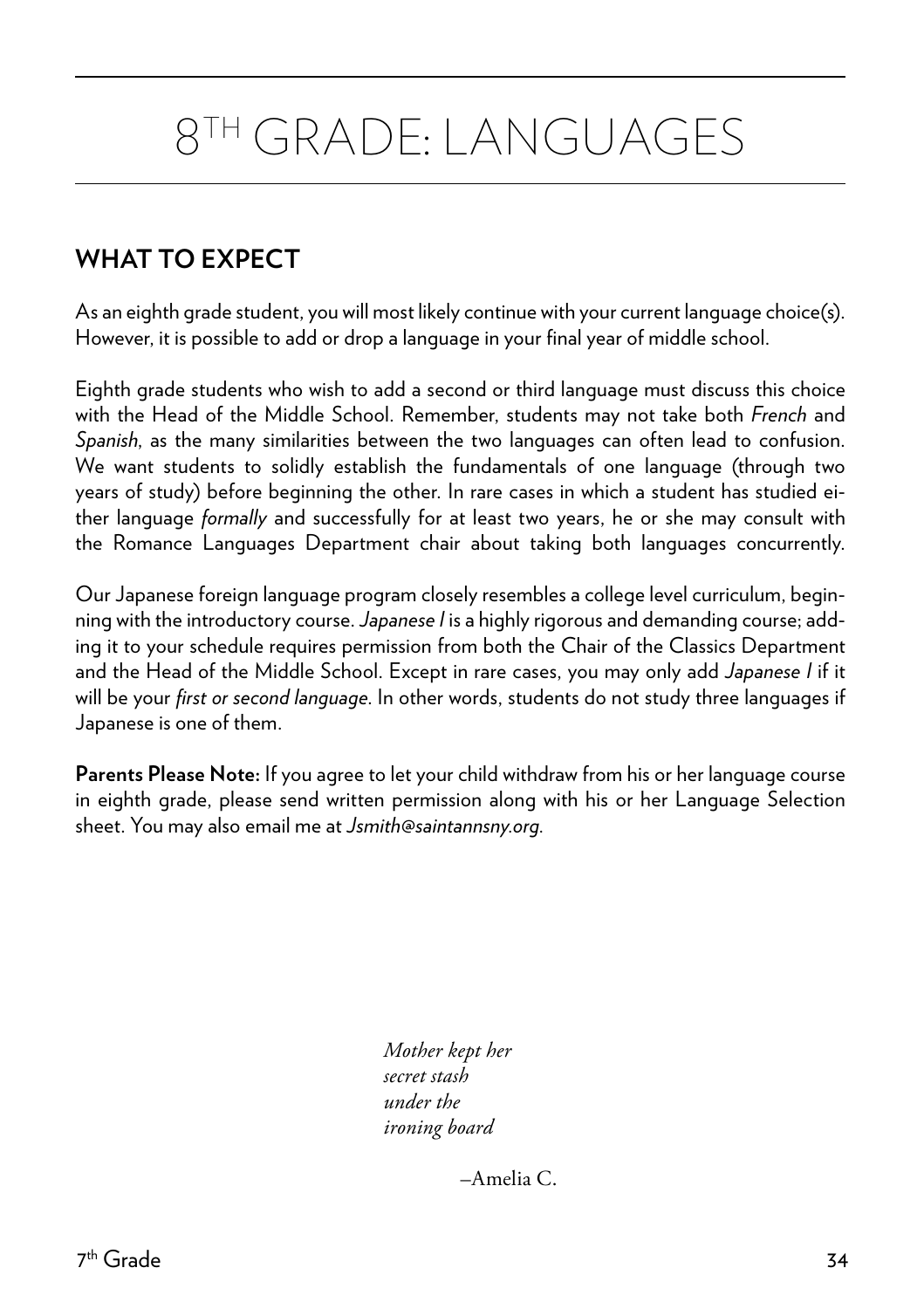#### **All language classes meet four times per week.**

## ANCIENT GREEK I

The aim of this course is to introduce students to the basic forms and syntax of classical Greek. Memorization of forms and vocabulary are stressed in order to facilitate the reading of Ancient Greek texts as quickly as possible, such as selections of readings from Xenophon's Anabasis, and from Plato. *Please note that Ancient Greek requires the permission of both the Head of the Middle School and the Classics Department Chair.* 

#### ANCIENT GREEK II

This course continues the work begun in *Ancient Greek I*. Rapid review of forms and syntax is followed by the study of more advanced syntax and vocabulary. Students will make the transition to longer, more connected texts. The year culminates in selected readings from Ancient prose authors.

#### CHINESE II

Having gained basic skills in listening, speaking, reading, and writing in *Chinese I*, this course provides a more intensive study of grammar and vocabulary. Students enhance their communication abilities through discussions of clothing, weather, holidays, hobbies, daily routine, school subjects and facilities, and making telephone calls. Authentic photos are included in the textbook to help students visualize the beauty of Chinese culture. There is also a CD included with textbook so students can listen to the lessons at home. An additional 250 characters, as well as more sentence structures, are introduced. *Textbook: Chinese Made Easy – Book 2*

## HIGH SCHOOL CHINESE I

The aim of this course is to introduce students to Mandarin Chinese, while increasing awareness and understanding of Chinese-speaking cultures through songs, poems, and calligraphy. We emphasize Pinyin, a spelling system that helps students learn how to pronounce words. We also focus on the four tones, while regularly introducing essential sentence structures, useful expressions, and vocabulary. The practice of the four tones, based on the students' mastery of Pinyin, ensures their pronunciation of words and sentences with an accurate accent. Students learn close to 350 Chinese characters during the year. Topics include Chinese names, friends, schools, nationalities, families, occupations and workplaces, numbers and dates, birthdays, countries and languages, and modes of transport. There is a CD included with the textbook so students can listen to lessons at home. *Textbook: Chinese Made Easy - Book 1*

## FRENCH BEGINNER II

Building on the fundamentals of French syntax taught in *French Beginner I*, students in this course broaden their understanding of grammatical structures and considerably extend their vocabulary base. They develop their speaking, listening, writing, and reading skills through conversational activities, written assignments, and readings of simple texts. Emphasis is placed on mastery of the present and past tenses of regular and irregular verbs, the rules of agreement, the use of the partitive, interrogatives, and all personal pronouns. Classes are taught chiefly in French, and accurate pronunciation is stressed. Activities using DVDs and audio CDs reinforce learning and encourage students to approach the language orally.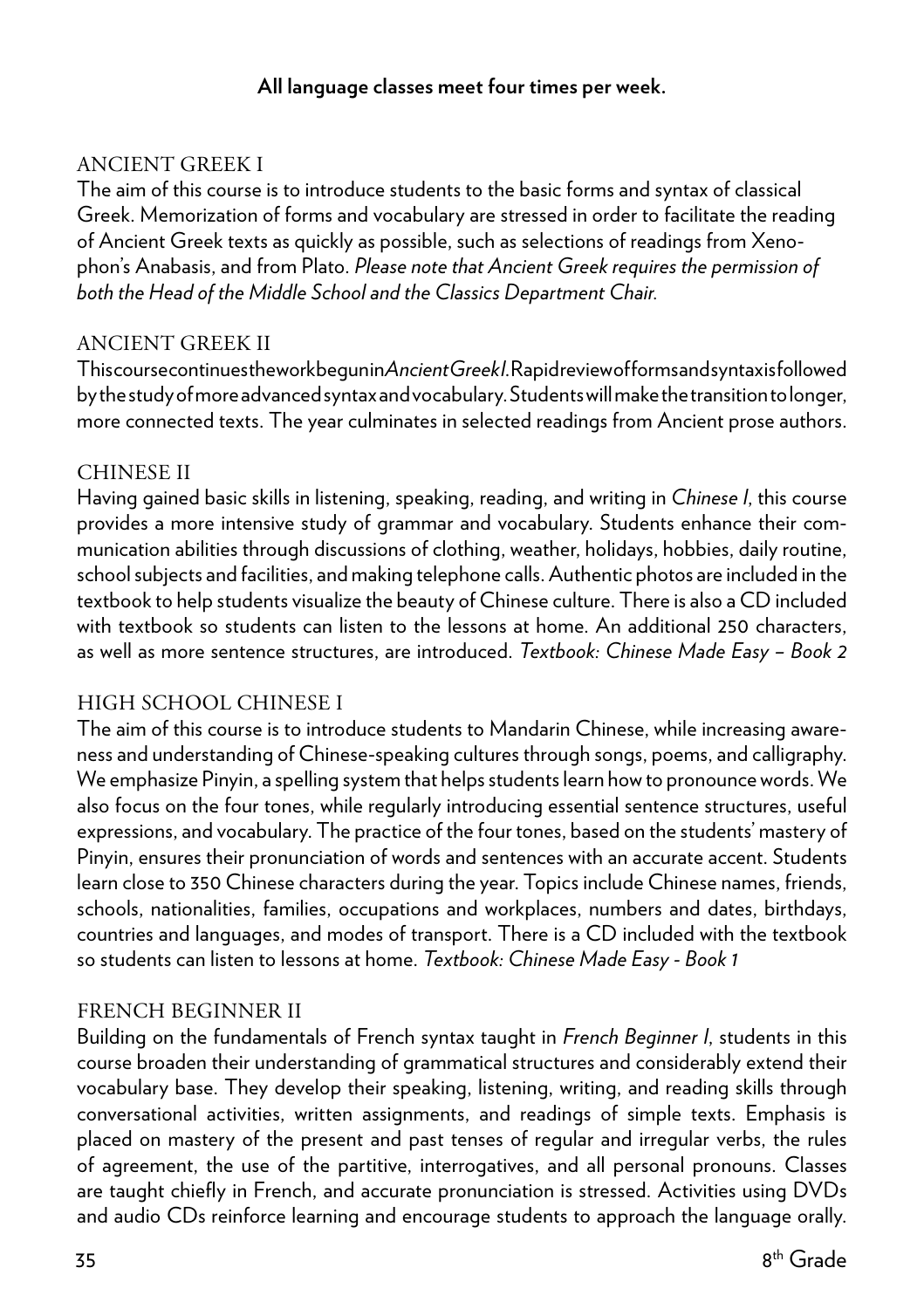## HIGH SCHOOL FRENCH I

This course is for students who are learning French for the first time, as well as for those second year students who would benefit from a full year of instruction to solidify their knowledge and usage of the fundamentals. Emphasis is placed on sentence structure and oral expression. Students work to acquire elementary conversational skills and learn vocabulary through texts and review exercises. This class also uses internet-based interactive activities to practice and retain material. Accurate pronunciation is encouraged.

#### JAPANESE I

This course serves as an introduction to the Japanese language. Students are asked to master two sets of Japanese phonetic syllables: 46 hiraganas and 45 katakanas, modified and combination forms respectively. Emphasis is placed on the Japanese accent system, basic Chinese characters with Japanese pronunciation, basic sentence structures, and cultural background. Even though it is an introductory course, *Japanese I* is a highly rigorous and demanding one that follows a college-level curriculum. *Please note that students who enroll in Japanese are permitted to take only one additional language.*

#### LATIN BEGINNER II

This course begins with a fast-paced review of the forms and syntax discovered in *Latin Beginner I*, and then quickly jumps into more complicated topics of syntax. The grammar that real Latin authors use to express complex thoughts are studied in depth -- the subjunctive, participles, subordination, comparatives, deponents, etc. By the spring, students have acquired the knowledge to begin to read excerpts from Latin authors, both Roman and medieval. In doing so, they develop the habits needed to read copious amounts of Latin in high school comfortably and confidently; moreover, they continue to gain an appreciation for life in the ancient Roman world while acquiring an understanding of the profound ways the Latin language and its cultures have influenced not only modern Europe but also the world.

#### HIGH SCHOOL LATIN I

This course is for students who did not take Latin in seventh grade and who are committed to learning seventh and eighth grade Latin in a single year. It focuses on the basics of Latin forms and syntax, stressing memorization in order to facilitate the reading of Latin literature as quickly as possible. Readings are selected from Cicero, Caesar, Martial and others. The course also covers background material on mythology, history, and Roman life.

#### SPANISH BEGINNER II

Building on the fundamentals of Spanish syntax taught in *Spanish Beginner I*, students in this course broaden their understanding of grammatical structures and considerably extend their vocabulary base. They develop their speaking, listening, writing, and reading skills through conversational activities, written assignments, and readings of simple texts. Emphasis is placed on mastery of the present and past tenses of regular and irregular verbs, the rules of agreement, the interrogatives, and all personal pronouns. Classes are taught chiefly in Spanish and accurate pronunciation is stressed. Activities using DVDs and audio CDs reinforce learning and encourage students to approach the language orally.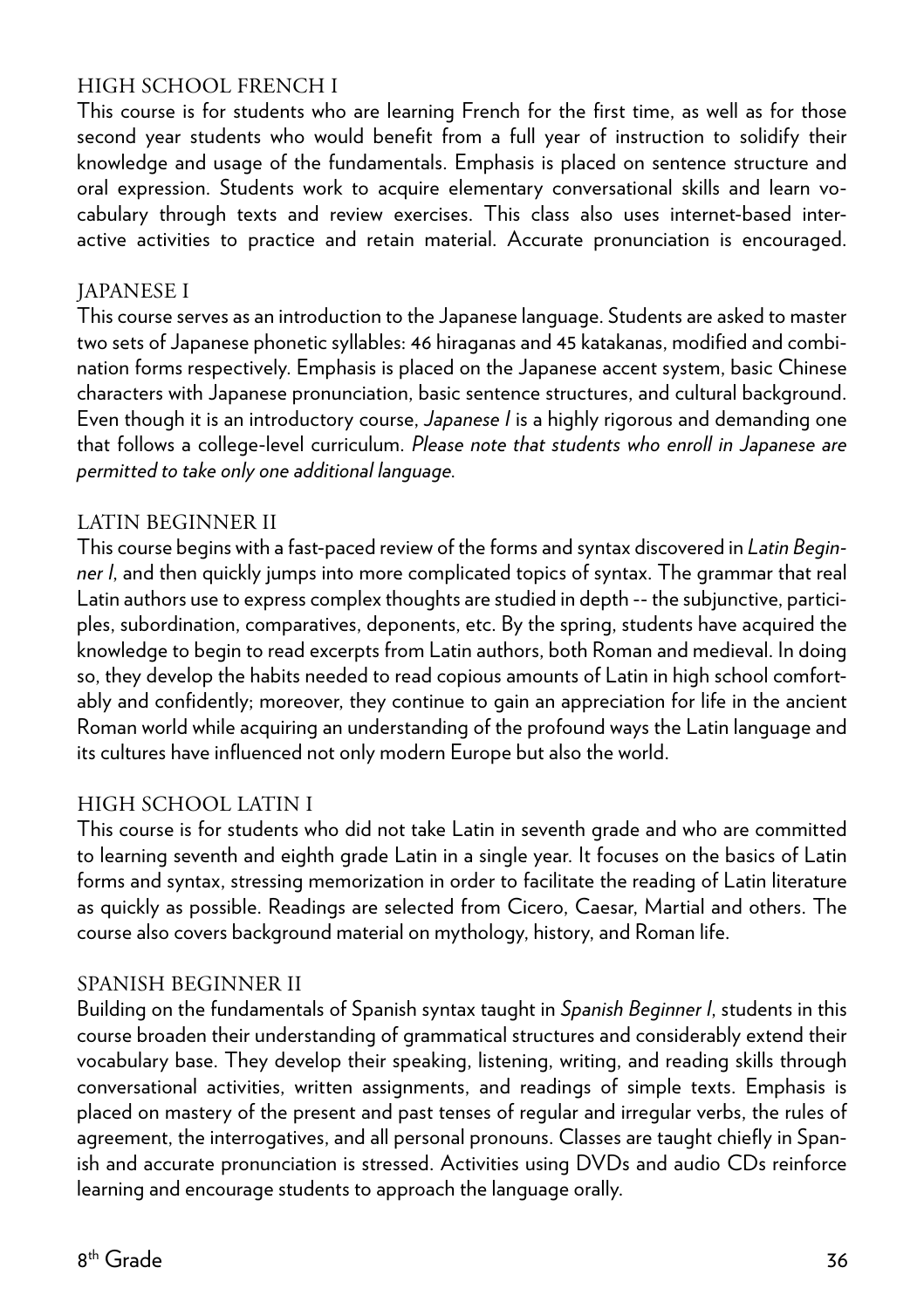#### HIGH SCHOOL SPANISH I

This course is for students who are learning Spanish for the first time, as well as for those second year students who would benefit from a full year of instruction to solidify their knowledge and usage of the fundamentals. Emphasis is placed on sentence structure and oral expression. Students work to acquire elementary conversational skills and learn vocabulary through texts and review exercises. This class also uses internet-based interactive activities to practice and retain material. Accurate pronunciation is encouraged.

> *Her hands crumpled into fists reacting to the frustration shooting through her veins It's obvious her love for him is rusting just like the roof of their old house She replays happy moments in her heart to distract her from the thought of possible repercussions My old umbrella failed to keep my head and shoulders dry just like her words failed to protect his head and heart Rain and rust became unbreakable walls in their old love*

> > –Addie C.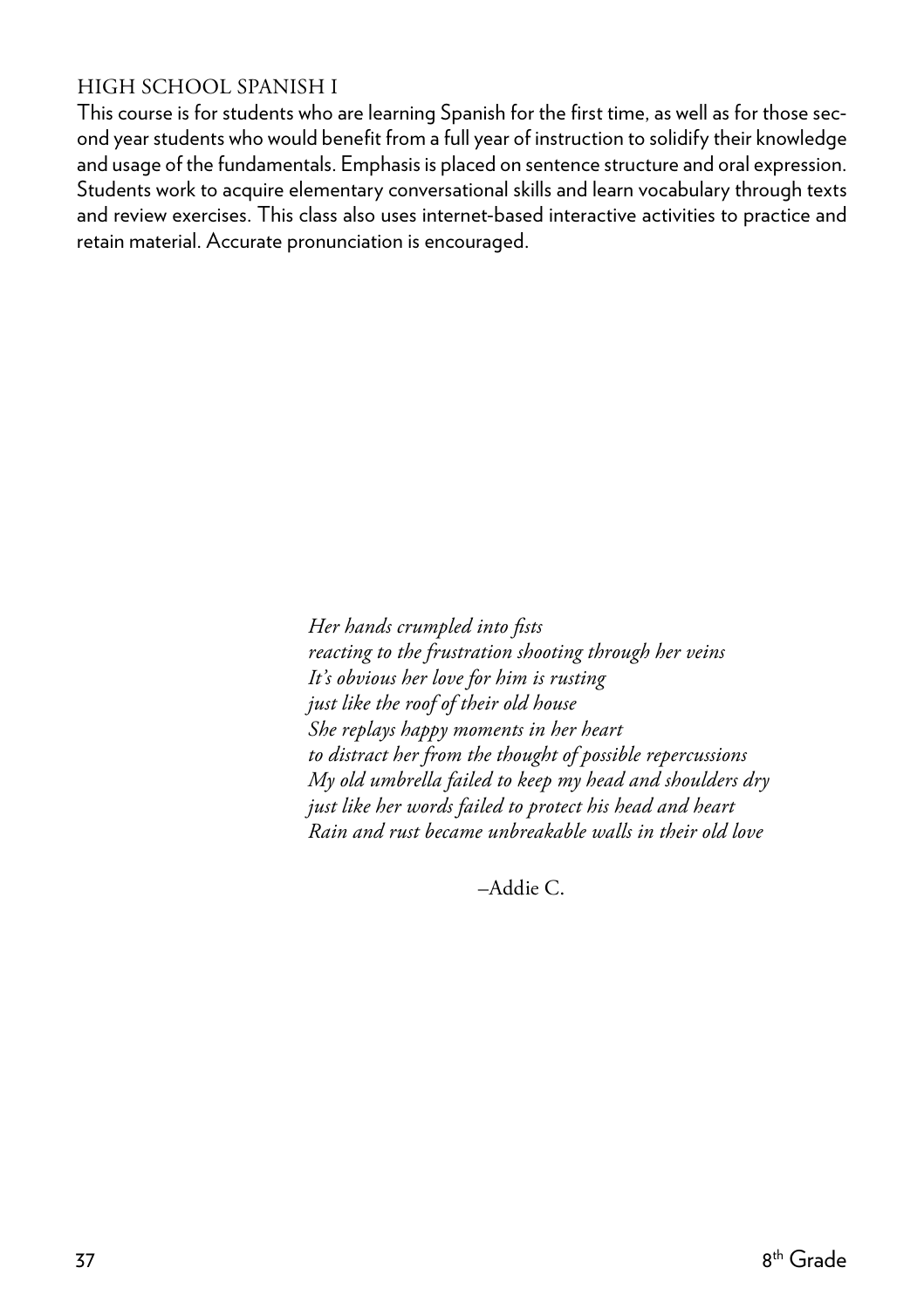## 8TH GRADE: ELECTIVES

## **ART**

*All students are automatically scheduled into a mixed media fine arts course meeting twice a week. This course explores visual expression through a wide range of materials, media, and dimensional formats. A variety of technical and conceptual approaches are introduced and practiced throughout the middle school years. The artist within is nurtured, challenged, and strengthened.*

## DIGITAL PHOTOGRAPHY (2x per week)

An exploration of the use of digital technology within a photographic context. The intentions of the course are twofold: to explore the use of photography for image making and narrative purposes; and to explore the use of digital technology with the digital camera. *Please note: This course has a limited enrollment.*

## DRAWING TECHNIQUES (1x per week)

This course is designed for Middle School students who have a special interest in developing their drawing skills. We learn to create three-dimensional objects in a two-dimensional space through the use of highly technical approaches like perspective and value. We "draw from the inside out" by breaking complicated objects down into more manageable shapes, and apply our understanding of these techniques to advanced exercises ranging from architectural drawing to observational figure drawing and portraiture, and everything in between. Throughout the year we become familiar with a variety of drawing methods and media, and students have an opportunity to develop and share their own individual drawing styles in a fun and collaborative environment! Anything is possible with just a pencil and a piece of paper!

## **COMPUTER**

*We are surrounded by science fiction — portable computers, artificial intelligence, 3D printing, electronic games, nanotechnology, big data, etc... — and our courses show students how to be more than just consumers or users: they learn to be independent creators on computers, able to control and help shape the tools of today and tomorrow. Using software that runs similarly on Mac, Windows, Unix/Linux, and tablet computers, our courses teach a range of topics including programming, graphics, circuitry, web, spreadsheet analysis, logic, and other skills that are useful for doing everything from analysis to artwork. Classes are full year and meet twice a week (unless otherwise noted) using desktop and tablet computers.*

## COMPUTER II (2x per week)

Introduction to computers through creative projects including drawing, animation, web page creation, programming, word processing, music, databases, spreadsheets, and touch-typing. In addition, students are introduced to the basics of Google Docs, Calendar, and Sites. Stu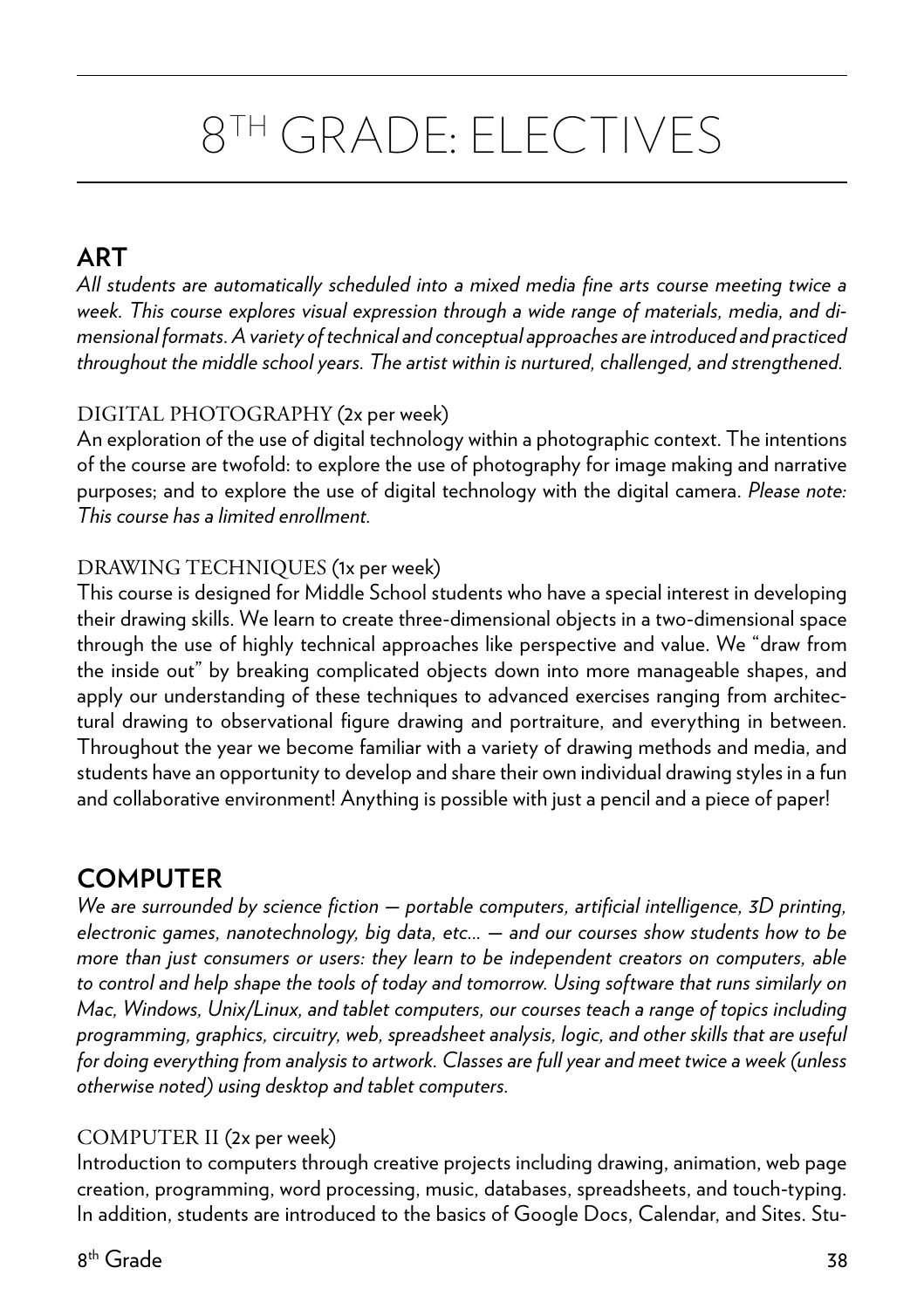dents often build haunted houses, adventure games, and personal web sites. Students creatively express ideas and solve problems relevant to their work at Saint Ann's. *Prerequisite: None.*

## COMPUTER III (2x per week)

A continuation of Computer II with more advanced material. Students in the past have built colorful video games, language translators (English to Spanish, for example), interactive maps, and digital movies. *Prerequisite: Computer II, any programming class, or instructor's permission.*

## COMPUTER ANIMATION (2x per week)

Let's make a sequence of images have the illusion of life — tell a compelling story, grab attention and emotion, perhaps defy the laws of physics, or create abstract motion. Furthermore, let's study principles of animation, so our stories are easy to follow and the characters don't seem "off." We will learn the basics — planning, walk-cycles, timing, lighting, 3D modeling, and stop motion — using the computer, storyboards, drawings, cutouts, and puppets. Students also view and discuss the work of other animators.

*Prerequisite: Computer I or Programming I, or instructor's permission.*

#### COMPUTER ANIMATION II (2x per week)

More and better animation. Go crazy! *Prerequisite: Computer Animation I.*

## 3D PRINTING (2x per week)

3D printers are personal fabrication tools that let us become producers, inventors, and artists in our evolving modern world of technology. Students design, invent, test, and modify their designs, like good engineers, and turn their ideas into real objects using various 3D modeling techniques and tools. *Prerequisite: none.*

## PROGRAMMING I (2x per week)

Introduction to logic and computer languages: requires concentration and experimenting. You won't spend much time drawing pictures, but instead will write "code" programs using words and graphical programming blocks. Typical projects including making objects fly about the screen, perhaps with parachutes and keyboard control.

*Prerequisite: Computing I or instructor's permission.*

## PROGRAMMING II (2x per week)

This course is a continuation of *Programming I* with more advanced material, including the Java language. *Prerequisite: Programming I or instructor's permission.*

## PROGRAMMING III (2x per week)

This is an advanced programming course that focuses on making games and web pages. *Prerequisite: Programming II or instructor's permission.*

## PROGRAMMING I INTENSIVE (4x per week)

Explore the science and art of computer programming. Learn important problem-solving strategies including designing, flowcharts, breaking problems into pieces (modules), and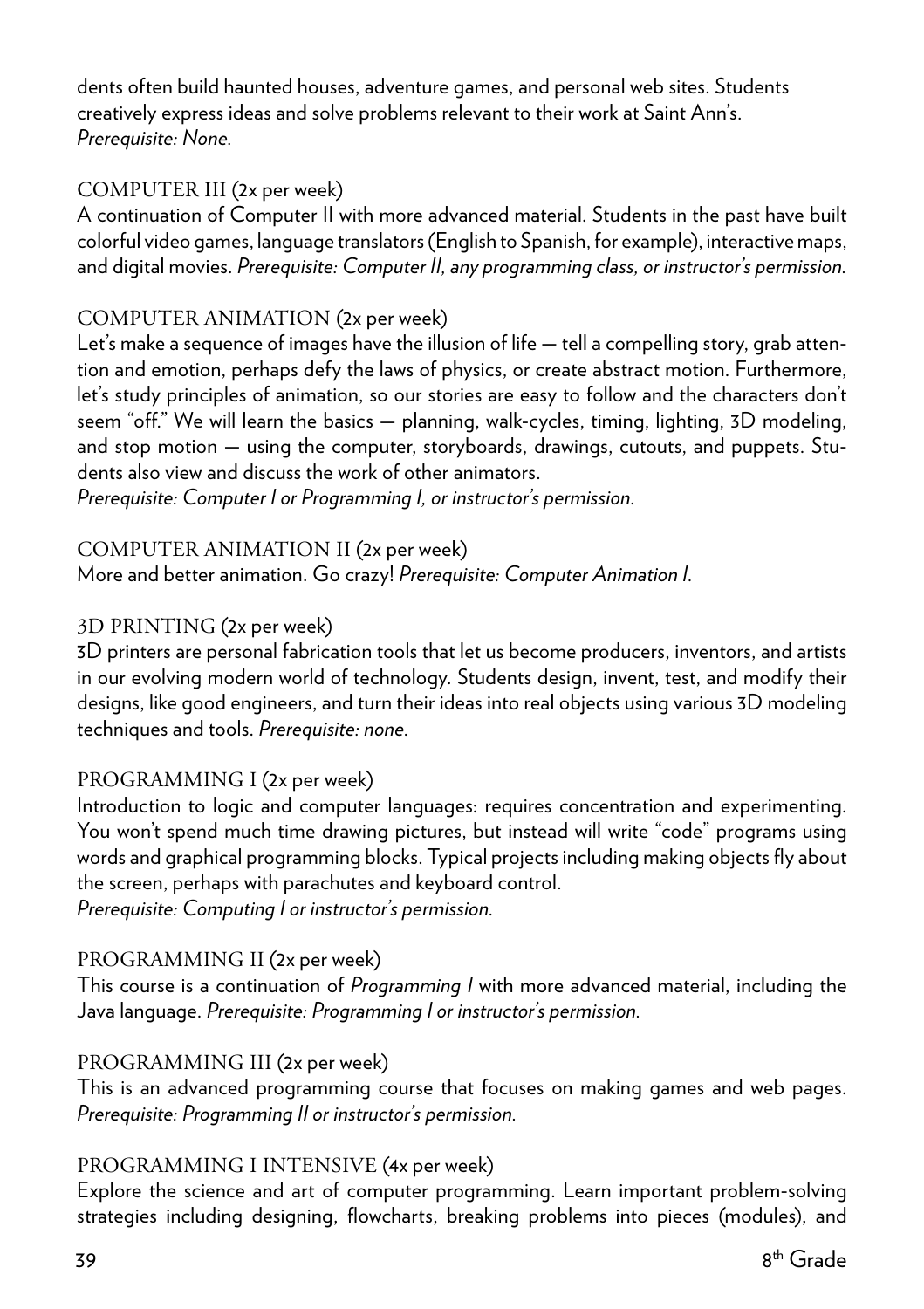starting small before improving. This intensive class meets four periods per week and is for students who want to master fundamental programming concepts which include loops, variables, procedures, input, output, conditionals, and data structures. Assignments allow students to control graphics, sounds, and data while also encouraging them to think creatively, reason systematically, and work collaboratively.

*Prerequisite: Computing I or instructor's permission.*

## PROGRAMMING II INTENSIVE (4x per week)

This course is a continuation of *Programming I* with more advanced material, including the Java language, meeting four times per week to cover more ground. *Prerequisite: Programming I or instructor's permission.*

## GAME PROGRAMMING (2x per week)

Designing computer games is tricky: you have to arrange the controls (user interface), and also think about programming (coding), story, culture, modeling, and implementation. We will have to learn the logic and beauty of code to build usable computer games that might even be fun and good-looking. We will talk about human/computer interaction, emotional themes, graphic design, sound effects, game aesthetics, role-playing, puzzles, interactive fiction, and 3D modeling. Past courses have used Blender, Unity3D, Livecode, and even Scratch sometimes. *Prerequisite: Programming I or Physical Computing.*

## IPHONE PROGRAMMING (2x per week)

Learn how to program with Swift, Interface Builder, and XCode on the iPhone/iPad's unixbased operating system. Understand the way iPhone applications work and how to build them. Actively and creatively explore this field of little computers using the iPhone as the main research platform. *No iPhone required. Prerequisite: one year of programming (ideally two) or permission from the department.*

## PHYSICAL COMPUTING I (2x per week)

Learn how to control a computer without mouse, keyboard, or monitor: (What? Is this possible? … Yes!) We will use microcontrollers—single-chip computers that fit in your hand—and write interactive programs that tell them to convert movement into digital information. Hook together resistors, capacitors, diodes, transistors, and sensors so that you can, for example, wave your fingers to turn lights or motors on. *Prerequisite: Computing 1, or permission from instructor.*

## PHYSICAL COMPUTING II (2x per week)

Students connect microcontrollers (hand-held computer circuit boards) and transducers to make devices respond to a wide range of human physical actions. We build projects from schematic diagrams, make programs based on class examples, and make devices talk to one another. Topics may include: networking protocols and topologies; mobile objects and wireless networks; digital logic and numbering systems. Students create a digital portfolio to document their work and research. *Prerequisite: Physical Computing I or instructor's permission.*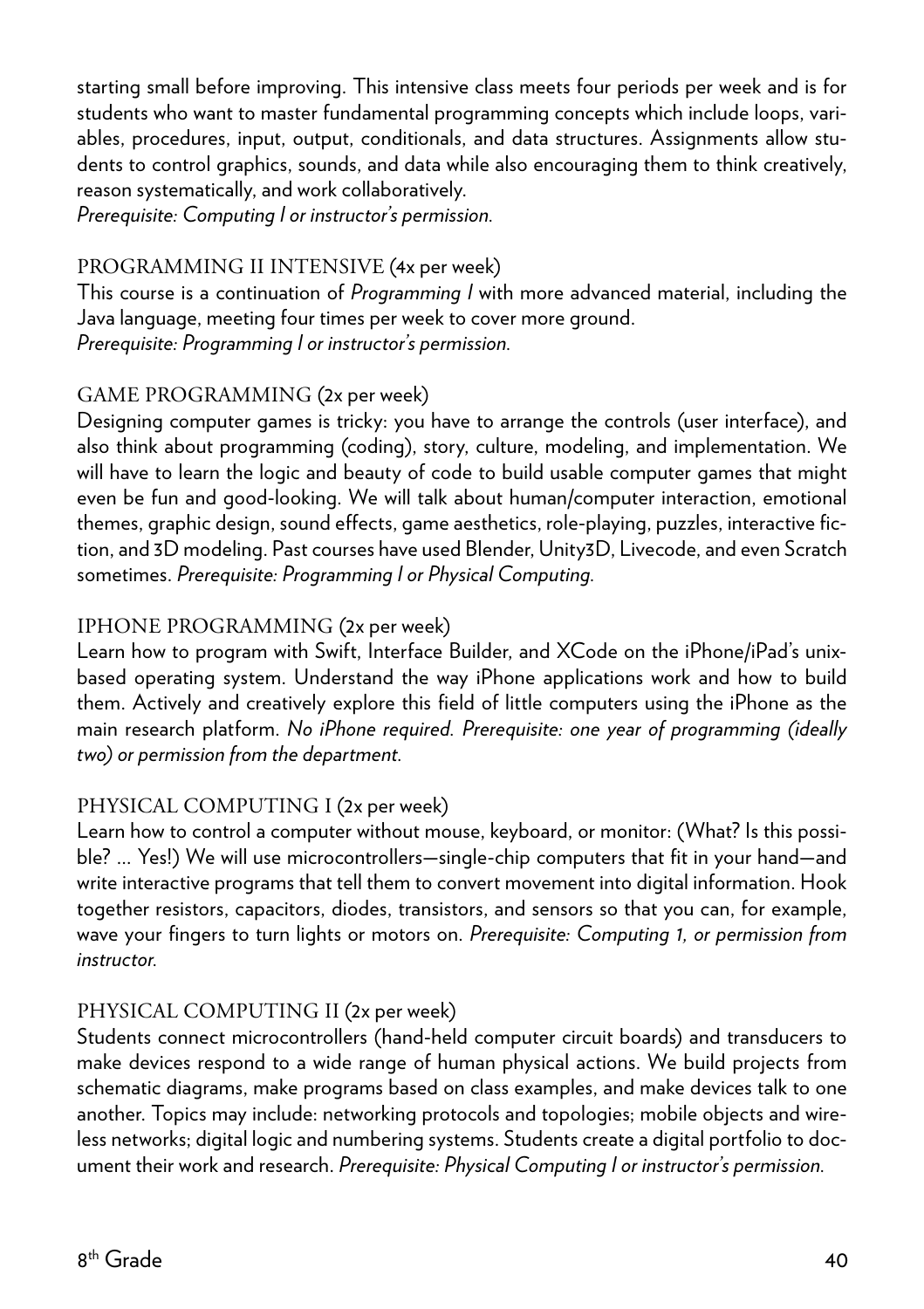*I cried not because my emotions lead me to it or because it was natural I did it because it was required it was like the fake smile you put on around discarded friends*

 *I wished that it could have been real and I felt disgusted by my lies but my life went on*

 *Then like a sudden rain, it hit me I felt hollow The storm inside myself poured out and it was Real.*

–Katie L.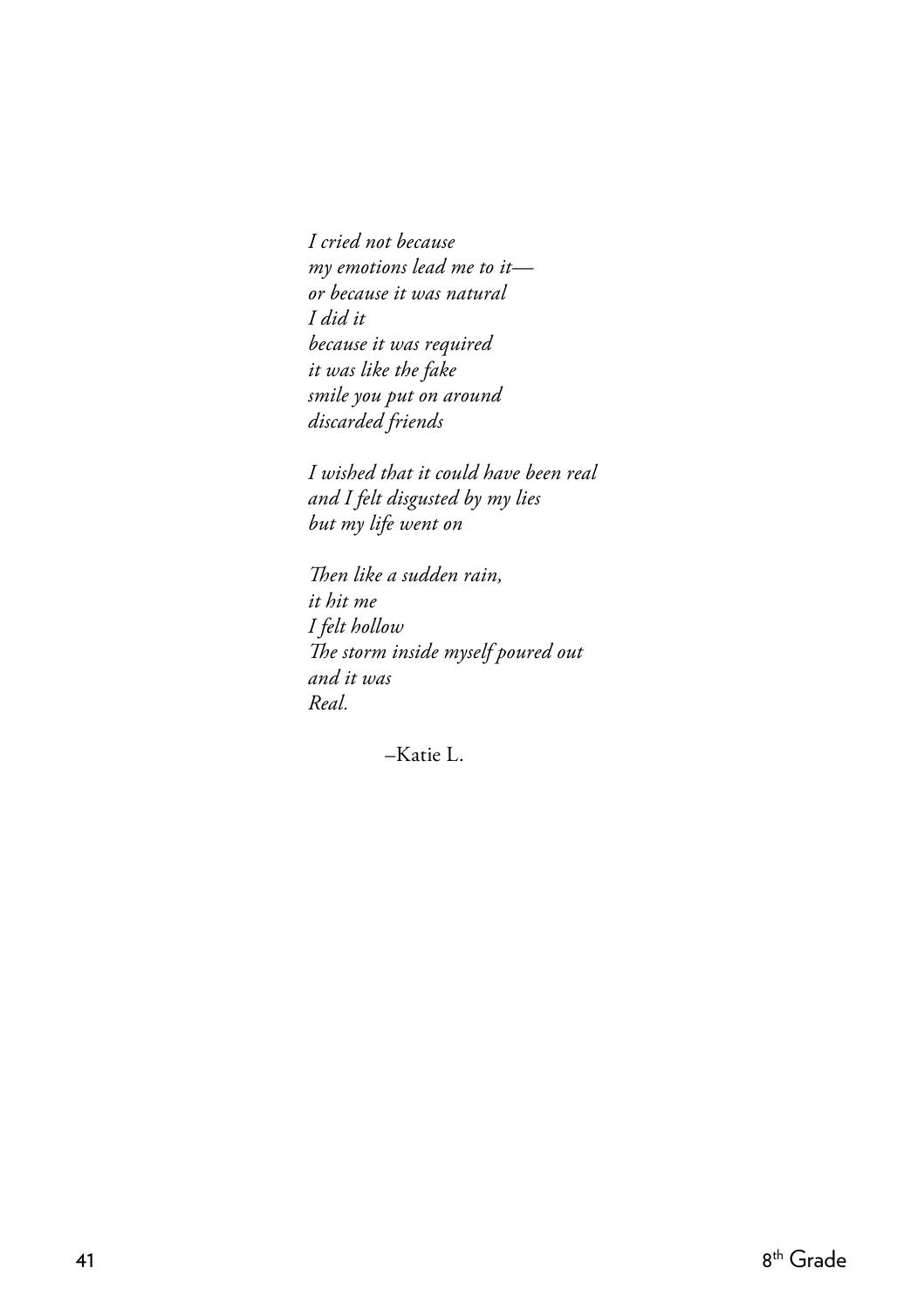## **MATHEMATICS**

## MATHEMATICAL ART (2x per week)

Come make beautiful things with math! See countless examples of gorgeous art, simple art, clever art, and mind-blowingly amazing art, all made from mathematical ideas. Drawings, sculptures, computer-aided designs, video, pieces of music, and performances are all fair game—everything from M.C. Escher and symmetric patterns to origami, string art, dancing, and much, much more! At every step we also work on our own mathematical art and incredible creations in a collaborative workshop environment. *NB: We often meet during one lunch period.*

## MATHEMATICAL PUZZLES AND GAMES (2x per week)

Do you enjoy working on geometric puzzles? Are you intrigued and amused by the art of M. C. Escher? Would you like to learn more about the origins and development of puzzles, and try out lots of fun mathematical games? Do you want to understand the mathematics behind card games such as Cribbage, Spades, Euchre, Canasta, Contract Rummy, and Blackjack, or board games such as Backgammon or Blokus? Whether you are interested in Tangrams (the world's first puzzle craze,) more modern recreations such as Hex and polyominos, or understanding popular games of chance from a mathematical perspective, this is the course for you. This class offers the opportunity to work on a wide variety of mathematical puzzles and games, to develop your own strategies, and to create original puzzles and games. *NB: We often meet during one lunch period.*

## MATHEMATICS RESEARCH (2x per week)

In this class, students will be exposed to numerous open-ended problems in number theory, logic, geometry, algebra, and many other topics. In the course of the year, they will choose a problem from one of these avenues of study to pursue independently. By engaging in individual research on their own problems, they will have the chance to pursue their own ideas, follow their curiosity, and experience firsthand both the joys and the frustrations of creative mathematical work. Towards the end of the course, students will write a paper describing the question they have explored and the results they have found. They will also prepare a poster board presentation of their work to be presented at the Saint Ann's Math Fair in the spring.

Students interested in this course must be exceptionally self-motivated, and must relish taking on difficult questions on their own. Permission of the Mathematics Department is required to take this course. Students are asked to complete a questionnaire in the Spring to help the Department assess potential interests and area of study

## PROBLEM SOLVING (2x per week)

*Problem Solving* is an interactive and fun class for sixth, seventh, and eighth graders who love solving math problems, and is especially suitable for students interested in participating in mathematical contests such as MathCounts and the AMC 8. Students will explore and develop efficient problem solving .strategies involving arithmetic, logic, geometry, algebra, and trial and error. Problem Solving is not intended to help students "get ahead" in the math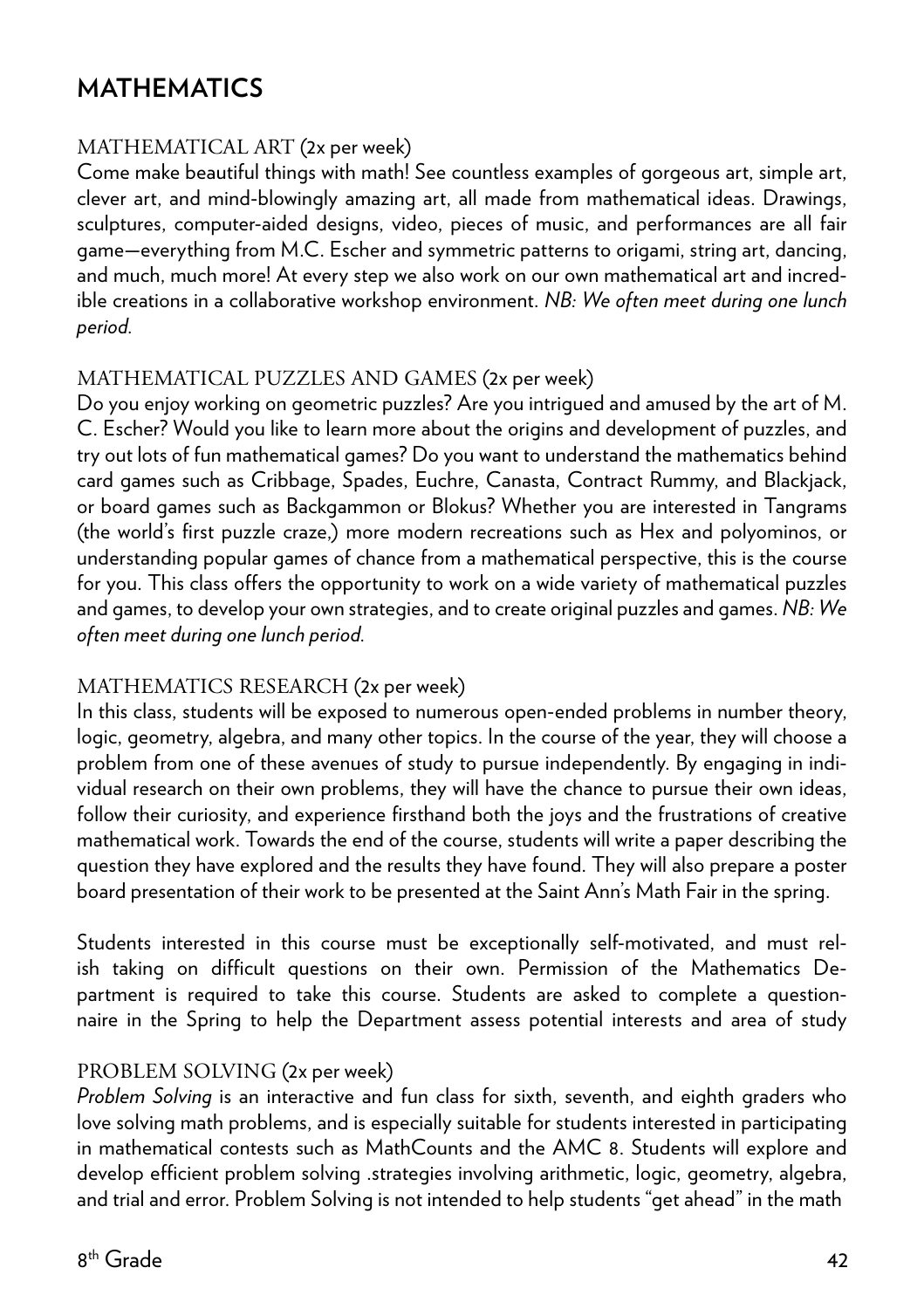curriculum, but rather to supplement an established or burgeoning love of mathematics*.* **NB: We often meet during one lunch period.** 

## **RECREATIONAL ARTS**

*Ideally every Upper Middle School student will have at least two Recreational Arts classes each week: one traditional gym, and either a second one or another offering by the department. Students may select additional courses as part of their recreational arts requirement.* 

#### FENCING I (1x per week)

An introduction to the sport of fencing, including basic technique and conditioning. Also included are execution of simple attacks and defensive actions, with special emphasis on developing proper form.

## FENCING II (1x per week)

This course offers advanced techniques of fencing including competitive strategies, a broader range of ripostes, etc. *Prerequisite: Fencing I, approval of department chair or fencing instructor.*

#### INWARD BOUND (1x per week)

This course challenges the body, mind, and spirit through group games, conditioning, and individual and collective goals. Students set goals and attempt to reach them by working together and offering group support. *NB: This class meets during the Fall semester only. Students will join a gym/park class for the second semester.*

## KARATE I (1x per week)

This course offers a serious, non-intimidating approach to traditional martial arts. Students begin with basic punches, kicks, and blocks, and then progress to forms and other basics on their way to sparring. The primary emphasis is on karate as a sport and martial art, although confrontation training and self-defense applications are also covered. A *gi* (karate uniform) is both required and provided.

## KARATE II (1x per week)

This course is for students who have completed one year of karate at Saint Ann's. It focuses on material for the yellow-belt rank and above. A *gi* (karate uniform) is both required and provided.

## MIDDLE SCHOOL EXERCISE (1x per week)

This course provides an introduction to various forms of exercise and conditioning which may include strength and cardiovascular training, fitness walks, climbing, yoga, group games, and sport skills.

## YOGA (1x per week)

This course introduces the ancient discipline of personal development that balances body, mind, and spirit. Students learn a series of physical postures, meditation and other practical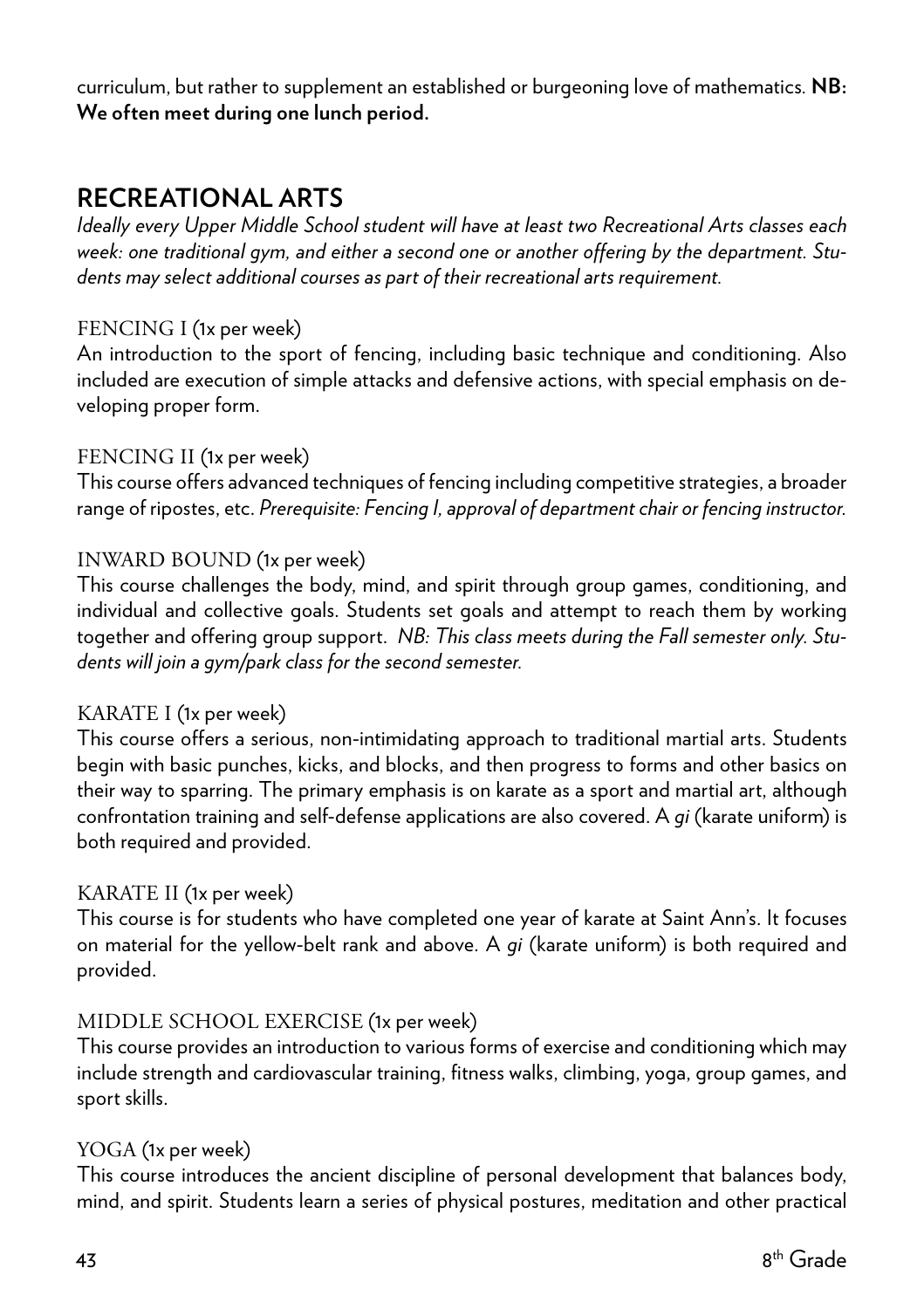methods for relaxation and proper breathing that promote health, alleviate stress, improve skeletal alignment, and increase muscular strength and flexibility.

## **SCIENCE**

## FOOD AND YOU (2x per week)

In this course we investigate the chemical properties of food, the effect of diet on health, the sensory evaluation of food, metabolic disorders, food contamination, food engineering, and the food industry. The curriculum is highly student driven. We tackle topics such as: Is organic food really healthier than non-organic food? What are the pros and cons of GMOs? Is there any validity to the 5 second rule of dropped food? Why do we like sweets? Why don't some kids like eating vegetables? What is gluten and why are so many people going gluten-free? A hands-on, lab based approached to the subject helps students become informed foodies as they learn about the scientific world of food!

## SUSTAINABLE EARTH (2x per week)

How can cows create electricity? How can we use technology to clean up ocean garbage patches? In this course we explore the ways ecosystems themselves can inspire solutions for environmental challenges. Topics range from oyster bed water filtration to the technologies developed through biomimicry. For example, how dragonfly wings serve as a blueprint for wind turbines. We design and experiment with alternative energy models as a response to the challenges of the Earth's changing climate. We also study how nature responds to changing environmental conditions, and try our hand at growing plants that filter air and water pollutants. This hands-on course also includes field trips to sites around the city.

## **THEATER**

*All eighth grade students must choose at least one theater course.*

## ACTING THROUGH THE AGES (1 double period per week)

From the beginning of time people were actors and storytellers. There was also quite a bit of combat happening, too. In this course we work our way through a timeline of theatrical styles, playing characters, rehearsing and performing scenes and monologues, and learning some stage combat skills. We work toward physicalizing the energy and emotions contained in each genre. We meet up with the clowns of some ancient Roman comedies, the most complicated villains, dreamers, and fighters of the Shakespearean era, and the nineteenth century's most melodramatic families. If we make it to modern times, we'll investigate screenplays, soap operas, and recent Broadway revivals.

## AFRICAN DANCE (1 double period per week)

This course offers an exciting introduction to the joys and complexities of traditional West African music, rhythms, culture and dances. Come one, come all!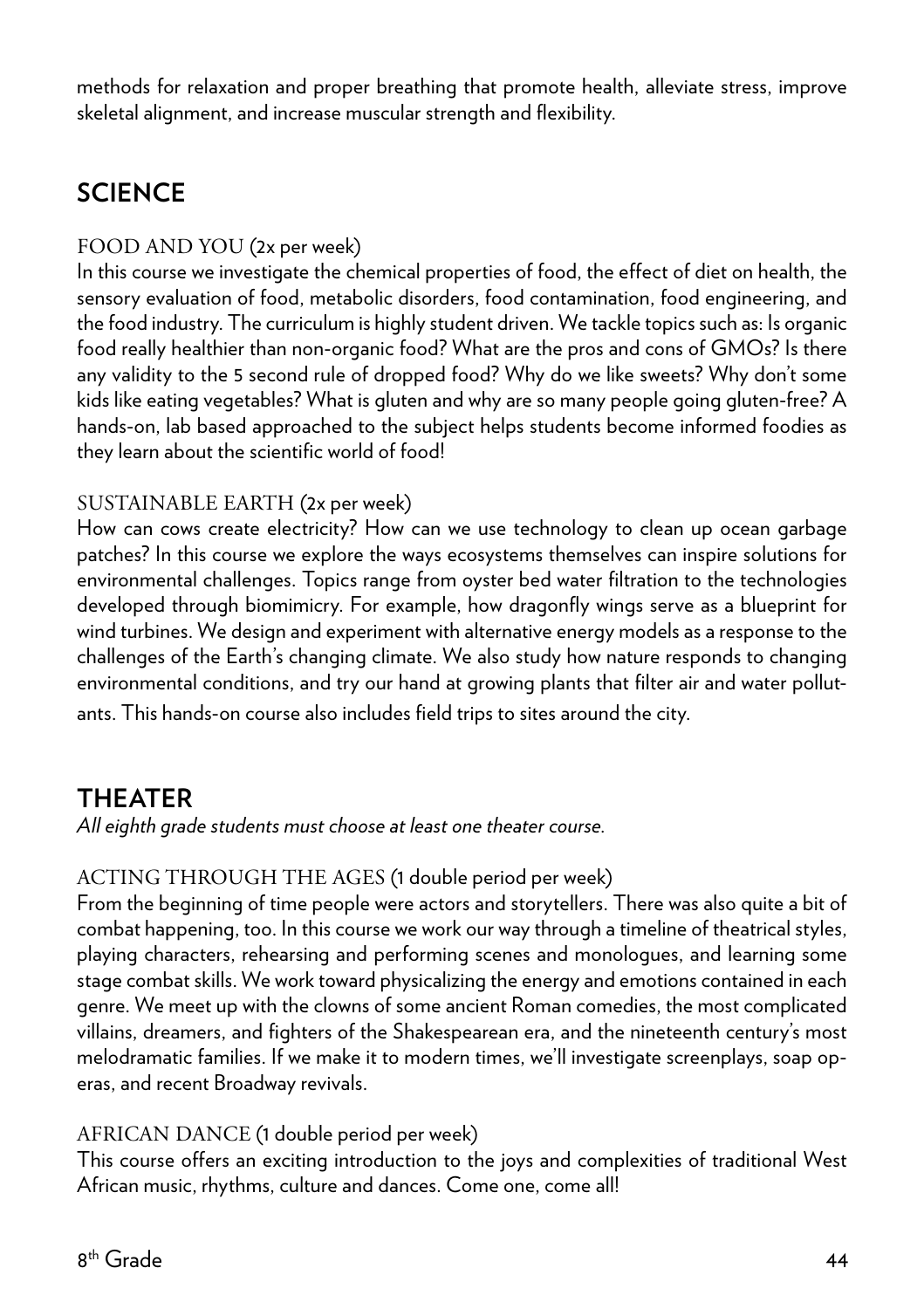## THE ART OF COMEDY (1 double period per week)

Comedy improvisation and slapstick have as their roots the popular street theater of sixteenth century Italy known as *Commedia dell'Arte*. In this exciting introduction to comic acting and theater history, students create characters through mask work, develop funny walks, learn to juggle, and try their hand at comedy writing and directing. While students explore this spirited and physical style of theater, they continue to work with the improvisation exercises and theater games of contemporary theater. This course is open to those interested in ensemble work, silliness, and risk-taking. Workshop performances develop from this course.

## COSTUME PRODUCTION (1x per week)

Students study costume by learning to sew by machine and by hand. In addition to learning different sewing techniques, students learn about costume history, patternmaking, and draping. They are encouraged to draw costumes and personal design ideas. Students construct costumes for each middle school theater production, as well as work on several personal projects.

## DOUBLE THEATER (1 double period per week)

This more advanced theater class is offered to students who show intense interest in acting; it is for those who just can't get enough performance time from a single class period! The course includes improvisation, character work, monologue work, and scene study with texts. An array of scripts and texts are explored, and ensemble work is encouraged as we work on the development of technical skills and exploring new creative approaches. Workshop performances of scenes or a short play will emerge from this course. A trip or two will be scheduled if an appropriate show is in production.

## FILMMAKING (1 double period per week)

During the first semester we deal primarily with cinematic technique and theory for the firsttime director/ screenwriter. These areas of study include camera direction, directing the actor, narrative structure, screenplay format, and a preliminary survey of domestic/international film from past to present.

In the second semester the class morphs into more of a production workshop, in which students work in groups of three to implement the techniques and theory they learned by writing, producing, casting, directing, shooting, designing, editing, and screening their own short films. Each group of three produces one three-to-five minute black and white digital film with limited dialogue and an emphasis on telling a story visually. At the end of the year, our films are screened in the *Middle School Film Festival.*

## HIGH VELOCITY DANCE (1x per week)

This is an exciting course, jam-packed with skills, fitness, and combinations. The various dance styles covered may include: swing, jitterbug, modern, jazz, salsa, ballet, tap, hip-hop, and musical theater dance. There are opportunities for students to create their own choreography, perform, and collaborate on a dance video unlike any they have ever seen! No previous dance experience is required. Athletes, gymnasts, actors, and artists will all enjoy this class!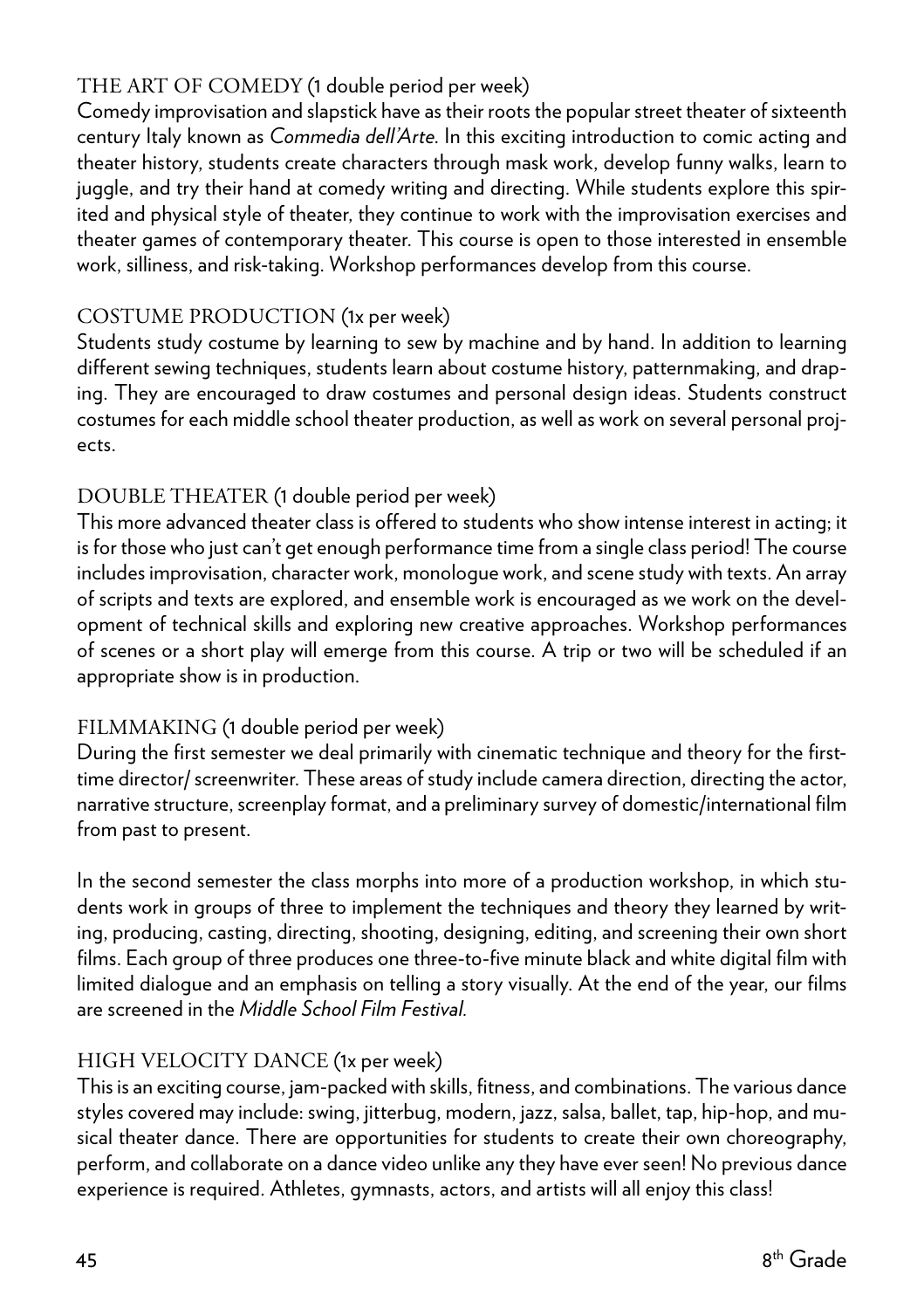## PLAYWRITING (1 double period per week)

This is a workshop course in which students read their work to each other, and then discuss and improvise on the material presented. By the end of the course, each student has written a one-act play that is presented as a staged or semi-staged reading at the Middle School Playwriting Festival. *Please note that this one semester course ends in January.*

## PROJECT DESIGN (1x per week)

This course is an alternative to *Costume Production*, and is offered only to eighth grade students who have taken *Costume Production* previously. It focuses on more advanced sewing techniques and costume design for theater. We work not only on sewing skills, but also on drawing, character analysis, and further development of design skills. With guidance from the instructor, students help design and coordinate pieces for the middle school plays, the *Middle School Playwriting Festival* and/or the *Middle School Dance Concert.*

## PUPPETRY (1x per week)

This class is for students who want to learn how to build many different styles of puppets: rod puppets, marionettes, hand puppets, and life-size body puppets for the annual *Puppet Parade*. Students who want to put a puppet show together are welcome to do so.

## PUPPETRY PRODUCTION (1 double period per week)

This class is for more advanced puppetry students who want to continue exploring and building different styles of puppets while taking their puppet-building skills to a higher level. Students who want to create a puppet show together are welcome to do. *Prerequisite: two years of puppetry.*

## PUPPETRY AND PERFORMANCE (1 double period per week)

This class is a about making puppet plays. It covers every element of the process: the writing and adaptation of scripts, as well as the design and making of puppets and scenery and performance. The emphasis is on the process more than on creating polished finished works. It is a collaborative laboratory. Every puppet made will be used in a puppet play. Shadow puppets and hand puppets can be made to use in different roles. Source material may include fairy tales, published puppet plays, short stories and our students' creative experiments.

## TECHNICAL THEATER (1 double period per week)

An introduction to stage carpentry and other theatrical craftsmanship, Technical Theater is both a practical and a theoretical course. Carpentry, electrics, audio, and effects lectures act as groundwork for hands-on experience with power tools, lighting equipment, and sound gear. Students work side-by-side with their teachers, developing basic stage construction skills, building flats and platforms, creating props, and painting, all the while adhering to stage etiquette in this productive environment. We encourage and welcome students who wish to extend themselves further to apply for a position on a production running crew.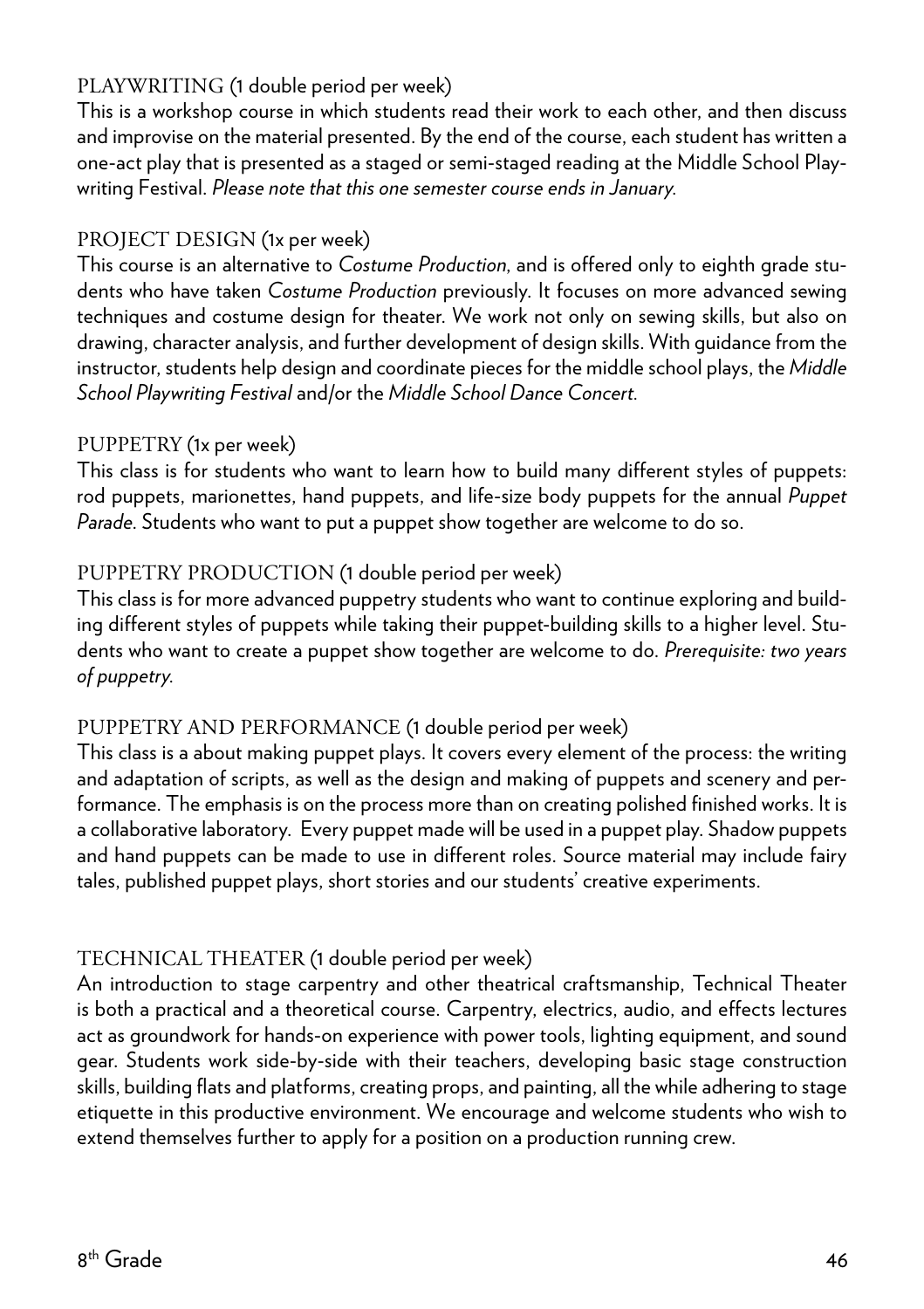Please note that being a member of a running crew requires time outside of class, along with the need to miss other classes during production. Also, please be aware that due to size limitations and safety considerations, enrollment priority will be given to seventh and eighth graders.

## THEATER WORKSHOP (1x per week)

Step into somebody else's shoes. This course includes basic acting techniques, improvisation, theater games, scene and monologue work, and character exploration. Scripts of various kinds are investigated, and "workshop" performances develop from this course. Come explore your silly and serious sides. If you only have one period to devote to theater or you have room for a little extra theater in your schedule, this fun and action-packed course is for you!

## **SPECIALTY COURSES**

## ORATORY AND RHETORIC (1x per week)

Students learn to deliver two minute speeches on a range of themes using rhetorical tactics and memorization methods to compose in their heads and then orate unscripted speeches. The instructor provides the themes and debate subjects as well as the age old rhetorical methods (taken from the ancient Roman and Greek schools of rhetoric and still used to this day by our more celebrated and literate politicians). Students then invent, set, and artfully articulate their ideas. In the spring students are invited to test their speaking skills at the Packer Model Congress. This course is open to anyone with mental stamina and a desire to speak in a formal setting.

## POETRY (1x per week)

A workshop—a place where things are made with tools. We experiment; we play with words, ideas and the devices people use to make poems. We make poems.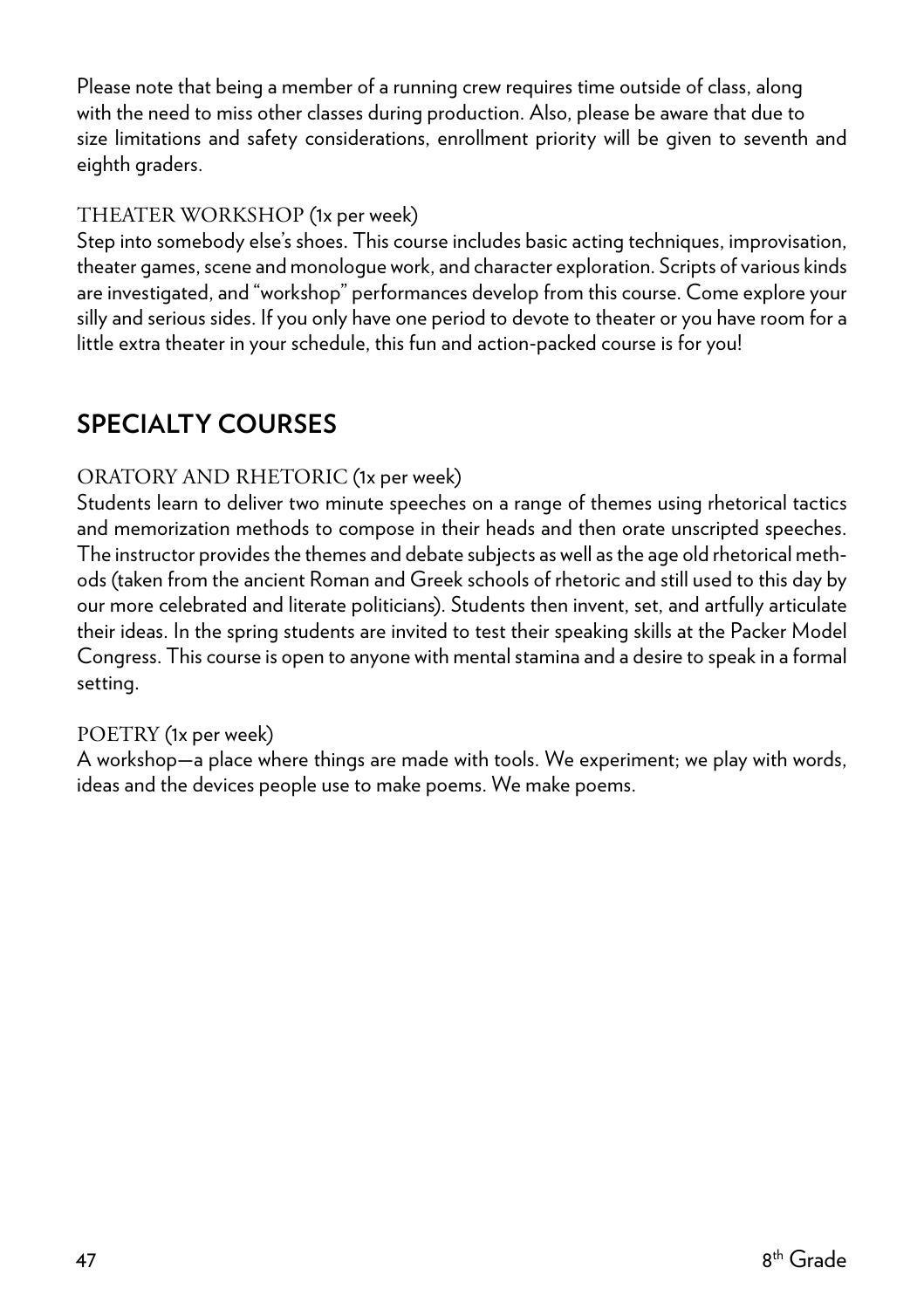## 8TH GRADE: MUSIC

*"Music is a higher revelation than all wisdom or philosophy."*  –Beethoven

Students may rent instruments from the school for a yearly fee of \$175. No child is prevented from renting an instrument due to financial need. Parents may call Mindy Schefen, Saint Ann's Director of Finance and Administration, to discuss financial arrangements.

Each student should carefully choose a first, second, **and** third choice of instrument. The department will make every effort to see that each student receives his or her first choice, given the number of sections available in each instrument category.

During the third year of instrumental study students are strongly encouraged to supplement class time with private lessons (the department can provide a list of private teachers to students and parents). These lessons are a crucial part of participation in our instrumental ensemble and chamber music programs. Students' ongoing progress is evaluated through checklist and anecdotal reports, and each spring we assess instrumental students to ensure appropriate placement for the following year.

The Music Department faculty appropriately places those students wishing to begin ensemble study. While the specific number and composition of ensembles will inevitably change from year to year, for the upcoming year students may choose *Brass Techniques, Chamber Orchestra, Jazz Techniques*, or *Wind Ensemble*. Auditions are required for any students beginning in any ensemble.

Participation in a music class is required unless permission from the Head of the Middle School and the Music Chair is granted to pursue a musical commitment outside of school.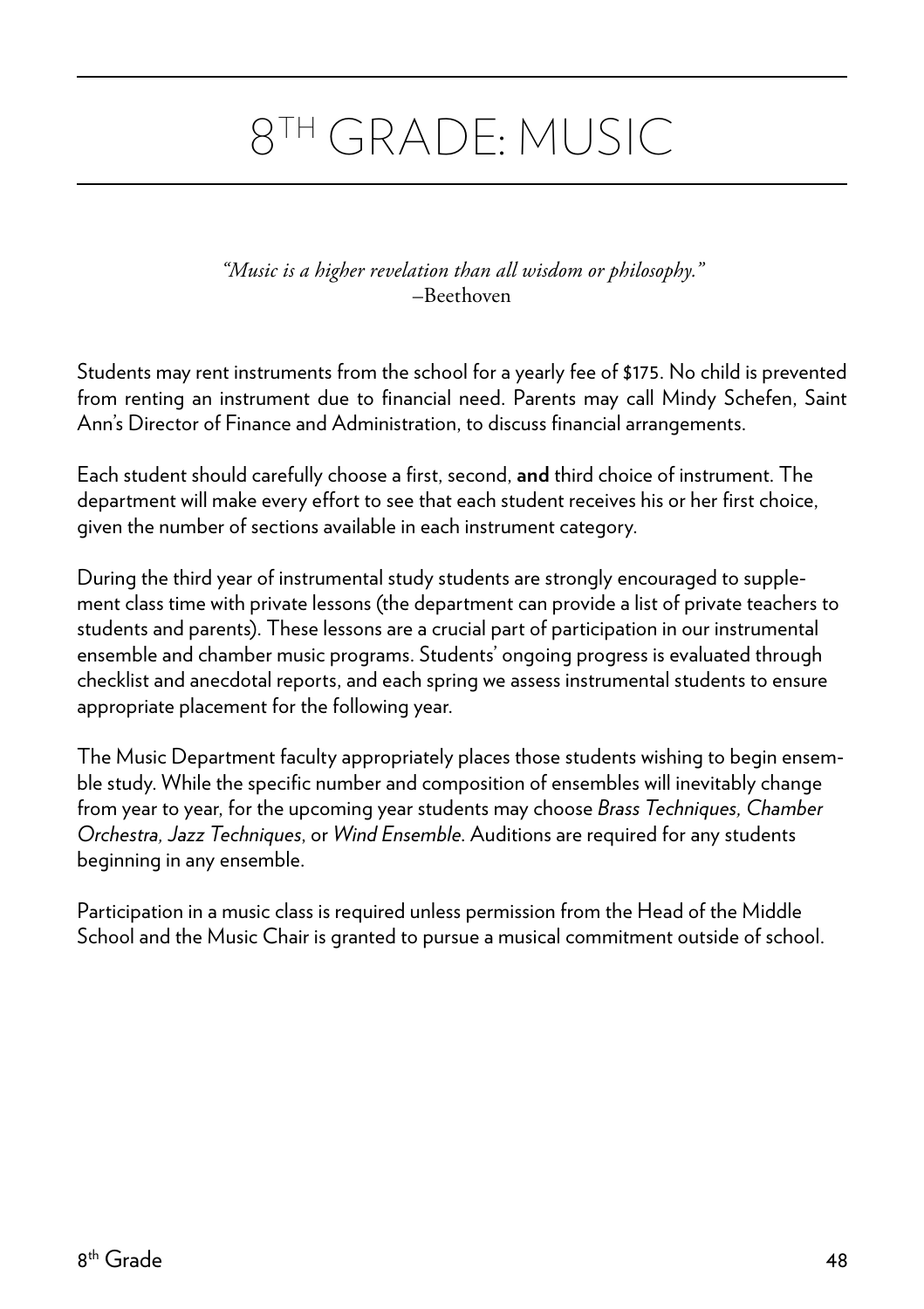*All music classes meet twice a week for a full year. Each student should carefully choose a first, second, and third choice of instrument. The Music Department makes every effort to see that each student receive his or her first choice, given the number of sections available in each instrument category.*

## **MUSIC TECHNOLOGY**

#### MUSIC LAB I (2x per week)

An exploration of basic composition, production, and keyboard musicianship through the use of electronic musical instruments, computers, and a variety of compositional, production, and instructional software. Students develop increased fluency in note-reading, ear-training, listening, keyboarding, and music vocabulary.

#### MUSIC LAB II (2x per week)

A course for students who have already taken *Music Lab I, Music Lab II* continues the development of skills and techniques learned in the first year of study. However, importantly, this class focuses on the *developing of keyboard skills* above other musical endeavors in the music lab. The overall focus of this class becomes the development of musical skills that are required to move forward as a music technologist. Pianists should consult the instructor about moving into the *Advanced Music Lab* class.

#### MUSIC LAB: ADVANCED (2x per week)

A course for the advanced music lab student who has already taken *Music Lab I* and/or *Music Lab II.* It focuses on composition and recording techniques using MIDI, digital audio, sampling, video and other forms of multimedia such as scoring music for film. We listen to and deconstruct music from various musical worlds in an effort to better understand the workings of music composition. *Prerequisite: instructor's permission.*

## **MUSIC HISTORY & LITERATURE**

#### WORLD MUSIC (2x per week)

In *World Music* we travel back in time, before the internet connected us globally, allowing for fascinatingly diverse musical cultures to bloom. We explore music from various African cultures, the music of the Indian subcontinent, Chinese and Japanese classical music, music of Native Americans, from South and Central America, and from island cultures including Australia and the South Pacific. We embrace the vast resources of the internet to bring these distant musical cultures closer.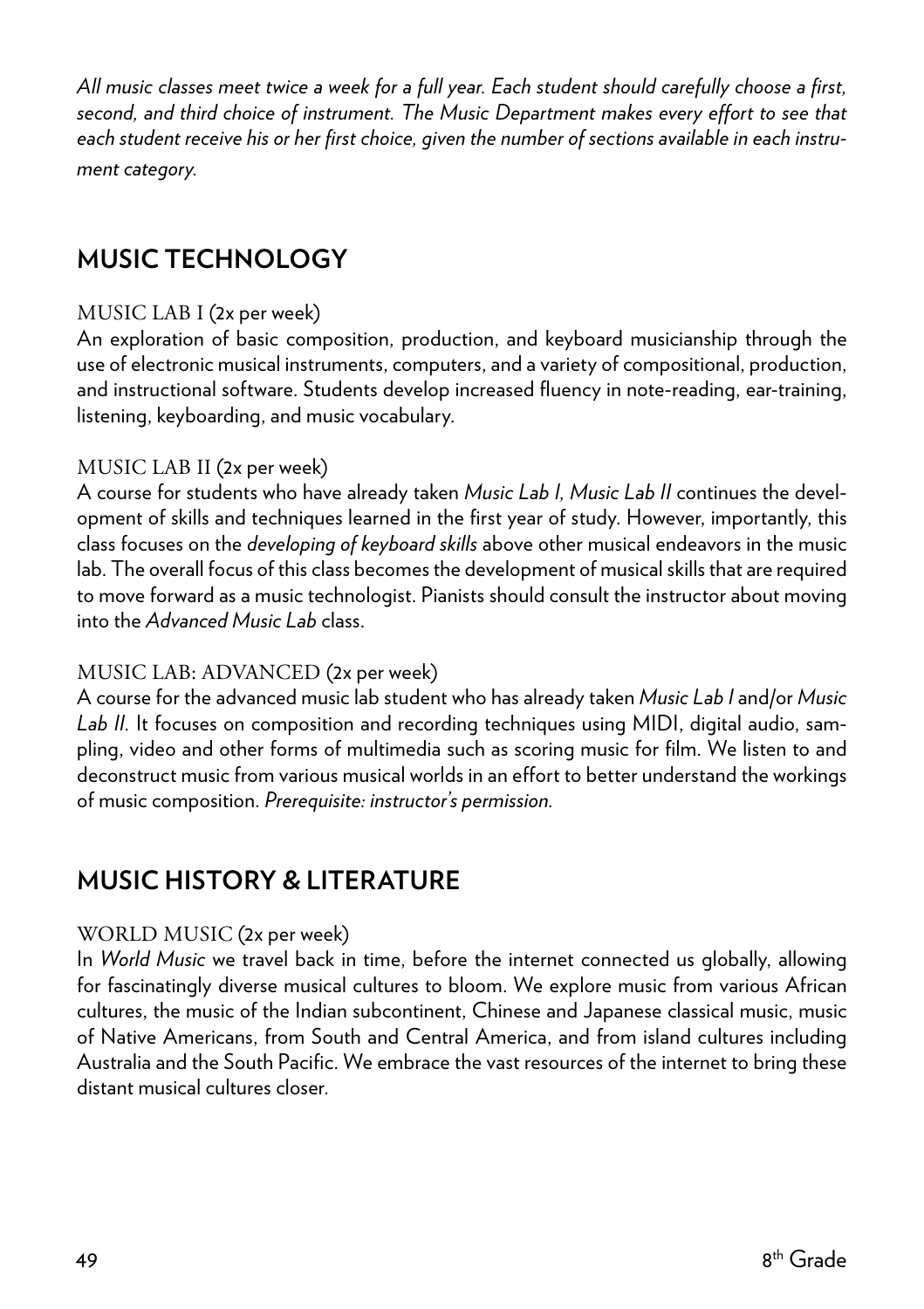## **INSTRUMENTAL STUDY (BEGINNING I, CONTINUING II)**

*Students in the instrumental study program must either provide their own instruments or rent them from the school.*

BASSOON I, II, GUITAR I, & ADVANCED GUITAR, PERCUSSION II, SAXOPHONE II, TROMBONE (2x per week)

These courses (except for Bassoon I and Beginning Guitar ) are a continuation of the first year classes in these instruments. *In their second year of study, all students are expected to practice their instrument at least twenty minutes a day.*

## **PERFORMING ENSEMBLES**

*The Music Department offers the following ensembles based on both student need and interest. If you are interested in joining an ensemble, we recommend you select two from the following choices. Speak with your current instrument teacher if you want to know more about any group. Please note that because ensemble classes are of mixed instrumentation and the focus is on developing musicianship and ensemble skills, rather than technique particular to each instrument, students enrolled in instrumental ensemble classes are strongly encouraged to supplement class instruction with private lessons. The expectation is for all students to be proficient in reading and sight singing.*

*All performing ensembles are subject to change from year to year depending on the number and musical level of all participating students. Auditions are required for any student interested in joining a large ensemble for the first time.*

## **Choral**

## MIDDLE SCHOOL SINGERS (2x per week)

Any upper middle schooler may join this choral group. This performing ensemble focuses on strengthening the singing voice, and developing the ability to part-sing independently. We perform music in different languages, styles, and levels of difficulty. *Please note that one of the class meetings may take place during one lunch period.*

## **Instrumental**

## BRASS TECHNIQUES (2x per week)

Horn and trumpet students beginning their third or fourth year of brass study or trombone beginning their second year of study are combined into one ensemble. Playing in two, three, and four-part harmony, students explore ensemble playing while at the same time building solid fundamentals of technique and musicianship. *Private lessons are strongly encouraged for students in this class.*

## CHAMBER ORCHESTRA (2x per week)

A plucked clarinet? A bowed ute? A violin that uses reeds? A cello with leaking pads? Have you buzzed your viola yet? Something is upside down! Chamber Orchestra is an ensemble where woodwind, brass, and string instruments learn how to play together and enjoy the rich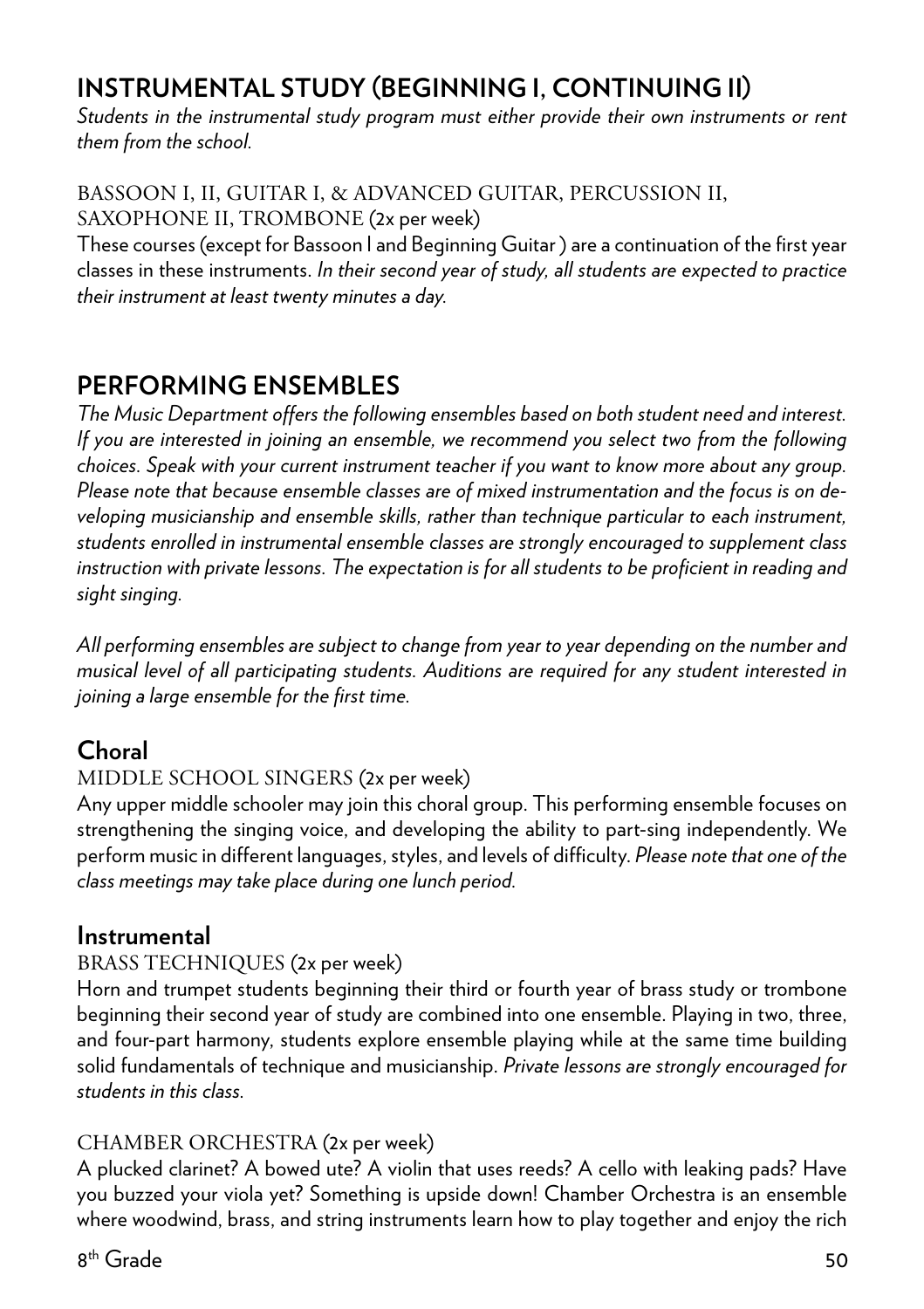sound-world they create. Instrumentalists prepare to play in keys utilizing up to four sharps and flats. Chamber Orchestra draws repertoire from art and music extending from the Renaissance to today. A conducted ensemble, where the individual is cherished and challenged with music suited to each player, this group meets for one double period plus one sectional period each week. *Students in Chamber Orchestra are best served by also taking private lessons. An audition is required for any student enrolling in a large ensemble for the first time.*

## CELLO ENSEMBLE (2x week)

This class is designed for eighth grade students eager to accelerate their cello technique while advancing musicianship and ensemble skills. Willingness of team work and instructor's permission is required for this course.

## CHAMBER PLAYERS (1x week)

Historically, chamber music has been the pastime of the aristocracy, yet it is as democratic as music making can get! Students are placed in small groups to study chamber music repertoire. Groups are arranged based on enrollment and are coached by members of the Music Department. All orchestral instruments, as well as piano, are eligible.

Audition and permission of instructor required, and more so than any other music course, this repertoire poses challenges best met with the aid of private lessons.

## JAZZ TECHNIQUES (2x week)

This class is for all instrumentalists, and focuses on jazz improvisation and ensemble playing. Instruction in basic scales and chords provides a vocabulary for improvisation. Students are introduced to the jazz repertoire. All instrumentalists and vocalists should be able to demonstrate a grasp of major and minor scales and chords as well as good reading skills. Except for piano, electric bass, and drums, students must provide their own instruments or rent them from the school. *Audition required, and once enrolled private lessons are strongly encouraged for students in this class.*

## WIND ENSEMBLE (2x week)

This course combines the rich sonorities of flutes, clarinets, oboes, saxophones, and bassoons to create a diverse and vibrant ensemble. Students are introduced to playing with other instruments in multiple part harmony. The ensemble explores music in various styles and from different time periods. Students are expected to practice regularly and to prepare their notes and rhythms outside of class. *Additionally, private lessons are strongly encouraged for students in this class.*

## **Please Remember:**

Because ensemble classes are of mixed instrumentation and the focus is on developing musicianship and ensemble skills, rather than technique particular to each instrument, students enrolled in instrumental ensemble classes are **strongly encouraged** to supplement class instruction with private lessons. The expectation is for all students to be proficient in reading and sight singing.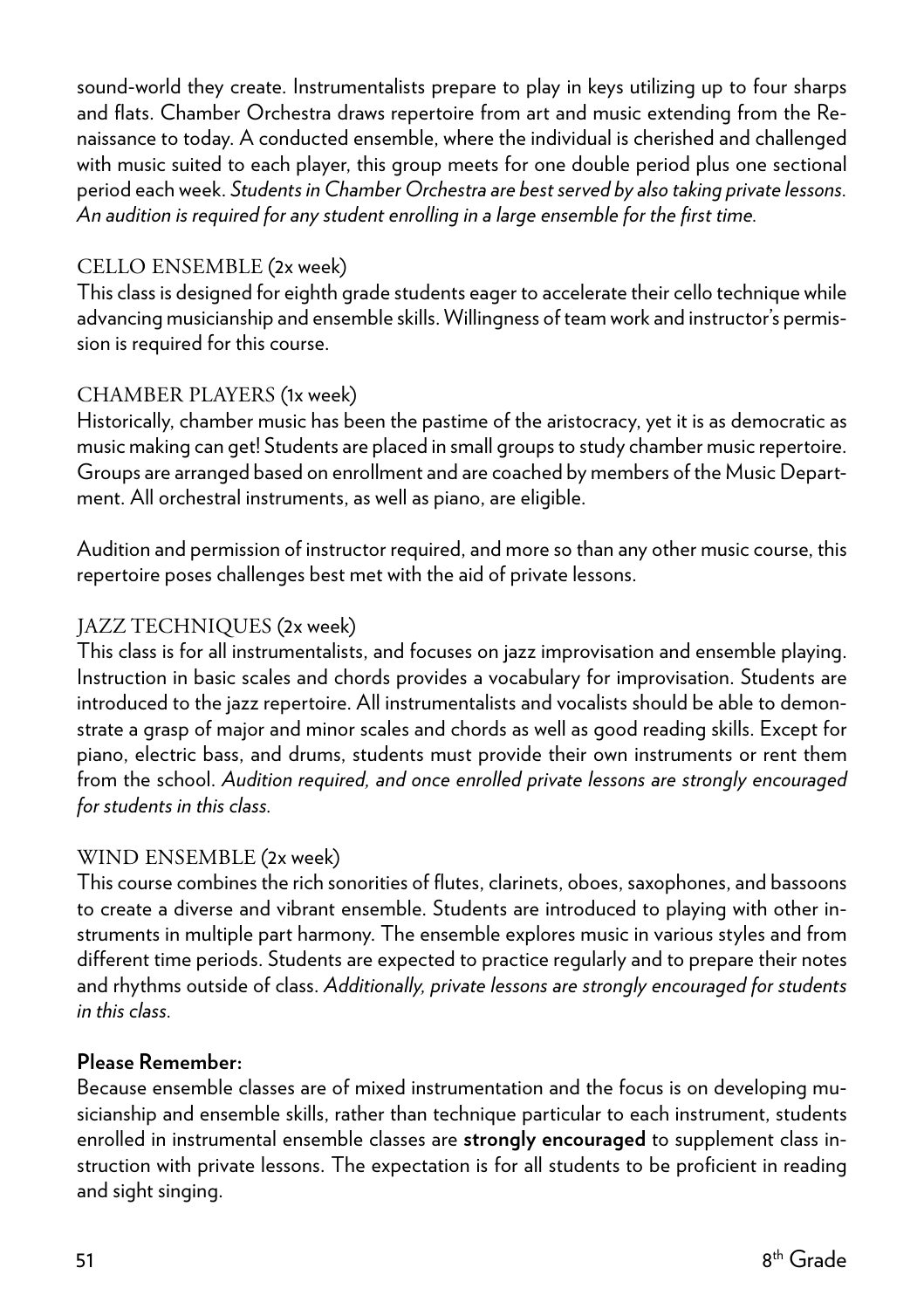

Phoebe<sub>pholget</sub>